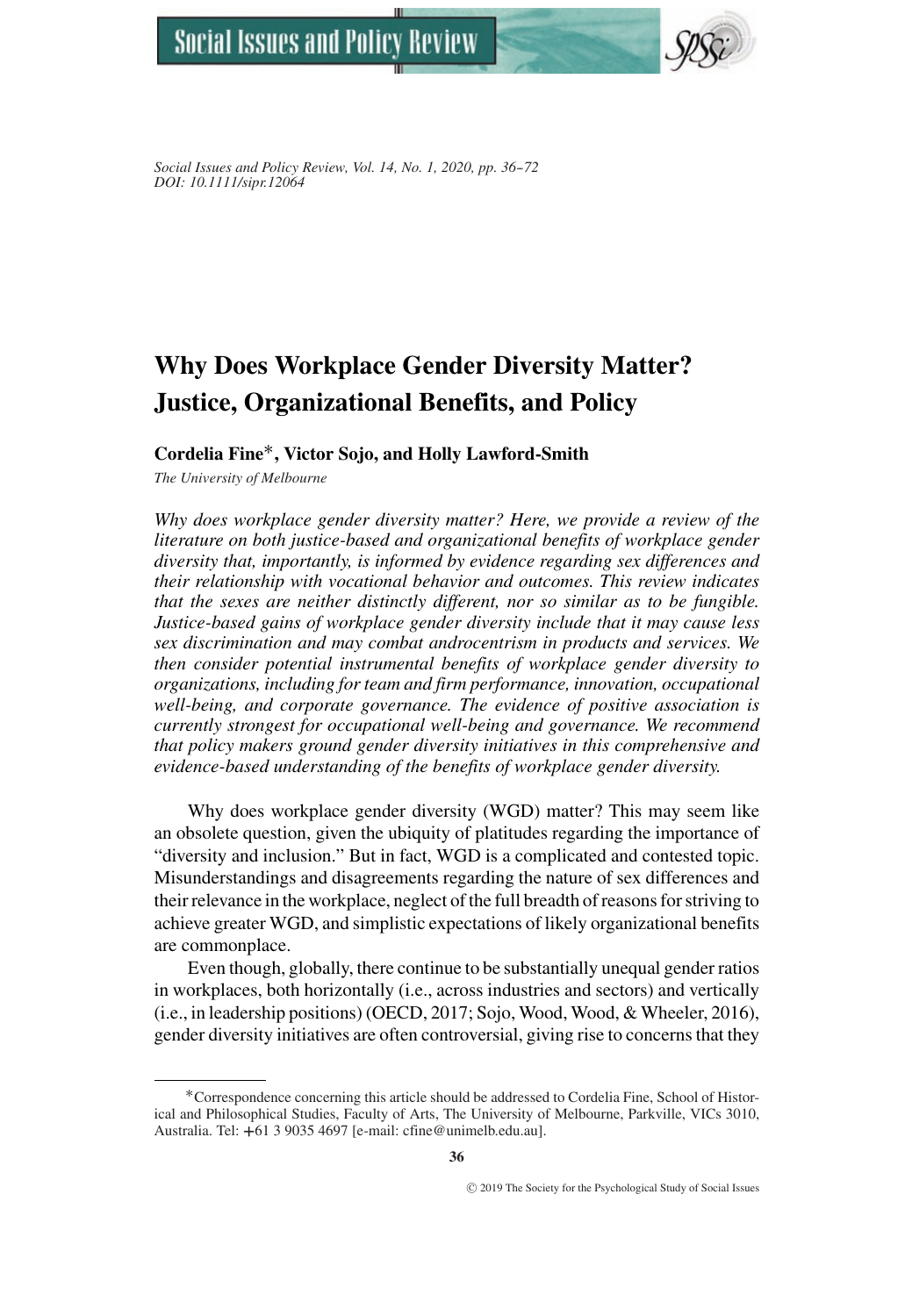undermine merit, and lead to members of dominant groups being treated unfairly (see Dover, Kaiser, & Major, 2020). Moreover, it is sometimes suggested that there are natural limits to WGD, given purported inherent average differences in the kinds of occupations or roles to which women and men are drawn or suited (e.g., Baron-Cohen, 2003; Hoffman & Yoeli, 2013).

There are also concerns about how the case for WGD is made. This is sometimes founded on an inaccurate view of women as fundamentally different to men in how they think, feel, and behave (e.g., Annis & Nesbitt, 2017). Additionally, there is growing concern that a focus on instrumental "business case" arguments makes WGD contingent on business benefits from women's inclusion that are not always realistic or empirically supported, and that such arguments may be less effective in promoting change than is sometimes assumed (e.g., Dover et al., 2020; Eagly, 2016; Fine & Sojo, 2019; Sinclair, 2006).

Successful navigation of these complications requires familiarity with the nature of sex differences and their relationship (if any) with vocational behavior and outcomes, and a broad, evidence-based understanding of both the reasons to make efforts to achieve greater WGD and the likely benefits should those efforts be successful. As such, our review is presented in four sections. We begin with an overview of sex differences and similarities, and their relation to vocational behavior and outcomes. In the second section, we discuss the potential justicebased gains of WGD: that it does not simply reflect reduced sex discrimination, but may cause less such discrimination, and may combat androcentrism in products and services. In the third section, we consider potential instrumental benefits to organizations of WGD: in particular, for team and firm performance, innovation, occupational well-being, and corporate governance. This review points to stronger evidence for benefits in the latter two categories. In the final section, we explore the implications for policy, and for gender diversity management strategies, in greater depth.

# **Sex Differences and Similarities**

In this contribution, we focus specifically on gender diversity in relation to sex categories (male or female). These categories can also intersect with a transgender identity (which in some jurisdictions is an additional protected attribute within discrimination law). However, the "unique challenges and barriers" faced by transgender employees mean that "diversity management frameworks need to integrate gender identity diversity as a core dimension" (Ozturk & Tatli, 2016, p. 784) rather than fitting it into preexisting ones; an important task that is beyond the scope of this contribution.

To make sense of differences and similarities between the sexes, it is useful to attend to questions of size, gender ratios at the "right-hand tails" of distributions (i.e., at the highest level of expression of a trait), and patterns among multiple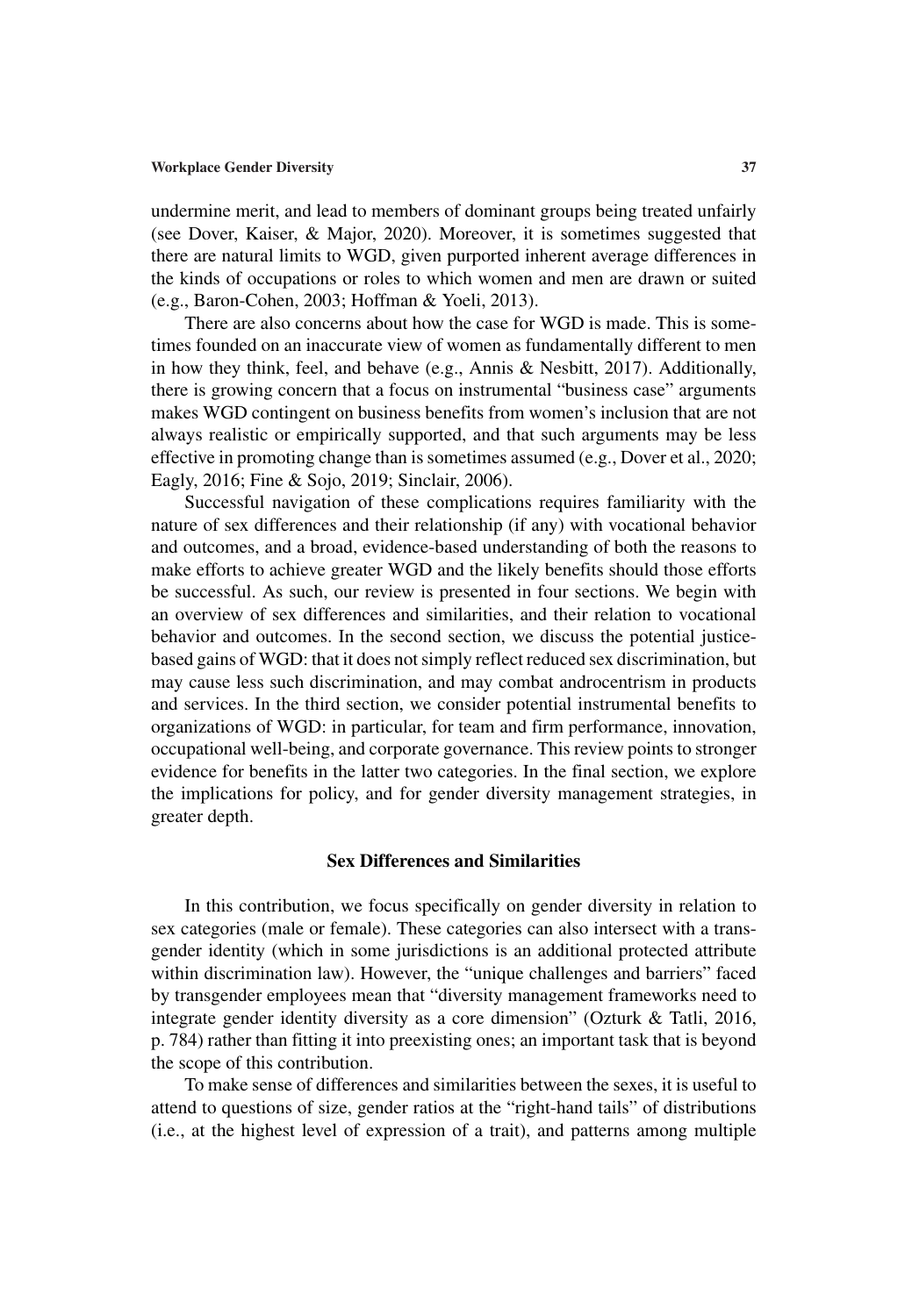attributes (for a comprehensive summary of approaches to quantifying sex differences, see Del Giudice, forthcoming). It is also important to note that gendered behavior is often not fixed, but varies across context.

One common way to quantify size is the degree of overlap between male and female distributions. We start with *physical* attributes. The most fundamental physical difference between the sexes is that only females can become pregnant, which continues to have significant employment repercussions for them. For example, a national review by the Australian Human Rights Commission (2014) found that half of mothers surveyed reported discrimination during their pregnancy, parental leave or return to work. Of these women, nearly a third resigned or looked for a job elsewhere, and 18% lost their jobs. Employers may also be reluctant to hire women of childbearing age. For example, a UK survey of about 500 managers of small- and medium-sized businesses found that nearly a third did, or had, avoided hiring a woman "at risk" of starting a family (McGoogan, 2006). To the extent that fathers continue to take a more active caring role, including the use of parental leave and part-time work, we might expect these differential sex-based outcomes to reduce over time.

Women and men also diverge with respect to the development of secondary sexual characteristics. Although these physical differences are less distinctive than the primary reproductive characteristics, they are still large in size. Importantly, these physical differences tend to "go together." For example, knowing an individual has a "masculine" score on an attribute such as height, shoulder breadth, and waist-to-hip ratio, or jumping and throwing ability, is a reliable sign that they will be masculine on the other attributes, and that they are male (Carothers & Reis, 2012). These physical differences have implications for work that involves high levels of upper body strength (Eagly & Wood, 1999). However, in some cases, these implications may be due to equipment (e.g., bags of concrete) being designed for the typical male body rather than female ones (Criado-Perez, 2019). It should also be noted that caring work—typically done by women—can require considerable physical strength. Moreover, occupational health and safety recommendations seek to reduce reliance on physical strength as a health promotion and injury prevention measure (WorkSafe Victoria, 2018). As such, these physical sex differences may be of diminishing relevance in modern, industrialized workplaces.

Turning now to sex differences in *psychological* attributes, these often show a different pattern and shape to physical differences. First, particularly when it comes to work-relevant attributes, they are often quite modest in size. For example, in her synthesis of meta-analyses of sex differences in cognition, communication, social and personality traits, and psychological well-being, Hyde (2005) found that more than three quarters of the sex differences were so small that, if you chose a woman and man at random, the woman's score would be more "masculine" than the man's (or vice versa) at least 40% of the time. Meta-analyses find similarly small sex differences in leadership style (Eagly & Johannesen-Schmidt, 2001);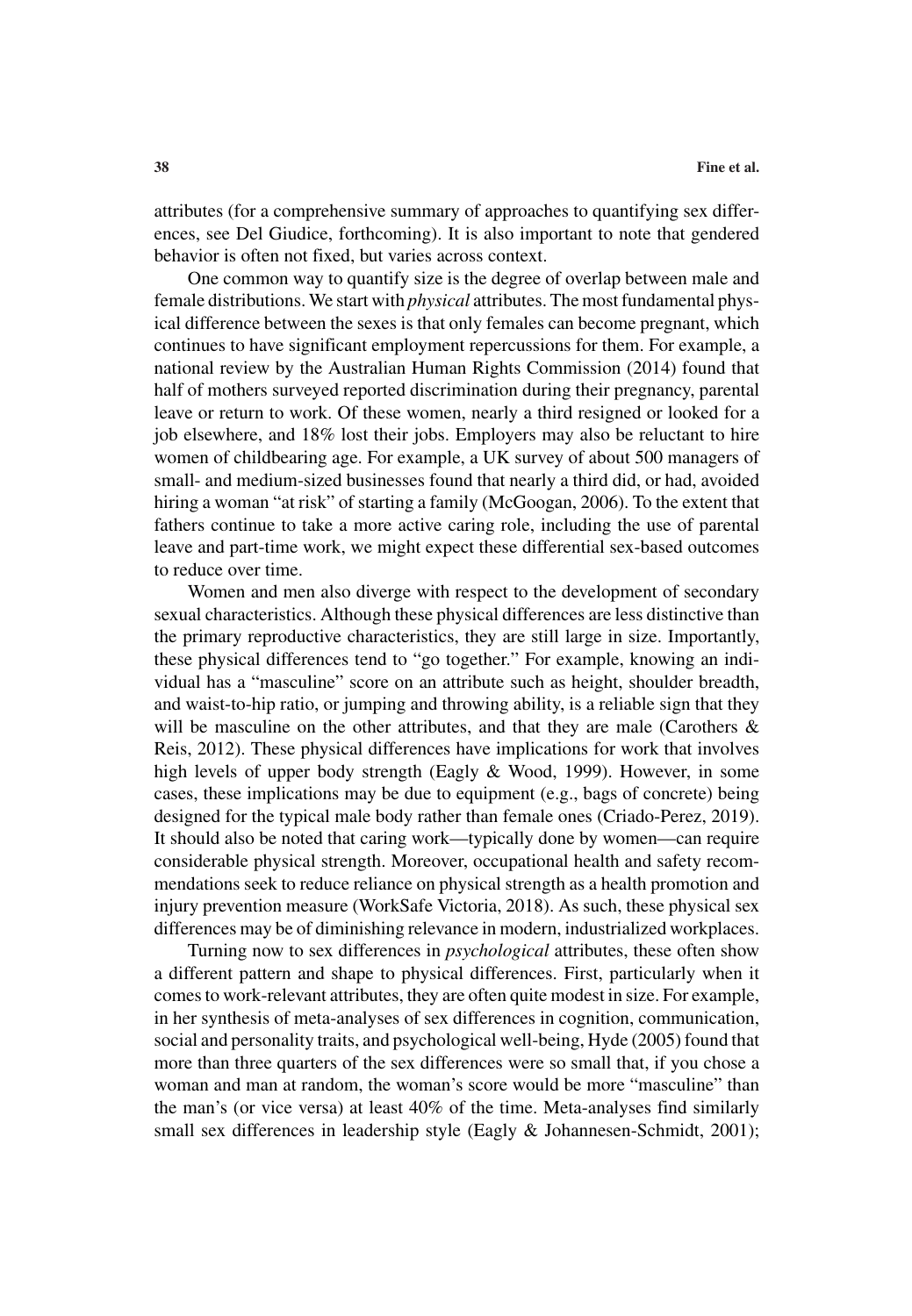favoring ethical business practices (Franke, Crown, & Spake, 1997; Kish-Gephart, Harrison,  $\&$  Treviño, 2010); and in both "masculine" values (such as interest in social status, prestige, control and dominance, and personal success); and in "feminine" caring values (Schwartz & Rubel, 2005). Less often discussed are sex differences in workplace perceptions that may be more substantial. For example, a Chief Executive Women survey of more than 800 members of the Australian business community found that 87% of women but only 69% of men thought that achieving gender parity was a critical strategic business imperative for their firm, and only 15% of women—compared to 53% of men—thought that qualified men and women had equal promotion opportunities to senior management and executive levels (Sanders, Hrdlicka, Hellicar, Cottrell, & Knox, 2011).

Some work-related attitudes show more substantial differences. Often raised as an explanation of *lack* of WGD in certain sectors (e.g., technology and engineering vs. nursing and social work), is the large sex difference in interest in "people" versus "things," based on a prominent model of vocational interests (Holland, 1997). More than 80% of men report greater interest in "things" than the average woman, who is much more interested in "people"-related activities than the average man (Su, Rounds, & Armstrong, 2009). However, it is unclear to what extent the labels "thing' and 'people" reflect common understanding of their meaning. For example, as Valian (2014) points out, the three subscales that make up the "thing" dimension require such a capacious interpretation of "thing"—one that includes the global economy alongside tennis—that the term becomes meaningless. Valian (2014) further suggests that gender schemas have influenced the construction of items. For example, items of the "realistic" subscale (that contributes the largest sex difference to the "thing" dimension) have no obvious internal conceptual coherence even though the items cluster together. Valian (2014, p. 226) points out that "the most likely reason [for this] is that there is an underlying concept that indirectly ties those items together. . . . In this case, the underlying theme is 'activities that men have tended to spend more time at than women have.'" Valian (2014) also points out that interest categories are not bipolar, with about 55% of people expressing interest in both "people" and "things."

Similarly, a well-known self-report measure of interest and skill in "empathizing" (i.e., understanding the thoughts and feelings of others) and "systemizing" (i.e., understanding the input-function-output relations of any kind of system) found very weak correlations between scores on the two scales (Greenberg, Warrier, Allison, & Baron-Cohen, 2018). That is, a high systemizing score does not imply a low empathizing score and vice versa. Crucially, sex differences on both measures are modest; for instance, a man chosen at random would score higher on empathizing than a randomly chosen woman about four times out of ten.

Sex differences have also sometimes been reported in the "tails" of distributions, with respect to the ratio of males to females at the top percentiles of expression or ability (sometimes referred to as "greater male variance"). This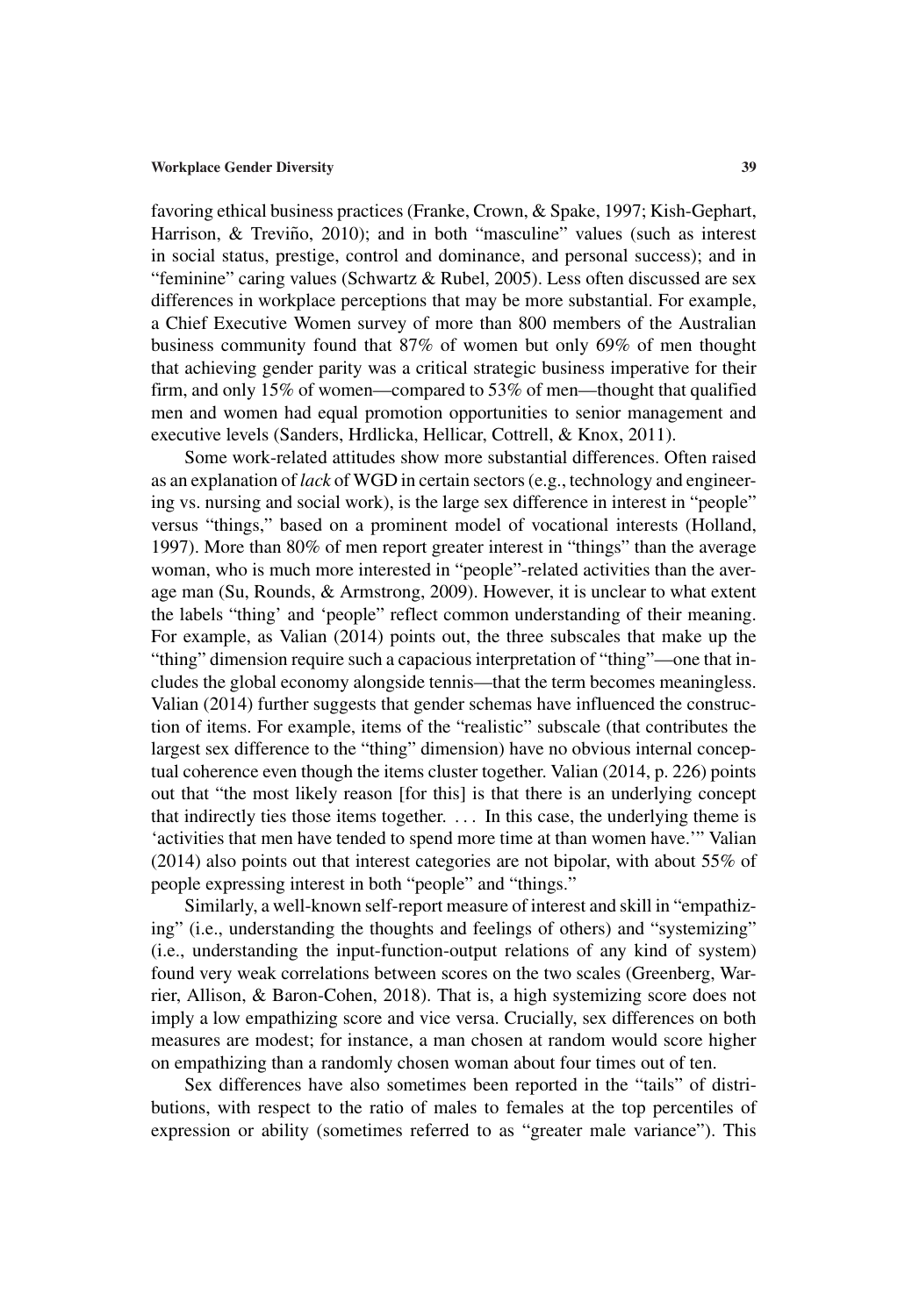difference has been studied most extensively in relation to ability in mathematics and science and has sometimes been called on to explain greater male representation in STEM (i.e., science, technology, engineering, and mathematics) occupations (e.g., Strumia, in press). A recent meta-analysis of the educational scores of more than 1.6 million students identified a wider spread from the mean (variance) in males, with more males than females being among both the very lowest and very highest scorers (O'Dea, Lagisz, Jennions, & Nakagawa, 2018). However, other research has found that such sex differences vary by ethnicity. Thus, among white North American 11th graders, slightly more boys than girls scored at the 99th percentile of mathematical ability, but among Asian American/Pacific Islander 11th graders, slightly more girls than boys scored at that level (Hyde, Lindberg, Linn, Ellis, & Williams, 2008).

While research has traditionally focused on quantifying sex differences in single attributes, interest has recently turned to the insights gained when multiple variables are considered simultaneously (del Giudice, forthcoming; Joel et al., 2015). For example, a statistical technique that combines multiple personality variables gives rise to much lower estimates of overlap between the sexes, as well as greatly improved ability to predict whether someone is male or female on the basis of their combined scores (see del Giudice, 2019). The appropriateness of this multivariate measurement of difference, as well as its conceptual meaning, remains a matter of debate (e.g., del Giudice, 2019; Hyde, 2014; Stewart-Williams & Thomas, 2013; see also contradictory findings by Carothers & Reis, 2012). Importantly, the predictive accuracy of multivariate measures does not apply in reverse: that is, knowing whether someone is male or female does not enable you to predict what combination of attributes he or she has (Joel et al., 2015). Yet, it is this combination that indicates what someone "is like," as well as their similarity or difference to others (see discussion of this point in relation to sex differences in the brain in Joel, Garcia-Falgueras, & Swaab, 2019).

Another important feature of sex differences in behavior is that they are not necessarily fixed, but can be responsive to situation and context. This is key, since organizational culture, including formal and informal norms and incentives, clearly influences behavior. For example, Kennedy, Kray, and Ku (2017) found that, on average, women are less willing to behave unethically in negotiations. However, the introduction of strong financial incentives eliminated this difference. In addition, the gender ratio of a group is a contextual factor that has been found to influence behavior (Farh et al., 2019). For example, a richly detailed analysis of these contextual effects was provided by a series of studies of the impact of the gender ratio of political decision-making groups, as well as the decision rule used (consensus vs. majority rules; Karpowitz & Mendelberg, 2014). Differences between women and men in political views are generally small, with women in the United States being, on average, more supportive of assisting vulnerable groups (Eagly, 2013). However, as women became more powerful within a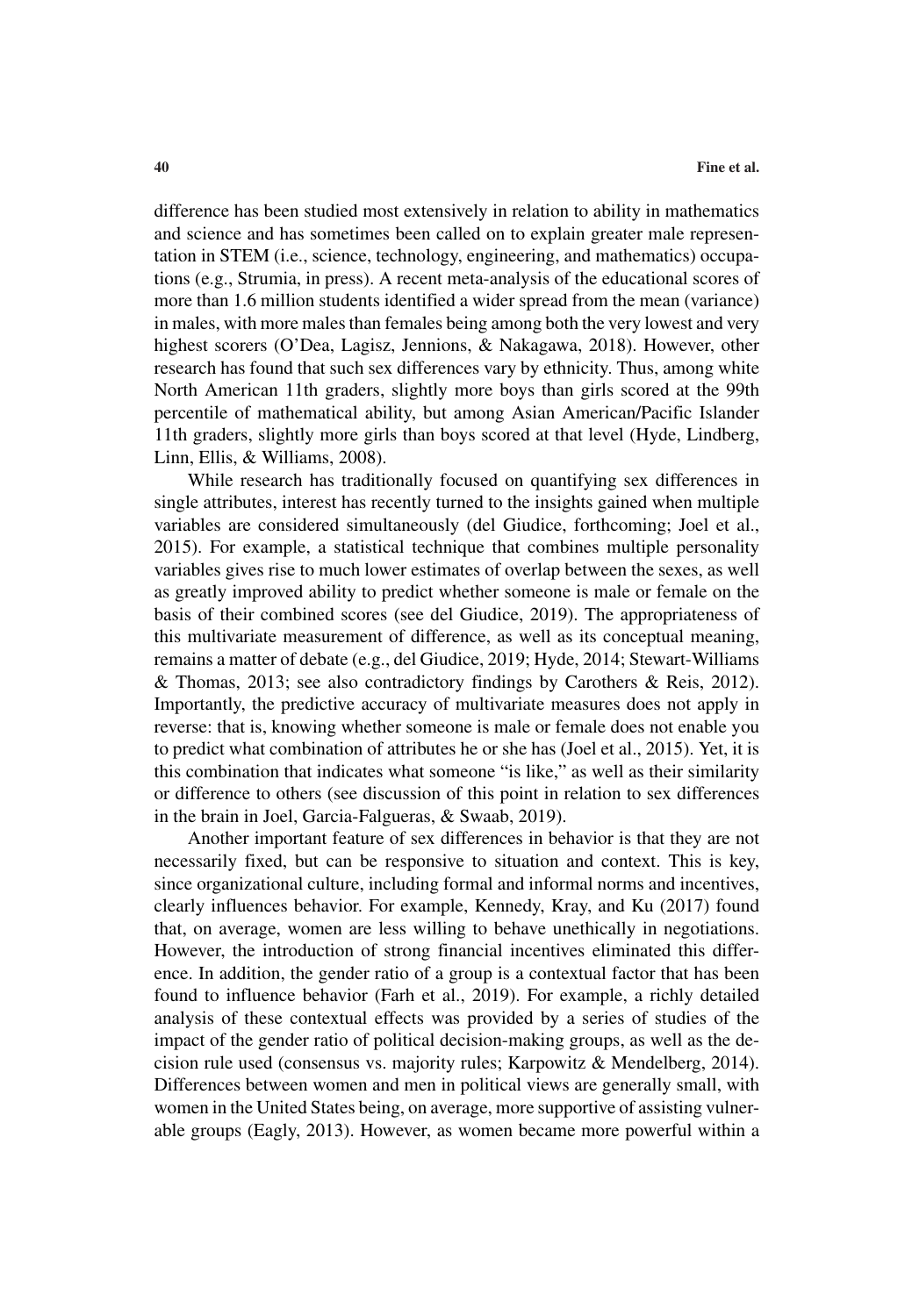decision-making group (both in terms of representation and decision rule), the content and character of *men's* contributions changed in a more "feminine" direction, ultimately leading to decisions that showed more generosity to those who are badly off (Karpowitz & Mendelberg, 2014).

### *Sex Differences and Similarities: Implications*

While there are average sex differences in behavioral attributes, the evidence cautions against making generalizations on the basis of sex: about what an individual is like because they are male or female; about "what males are like," or "what females are like"; and about how purported sex differences relate to suitability for different kinds of work. This is important for policy makers to bear in mind when confronted with arguments that some occupational inequalities are ultimately intractable because they reflect the expression of women's and men's alleged inherently different preferences or abilities (see Table 1).

It is certainly possible that average sex differences, whatever their origins and degree of malleability, may contribute to sex-linked disparities in occupational outcomes. Occupations requiring significant upper body strength are the most obvious example, although even statistically small differences may be important, or accumulate in effect over time (del Giudice, forthcoming; Eagly, 1995). However, claims of this kind require great caution. For most occupations, a variety of combinations of attributes allow for success in the role: while some of those attributes may be more common in men, a similar number may be more common in women (see, e.g., discussion of sex differences in personality traits relevant to leadership emergence and effectiveness, in Eagly & Carli, 2007). Not only do we rarely, if ever, know what the possible genuinely merit-worthy combinations of attributes are, we also have a tendency to assume that attributes we perceive in men are what are necessary for success in a male-typical role and vice versa for a female-typical role (Uhlmann & Cohen, 2005). Thus, any claim that men (or women) are more likely to be suited to a particular role requires detailed examination (and defending) on a case-by-case basis. For example, O'Dea et al. (2018) found that the sex difference in variance was actually *greater* in non-STEM subjects than in STEM scores, contrary to assumptions that it is greater male variance that explains the gender gap in STEM occupations.

Nor is existing sex segregation of occupations, which can be greater in rich, industrialized nations that also score higher on gender equality indices (Charles, 2011; Stoet & Geary, 2018), strongly indicative that efforts to desegregate are pointless. This is because the gender typing of occupations may have greater influence on career decision-making in "postmaterialist" countries, in which occupational choices are a form of "identity construction" and "self-affirmation" (Cech, 2013; Charles, 2011, p. 365). Notably, gender gaps in science interest and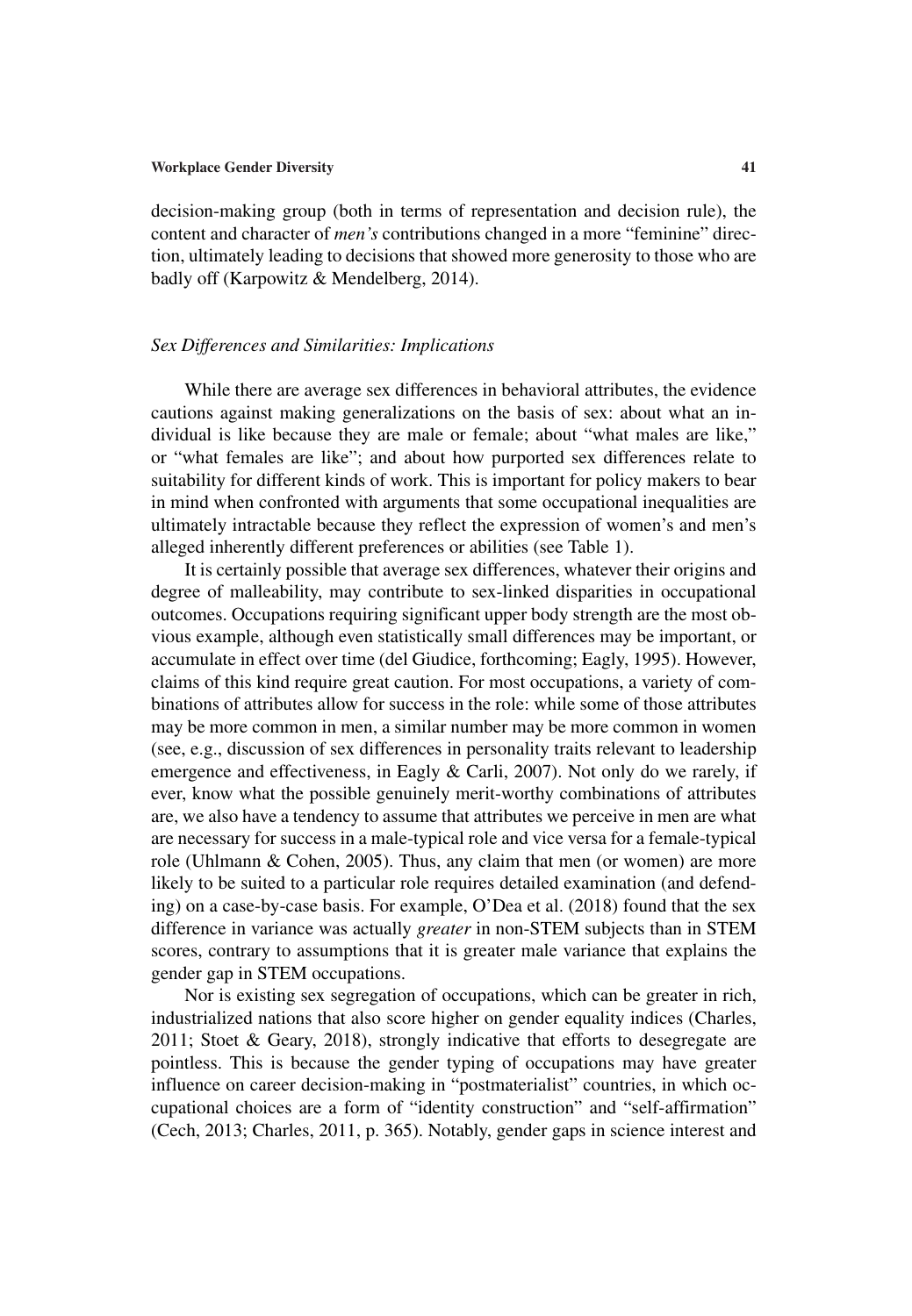|                            | What the Evidence Says                                                                                                                                                                                         | Policy Implications                                                                                                                                                                                                                                                                                                                                                      |
|----------------------------|----------------------------------------------------------------------------------------------------------------------------------------------------------------------------------------------------------------|--------------------------------------------------------------------------------------------------------------------------------------------------------------------------------------------------------------------------------------------------------------------------------------------------------------------------------------------------------------------------|
| differences                | The science of sex Average sex differences in<br>psychological traits are often modest,<br>uninformative as to what any one<br>individual is like, and difficult to link<br>with vocational superiority.       | Caution should be exercised when making<br>generalizations based on sex. While<br>women and men are distinguishable on the<br>basis of their psychological attributes,<br>gender essentialism should be avoided.<br>- It is possible that gender ratios in<br>groupings can impact workplace<br>expressions of gendered attributes (e.g.,<br>prosocial behavior).        |
| Justice reasons            | Workplace sex discrimination is wrong:<br>It is a barrier for women's access to<br>the many goods of paid work. It<br>contributes to the political,<br>sociocultural and material<br>disadvantages women face. | Legally protected attributes (e.g., sex,<br>ethnicity) should remain front and center<br>in efforts to address diversity.<br>- So-called "reverse discrimination" is not<br>ethically equivalent to discrimination<br>against legally protected groups, and in<br>some cases may be justified to redress the<br>systemic disadvantage women and<br>minority groups face. |
|                            | WGD may ameliorate direct and<br>indirect sex discrimination, as well as<br>sex-based harassment.                                                                                                              | Striving to reduce both horizontal and<br>vertical workplace sex-segregation should<br>be central to workplace diversity<br>management<br>Sex-based targeted recruitment,<br>$\mathcal{L}_{\mathcal{A}}$<br>preferential selection, and quotas can<br>operate as temporary circuit breakers in<br>these efforts.                                                         |
|                            | There is bias in important products and<br>services whereby male attributes,<br>experiences, or perspectives are taken<br>as the norm.                                                                         | Greater WGD in decision-making roles<br>may help reduce androcentrism in<br>products and services.                                                                                                                                                                                                                                                                       |
| Organizational<br>benefits | The evidence regarding positive<br>associations of WGD with team<br>performance, firm performance, and<br>innovation is complex and tentative;<br>many intervening factors are<br>involved.                    | - Be wary of resting the case for WGD on<br>these empirical claims. Skeptics of the<br>need for WGD may remain skeptical, and<br>if expected benefits are not forthcoming,<br>WGD initiatives may be at risk.                                                                                                                                                            |
|                            | WGD in decision-making roles has<br>been found to be associated with<br>better organizational governance and<br>social responsibility.                                                                         | - More efforts should be implemented to<br>increase the representation of women in<br>executive teams and boards of directors.<br>Targets and quotas have been effective<br>mechanisms in many jurisdictions.                                                                                                                                                            |

Table 1. Overview of Considerations Regarding Workplace Gender Diversity

*(Continued)*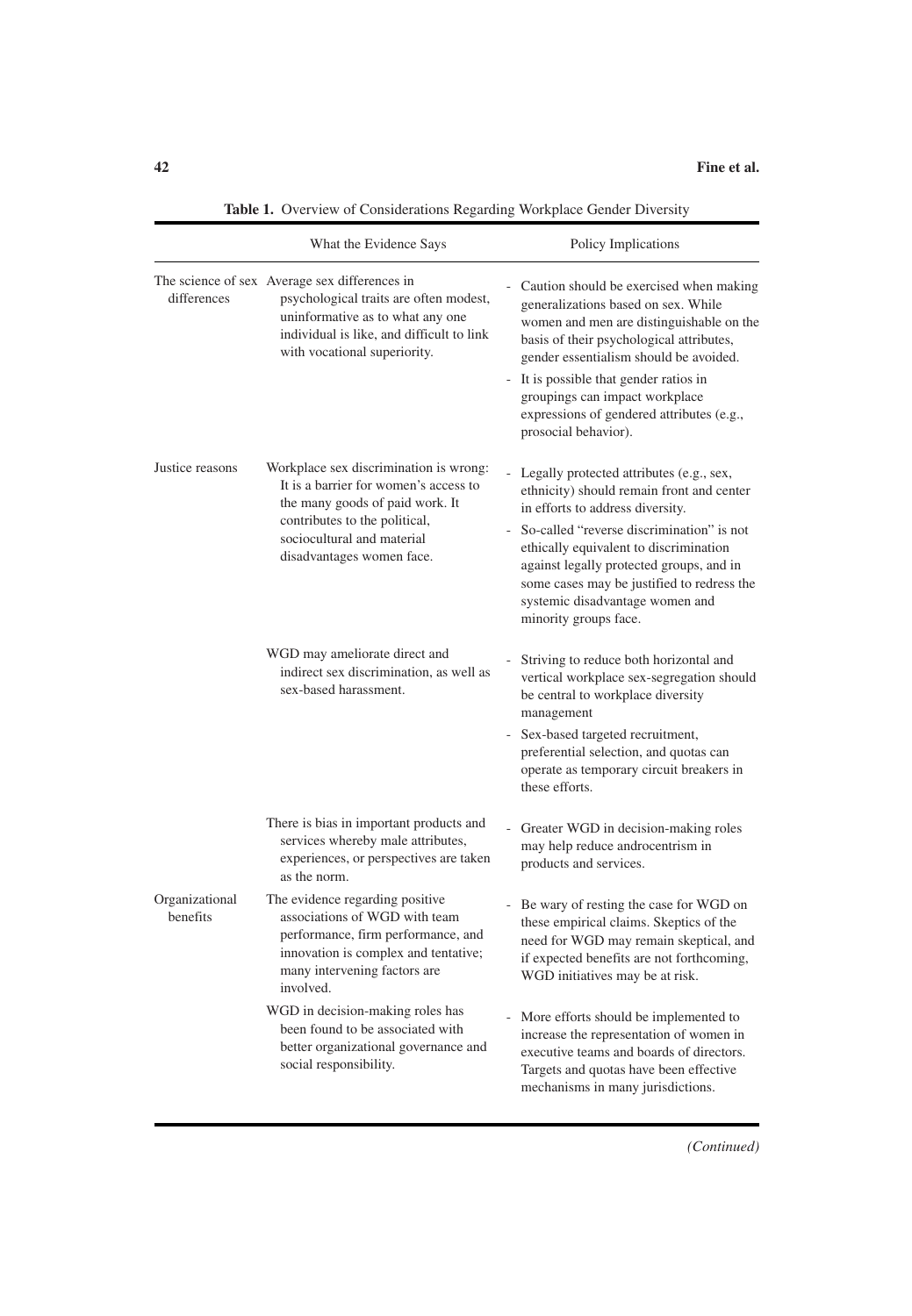|          | What the Evidence Says                                                                                                                                                                  | Policy Implications                                                                                                                                                                                                                                                                                                                                                                                                                           |
|----------|-----------------------------------------------------------------------------------------------------------------------------------------------------------------------------------------|-----------------------------------------------------------------------------------------------------------------------------------------------------------------------------------------------------------------------------------------------------------------------------------------------------------------------------------------------------------------------------------------------------------------------------------------------|
|          | WGD across teams has been found to<br>be related to better occupational<br>well-being (e.g., lower prevalence of<br>harassment, physical and mental<br>health risks) for men and women. | Special attention should be paid to the<br>risks associated with sex-segregated<br>workplaces: higher hostility toward<br>women/gender nonconforming workers<br>and injury among men in male-dominated<br>workplaces; and higher turnover for men<br>and lower wages for everybody in<br>female-dominated workplaces.                                                                                                                         |
| Consider | Why WGD matters for your<br>organization?                                                                                                                                               | Analyze which form of workplace sex<br>segregation should and can be addressed<br>(e.g., horizontal or vertical) and what the<br>goal of greater WGD would be for your<br>organization.                                                                                                                                                                                                                                                       |
|          | Affirmative action measures:<br>Anti-discrimination actions might<br>not be enough.                                                                                                     | Affirmative action can help compensate<br>for the effects of compounding, historic<br>biases and disadvantages for women and<br>minority groups.<br>The potential for "collateral"<br>discrimination" should not be taken<br>lightly. Affirmative actions should be<br>transparent, well-designed, based on<br>evidence, carefully monitored and<br>reviewed.                                                                                 |
|          | Design and monitoring: Any<br>affirmative action should be tailored<br>to the conditions and goals of the<br>organization and its employees.                                            | The purpose (e.g., facilitate access,<br>distribute goods), benefits and costs (e.g.,<br>tangible, expressive), and means (e.g.,<br>direct, indirect) of the actions should be<br>made explicit and thoroughly analyzed.                                                                                                                                                                                                                      |
|          | Framing: The way affirmative actions<br>are explained and justified to internal<br>and external stakeholders impacts<br>their support                                                   | - Remedying past discrimination and<br>increasing diversity are justifications<br>related to positive attitudes.<br>In some contexts, distributive affirmative<br>action may be justified in terms of<br>representation of points of views and<br>legitimacy of decisions.<br>- Arguing for feminine unique perspective<br>and skills as a basis for greater WGD can<br>reinforce gender essentialism and<br>ultimately be counterproductive. |

Table 1. Overview of Considerations Regarding Workplace Gender Diversity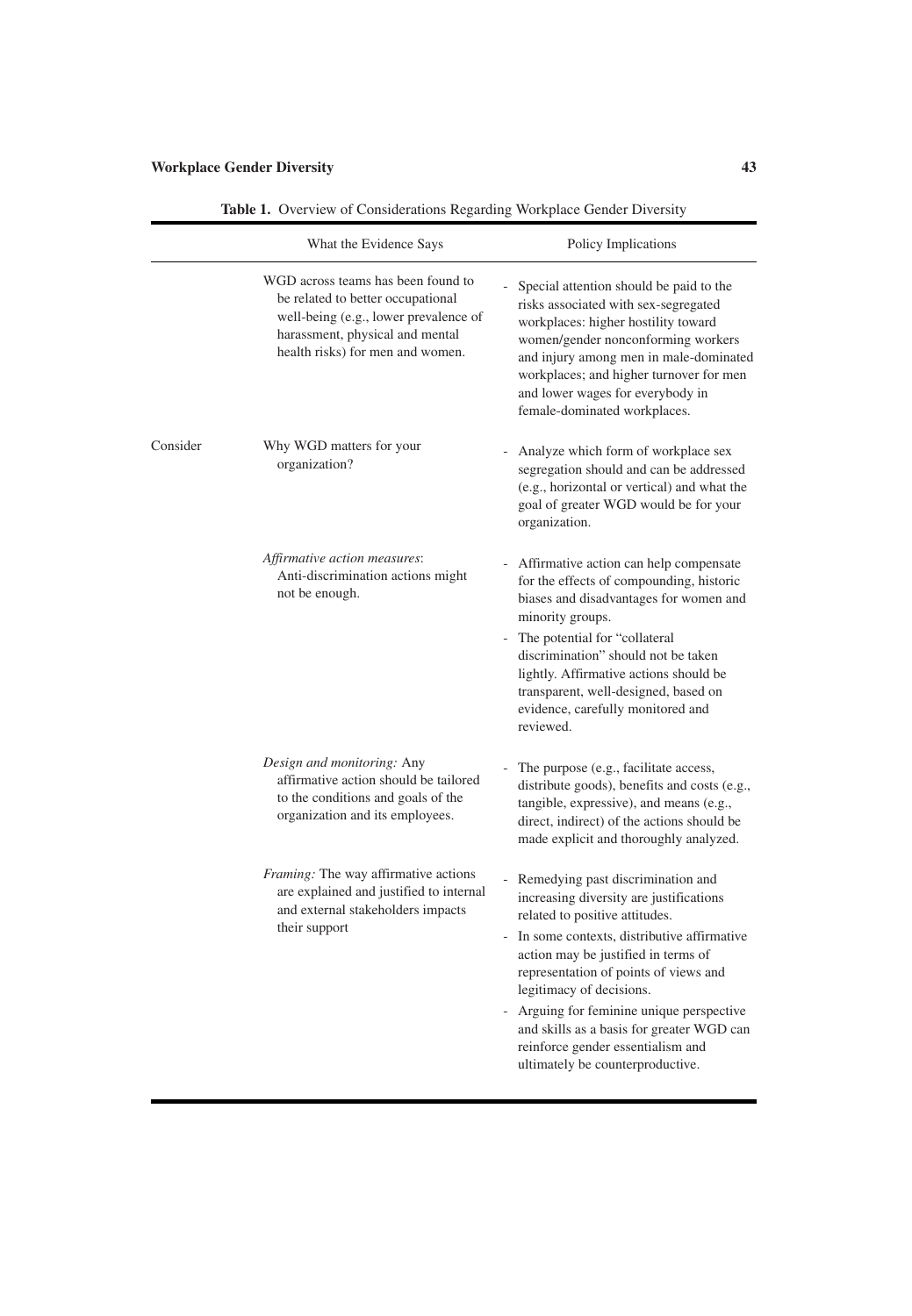self-efficacy are also greater in countries scoring higher on gender equality indices (Stoet & Geary, 2018).

These subtleties and complexities of sex differences do not mean, however, that gender ratios are irrelevant to organizational functioning. Potentially, gender ratios within a large enough group could make a difference to the average expression of gendered attributes. Moreover, a shift toward more gender balance may impact people's workplace behavior in general, via changed group dynamics and norms, or expanded priorities and agendas (we explore the evidence for, and implications of, this further below). With these conclusions in mind, we turn to our discussion of justice-related arguments for WGD.

# **Justice and Workplace Gender Diversity**

# *The Wrongfulness of Sex Discrimination in the Workplace*

Our review of the association between WGD and justice begins with an account of why employment sex discrimination is wrong—a surprisingly complex question (see Lippert-Rasmussen, 2017). The vast majority of UN member states have enacted sex discrimination legislation relating to employment (Jain, Sloane, Horwitz, Taggar, & Weiner, 2003; World Policy Analysis Center, 2017) and embrace gender equality as a sustainable development goal (United Nations, 2015), reflecting the widely shared status of sex as one of several protected characteristics (others include race and sexual orientation) that have in common historic, and continuing, political, sociocultural, and/or material disadvantage (Khaitan, 2015; OECD, 2019). While the underlying purpose of discrimination law is not entirely settled among scholars, one persuasive position is that, in the case of sex, it is to reduce (and ultimately eliminate) female political, social, and material disadvantages (Khaitan, 2015).

While discrimination law covers many domains of life (e.g., the provision of state and commercial goods and services), our focus here is on employment, a source of many valuable goods. Most obviously, it is the means of making a livelihood. Yet, it is not only a means to that end. Gheaus and Herzog (2016) argue that there are four main ways in which work is valuable. First, work allows people to attain excellence, by developing their skills, and through accomplishments including knowledge, technical achievements, and beauty. Second, work allows people to make a social contribution, and through that contribution to find both meaning and significance. Third, work allows people to experience community. Work is something people do together; it is cooperative and sociable and a source of significant interpersonal relationships. These dimensions of value accord well with findings in support of self-determination theory; people flourish to the extent that they fulfill inherent needs for competence, autonomy, and relatedness (Ryan & Deci, 2000). Fourth, work allows people to gain social recognition, either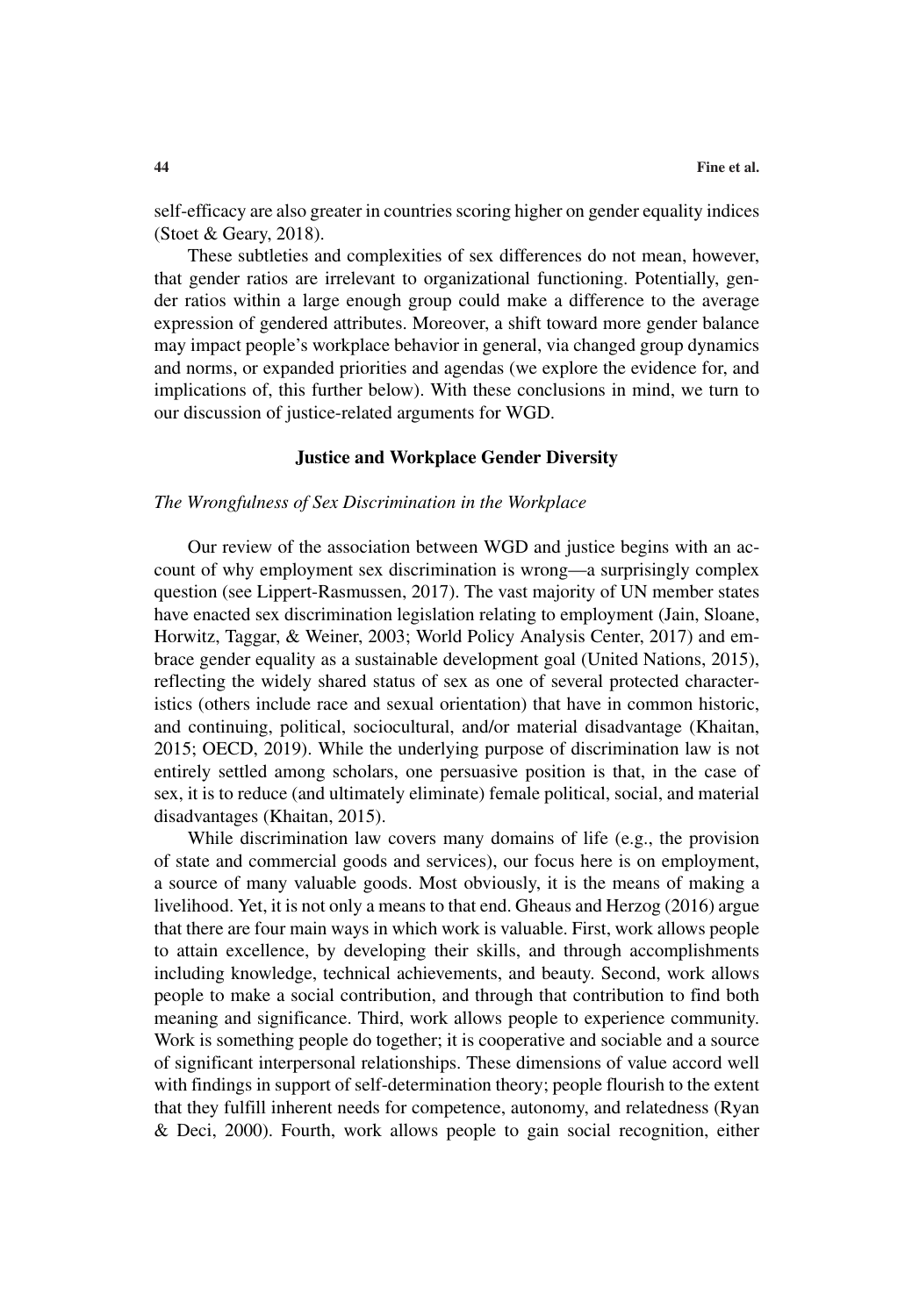directly or through their achievements, social contributions, or reputation of their workplace or industry, in addition to financial rewards, such as salary.

Meaningful work is not restricted to the formal labor market; nor does paid employment guarantee that work will be meaningful. However, in contemporary Western societies, important expertise development and social contribution typically require participation in the paid labor market. In her seminal book, *The Feminine Mystique,* Betty Friedan argued that women must obtain paid work outside the home in order to ease their discontent: "a job that she can take seriously as part of a life plan, work in which she can grow as part of society" (Friedan, 1963/2013, p. 345). Given the way society is currently organized, with most of these goods being realized inside paid work rather than outside of it, "justice in the labour market requires a fair distribution of people to realize [these goods] *within their paid work*" (Gheaus & Herzog, 2016, p. 80).

Employment is also a particularly important site of focus because this is the venue for most public positions of power. Thus, accounts of why discrimination is unethical sometimes point to how it historically entrenched the privilege and public power of the dominant group and as such led to "distortion of the institutions necessary to sustain a legitimate, well-functioning democracy . . . [these include] the governance of organs of the state, but also include schools, and universities, and the economic institutions that exert enough power to govern, in effect, social life and human civilization" (Suk, 2017, p. 401). That is, a second important reason that nondiscrimination in employment matters is because it is the route by which previously excluded groups can contribute to the shaping and leading of socially important institutions.

Finally, striving toward equal employment opportunity can also contribute to the reduction of systemic disadvantages among other (or intersecting) protected groups (e.g., ethnic minorities, older workers).

*The wrongfulness of sex discrimination in the workplace: Implications.* Ensuring equal access to the labor market and leadership positions is important for two main reasons. It reduces barriers to women accessing the many goods of paid work. (For the inverse argument, that men should have equal access to the goods of unpaid communal work and activities, see Meeussen et al., 2020). In addition, it makes an important contribution to reducing the broader political, sociocultural, and material disadvantages women face, in part by giving women greater influence in high-level decision-making. Workplaces cannot, on their own, solve complex, multicaused social problems of inequality. However, the existence of discrimination law reflects a societal expectation that organizations play their part, along with other institutions, in contributing to this goal. Workplace sex discrimination is wrong because it undermines this goal.

For policy makers, these points offer important perspectives on two common tendencies in diversity discussions. The first is a tendency for organizations to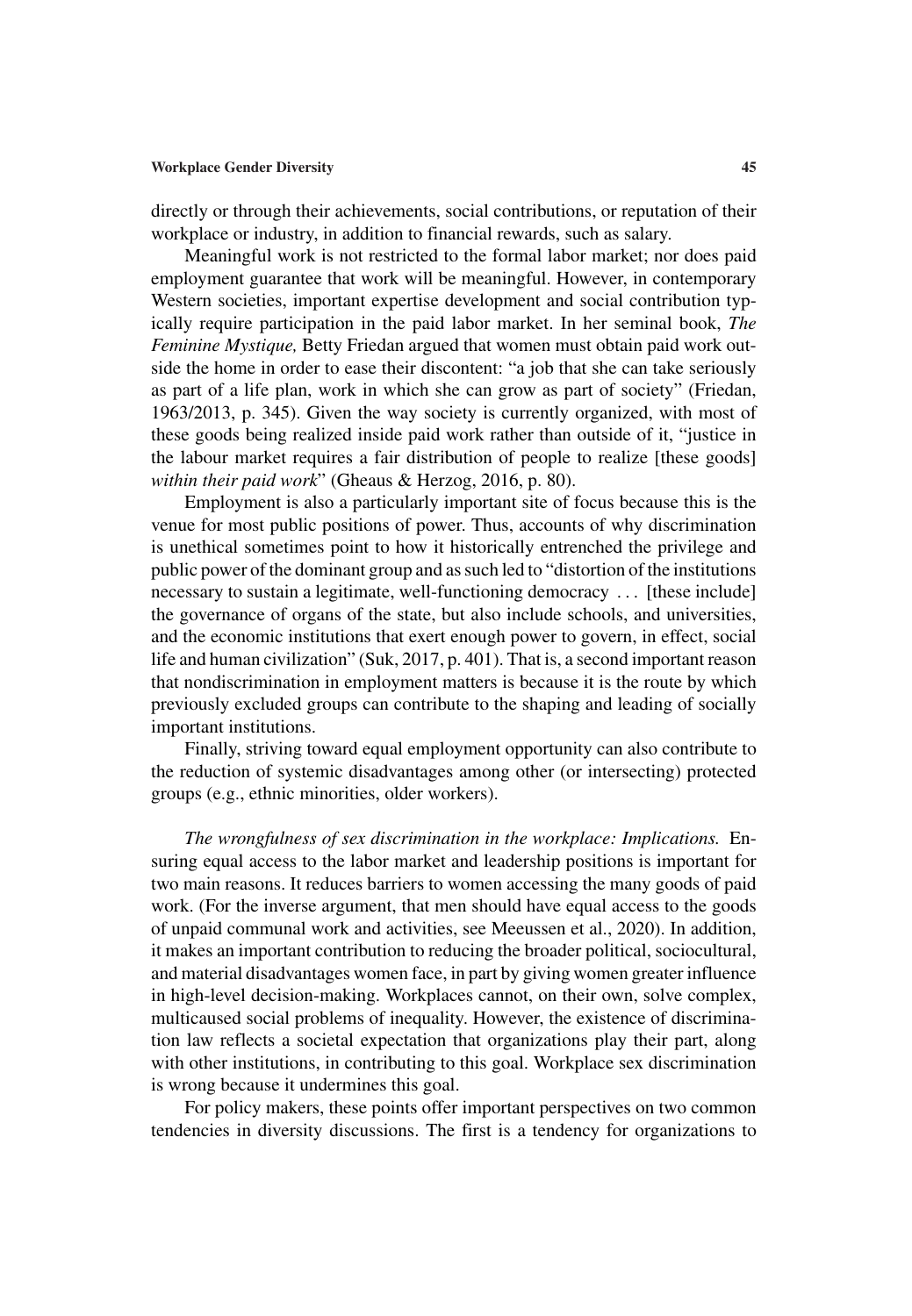endorse broader definitions of diversity beyond legally protected attributes (Edelman, Fuller & Mara-Drita, 2001; see discussion in Dover et al., 2020). For example, a recent diversity report by a major international consultancy firm included *prior experience, education/training/qualifications, thinking style* and *personality* among its dimensions of diversity (Mercer, 2019). While there may be some advantages to this broader framing of diversity, there are also reasons to be concerned that it has a detrimental impact on attention to legally protected attributes (e.g., Dover et al., 2020; Edelman et al., 2001; Trawalter, Driskell, & Davidson, 2016). It's therefore important that the ethical foundation of sex discrimination law remains visible and acknowledged in related policies and communications.

Second, the foregoing discussion of why sex discrimination is unethical brings greater clarity to concerns about so-called "reverse discrimination," a term which can misleadingly imply equivalent moral wrongness to paradigmatic forms of discrimination (e.g., Khaitan, 2015; Suk, 2017). This overlooks that the moral wrongness of discrimination based on a protected personal characteristic such as sex (or race) lies not just in the harm to a particular individual, but also in its contribution to the systemic disadvantage of a protected group.

From a justice-based perspective, then, the goal for policy makers is to reduce workplace sex discrimination, and (in part thereby) reduce female political, sociocultural and/or material disadvantage. Below, we present evidence and arguments that WGD is important for achieving both of these goals. First, we draw on accounts of why sex discrimination occurs to explore the idea that WGD is not just an *effect* of reduced sex discrimination but may also be a *cause* of it. We then consider the idea that greater gender balance in leadership helps reduce female disadvantage due to androcentrism in products and services.

# *Workplace Gender Diversity and Sex Discrimination*

Legal systems in liberal democratic jurisdictions typically recognize three forms of sex discrimination (Khaitan, 2015): direct discrimination, indirect discrimination, and sex-based harassment. Importantly, in its legal understanding, the term "discrimination" does not assume intention. *Direct discrimination* refers to unfavorable, or less favorable, treatment due to being a member of the protected group (e.g., reluctance to employ mothers or women of childbearing age are forms of direct discrimination). *Indirect discrimination* refers to a test, policy, or practice that has a disproportionate or unjustifiable impact on a protected group. For example, any employment, promotion, or training opportunity that requires uninterrupted service or full-time employment will systematically disadvantage females, who are the ones who physically give birth and are more likely to take (or be entitled to) parental leave. *Sex-based harassment* refers to abusive behaviors that relate to a person's sex. This includes behaviors that express hostile or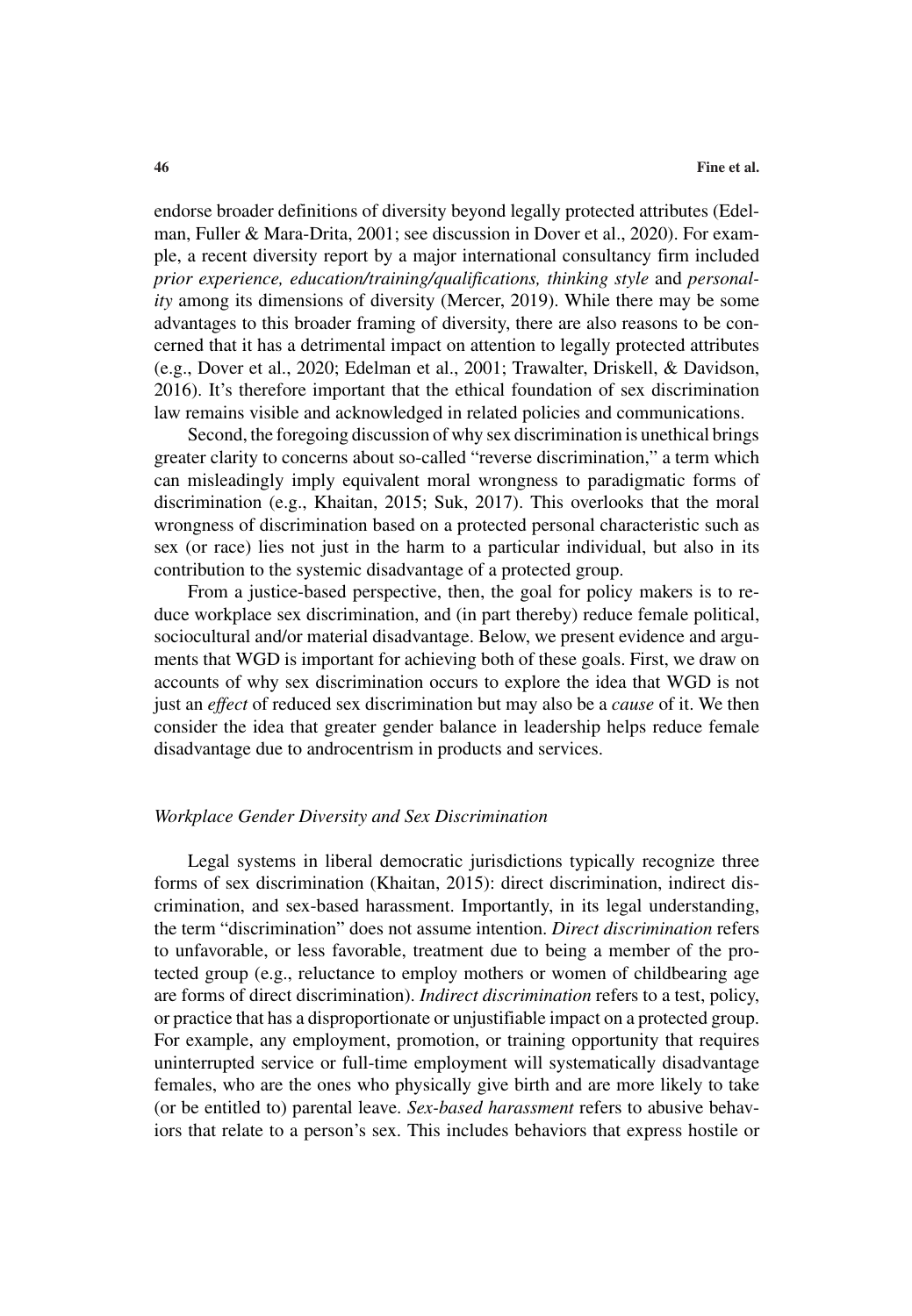derogatory attitudes toward women, as well as unwanted sexual attention and sexual coercion (Fitzgerald, Swan, & Magley, 1997).

Why do these three forms of sex discrimination occur? Social identity theory (Tajfel & Turner, 1986), the "lack of fit" model (Heilman, 2012), role incongruity theory (Eagly & Karu, 2002), and the status incongruity hypothesis (Rudman, Moss-Racusin, Phelan, & Nauts, 2012) provide useful frameworks for understanding why and when sex discrimination occurs. According to social identity theory (Tajfel & Turner, 1986), we use salient or observable characteristics to categorize others, and sex is a readily observable characteristic that automatically triggers such categorization processes (Kulik & Bainbridge, 2006), activating gender stereotypes (Heilman, 2012). These gender stereotypes associate "communality" (attributes of being other-regarding, relational, submissive, and emotionally sensitive) with femaleness and "agency" (attributes of achievement-focus, leadership, autonomy, and rationality) with males. The "lack of fit" model and role incongruity theory both argue that women's stereotypical qualities are regarded as incongruous with the agentic attributes assumed to be required for success in traditionally masculine roles. Thus, under certain conditions—particularly when information is ambiguous (Koch, D'Mello, & Sackett, 2015)—stereotype activation can negatively bias perceptions of women's fit with traditionally masculine roles (for review, see Heilman, 2012). Motherhood status exacerbates gender bias, with working mothers seen as less committed and competent, compared to their male counterparts (Correll, Benard, & Paik, 2007). The communal female gender stereotype also seems to contribute to a preference for women (and minority) leaders in crisis situations, with stereotypically feminine qualities assumed to be particularly well-suited to such situations (Kulich, Ryan, & Haslam, 2014; Ryan, Haslam, Hersby, & Bongiorno, 2011), while White men are preferred as leaders when all is well.

The aforementioned findings point to the importance of the intersection of race in considering the effects of gender stereotypes. Although research has traditionally considered gender and racial stereotypes separately, intersectional approaches suggest that gender stereotype content varies by racial identity, and that in Western societies generic stereotypes of "women" and "men" most closely match those of White women and men (Ghavami & Peplau, 2013). Hall, Hall, Galinsky, and Phillips (2019) have recently proposed MOSAIC (Model Of Stereotyping Through Associated and Intersectional Categories) that hypothesizes that in Western countries the intersection of gender and race identities can lead to either an amplification (e.g., Asian women and Black men) or dilution (e.g., Asian men and Black women) of the effects of "generic" gender stereotypes.

Gender stereotypes are not only *descriptive,* but also sometimes *prescriptive*, as traits of communality, on the one hand, and agency, on the other, are compatible with subordinate and dominant status, respectively. The status incongruity hypothesis thus proposes that gender nonconformity, by either women or men,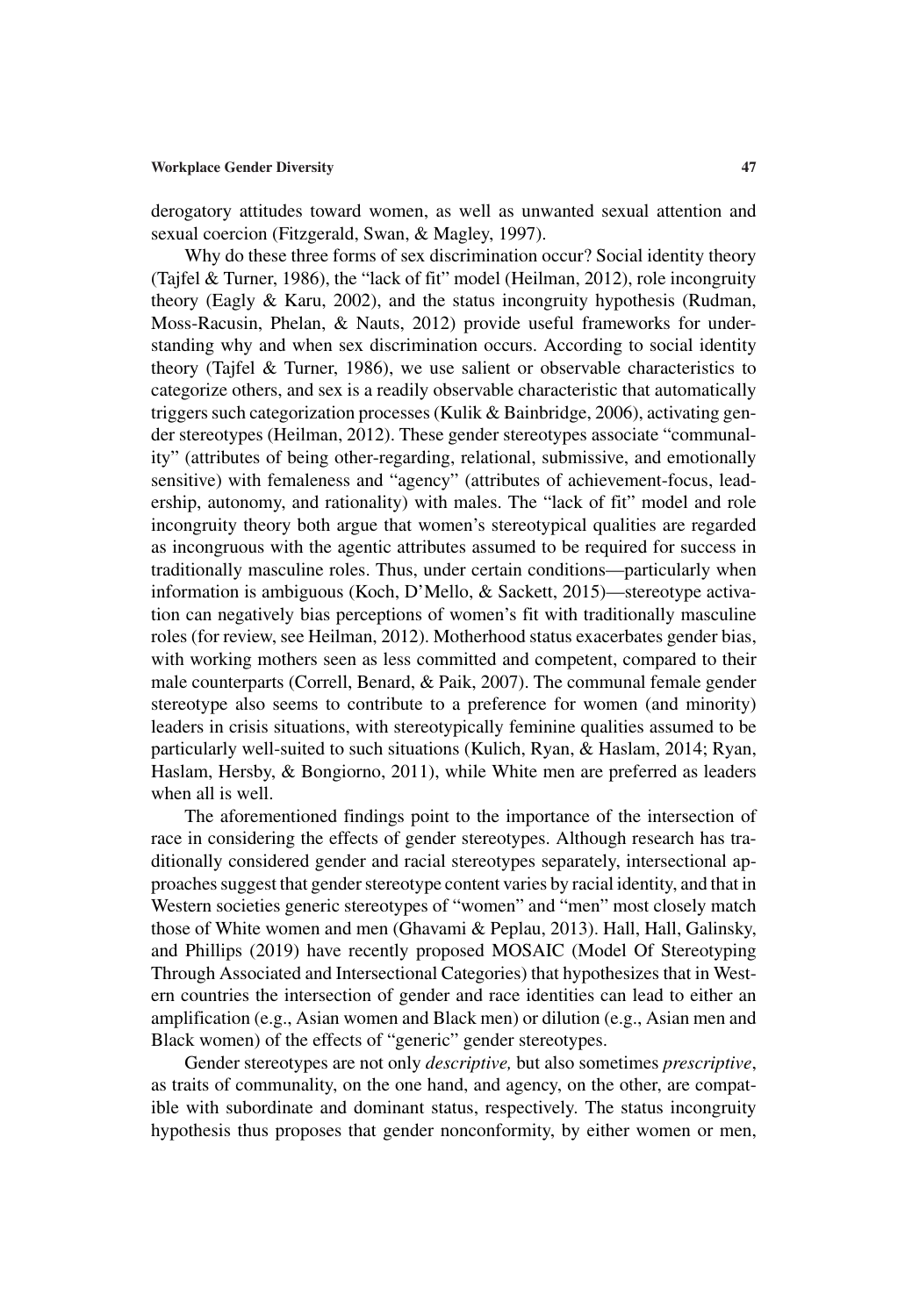may lead to penalties and sanctions (Rudman et al., 2012). In line with this, women are held to higher standards of communality than men in the workplace (e.g., altruistic behavior) and are perceived more negatively when they engage in agentic behavior at work (see Heilman, 2012). Indeed, women are disliked and perceived negatively merely for succeeding in traditionally masculine domains (Rudman et al., 2012). Conversely, men are judged negatively for behaving in "communal" ways (see Meeussen et al., 2020), including female-typical career choices (Heilman & Wallen, 2010), modesty (Moss-Racusin, Phelan, & Rudman, 2010), and requesting flexible work (Rudman & Mescher, 2013).

A key interpretation of sex-based harassment is that it represents a form of social status protection that occurs in the context of a gender hierarchy that assigns higher status to males than to females (e.g., Maass, Cadinu, Guarnieri, & Grasselli, 2003). Thus, people are motivated to "defend their status based on sex by derogating others' status based on sex" (Berdahl, 2007, p. 644). Drawing on a typology of social identity threats developed by Branscombe, Ellemers, Spears, and Doosje (1999), Berdahl (2007) argues that one important threat to sex-based status is the blurring of sex distinctions. In line with this, both women and men who challenge sex distinctions through gender nonconformity are at especially high risk of backlash (Meeussen et al., 2020) that can manifest in the form of workplace sex-based harassment (Konik & Cortina, 2008) and incivility (Zurbrügg & Miner, 2016). Both low frequency but higher intensity forms of sexual harassment (such as sexual coercion) and more common but less intense forms (e.g., sexist comments) have negative effects on women's personal and occupational well-being (O'Neil, Sojo, Fileborn, Scovelle, & Milner, 2018; Sojo, Wood, & Genat, 2016), as well as job and work withdrawal (Willness, Steel, & Lee, 2007).

Given the hypothesized role of gender stereotypes and hierarchy in all three forms of sex discrimination, does increasing WGD—by attenuating both—help to mitigate sex discrimination? Turning first to direct discrimination, as Heilman and Caleo (2018) note, one intervention that can be expected to attenuate gender stereotypes, and the mismatch between feminine stereotypes and traditionally masculine roles, is having greater numbers of women in those roles. Similarly, role congruity theory suggests that, as women become better represented in masculine occupational roles, stereotyping of women as communal will decrease (Koenig & Eagly, 2014). Although direct evidence of mechanisms is not generally available (see discussion in Kulik & Metz, 2017), a handful of different kinds of studies supports an association between greater female representation and more positive perception of female employees. For example, women are particularly negatively perceived when they have only minimal representation, as opposed to having achieved a "critical mass" (Heilman & Blader, 2001; Sackett, DuBois, & Noe, 1991), and minimally represented women are more likely to report that their organizations are inequitable for women (King, Hebl, George, & Matusik, 2010). In a large-scale study of professionals, having a female manager and a higher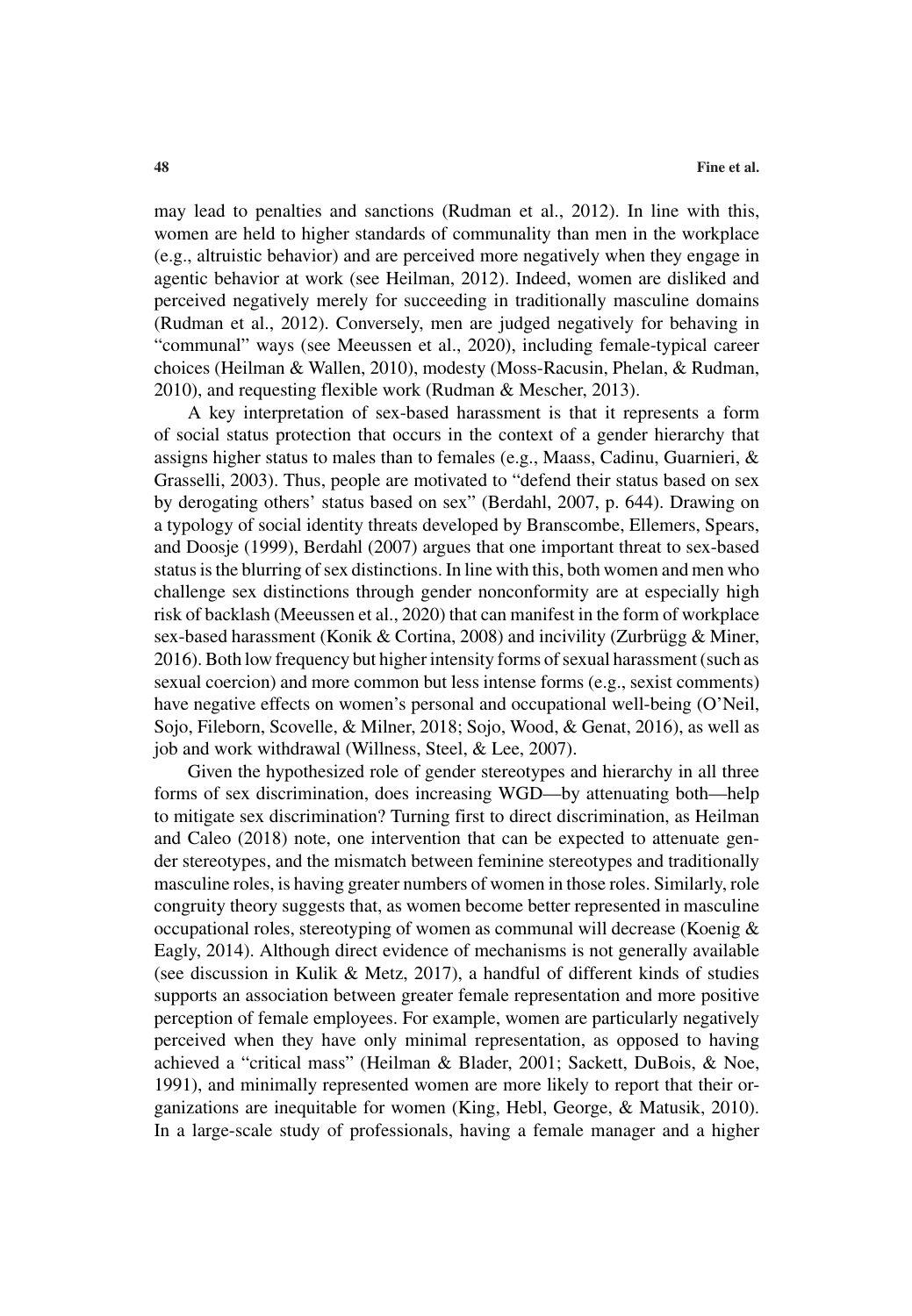proportion of women in management were both related to lower overall preference for male managers, and a more androgynous stereotype of the ideal leader. Conversely, men in organizational contexts in which female managers were rare were particularly negative about female managers and feminine traits (Stoker, Van der Velde, & Lammers, 2012).

Firm-level studies also point to positive associations between female representation and better outcomes for women, though mediating mechanisms are unclear. For example, a meta-analysis of sex differences in job evaluations and rewards (e.g., salary, bonuses) found that sex differences in rewards were 14 times larger than sex differences in performance. Importantly, both gaps were larger in more male-dominated occupations, and in jobs with higher complexity, and thus with greater ambiguity over performance (Joshi, Son, & Roh, 2015). The only setting in which women received higher performance ratings and rewards than men were those with a high proportion of female executives. Studies also find evidence suggestive of "trickle-down" effects from female representation at higher levels (e.g., boards) to lower levels (Kurtulus & Tomaskovic-Devey, 2012; Matsa & Miller, 2011).

Turning now to indirect discrimination, are there potential links with female representation? As some legal scholars have noted, the indirect discrimination concept "permits an interrogation of our practices, conventions and rules to see whether they meet high standards of fairness in the distribution of opportunities and benefits between various groups" (Collins & Khaitan, 2018, p. 30). A "blindspot" here for organizations is androcentric bias, whereby (White) males are taken as the norm, and male experiences and (stereotypically) masculine attributes are taken as more valuable and important. For example, the normative male career path continuous, full-time work—is the gold standard against which other trajectories are judged (Moen & Roehling, 2004). Thus, an obvious respect in which the presence of women might be expected to make a difference here is in the provision of family-friendly work practices. Associations between family-friendly work and female representation have been found, but only with female managers, not female workers more generally (Bloom, Kretschmer, & Van Reenen, 2011; Ingram & Simons, 1995). These correlational data do not allow claims about causality, but one possibility is that stronger female representation in senior ranks may be necessary to push through such initiatives (Kulik & Metz, 2017). With time, the effect may be increased normalizing of the idea that family responsibilities are part of the human condition that workplaces need to accommodate.

A perhaps less obvious link between female representation and indirect discrimination concerns pay. In keeping with a gender hierarchy that imbues males and masculinity with higher status than females and femininity, analyses have shown that pay and prestige decrease as women become more numerous in a profession (Levanon, England, & Allison, 2009). One way of interpreting such data is that male-dominated occupations tend to be overvalued, and/or female-dominated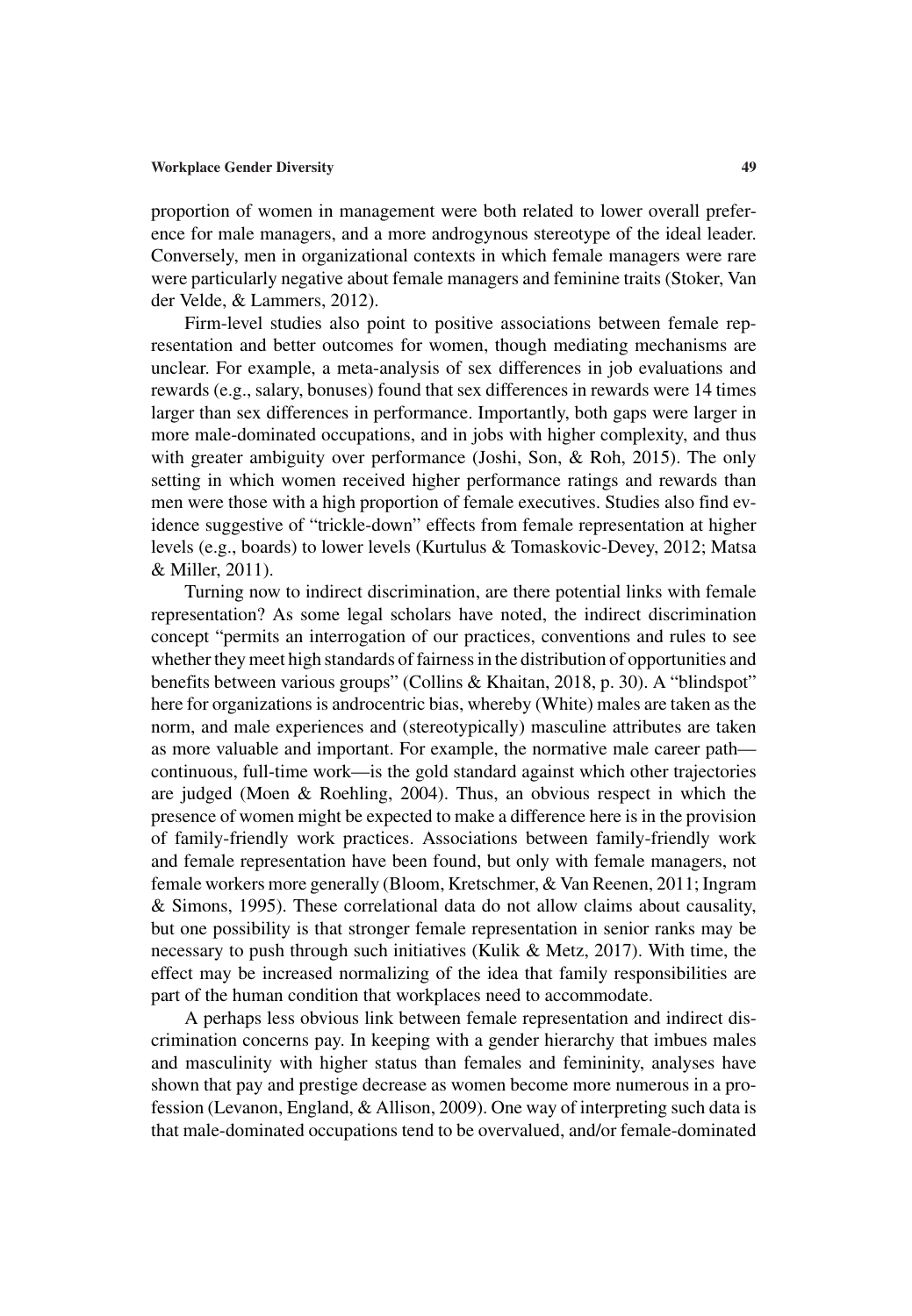ones undervalued. Thus greater gender balance in those roles could correct for this indirect form of discrimination, whereby low pay disproportionately affects females.

We turn now to the third form of sex discrimination, namely, sex-based harassment. In keeping with the prediction that threats to gender distinctions will trigger sex-based harassment (Berdahl, 2007), there are links with WGD. Metaanalyses (albeit with small effect sizes) and systematic reviews indicate that sexual harassment is more prevalent in male-dominated work environments and sectors than in more gender-diverse workplaces (Ilies, Hauserman, Schwochau, & Stibal, 2003; Roberts, Sojo, & Grant, 2019; Sojo et al., 2016; Willness et al., 2007), although in population-based studies in Australia, industry gender segregation appeared to be unrelated to the prevalence of sexual harassment (Australian Human Rights Commission, 2008, 2018). Women working in traditionally masculine roles and industries are especially likely to be targets of sexist abuse (Sojo et al., 2016), and men in traditionally female occupations (e.g., nursing) suffer relatively high rates of bullying (Erikson & Einarsen, 2004). However, being part of a femaledominated work environment does not increase men's risk of being targets of harassment and may even reduce it (Kabat-Farr & Cortina, 2014).

*Workplace Gender Diversity and Sex Discrimination: Implications.* The literature reviewed above points to the role of the organizational gender status quo in all forms of sex discrimination; that is, strongly sex-segregated work environments are conducive to discrimination. As such, reducing horizontal and/or vertical sex segregation may make an important contribution to ensuring equal treatment (see Table 1; see also discussion in Hoobler, Masterson, Nkomo, & Michel, 2018). Sex-based targeted recruitment, preferential selection, and quotas can operate as temporary circuit breakers in these efforts (Koenig & Eagly, 2014; Pande & Topalova, 2013).

# *Female Leadership and Products and Services*

As noted earlier, a key reason the workplace is a particularly important site of intervention for discrimination law is that it is the main venue for positions of power and influence for most industries and sectors. Since the first-wave feminist movement, scholars and activists have drawn attention to androcentric bias across a number of domains, including medicine, science and technology, economics, and media (e.g., Criado-Perez, 2019; Fine, 2018; Waring, 1990; Women's Media Center, 2019). The information-processing perspective on diversity offers a helpful framework for understanding how and why gender ratios in leadership might matter in this regard. The information-processing perspective is rooted in the notion that demographic and functional diversity is correlated with experiences, opportunities, and access to information that can lead to the development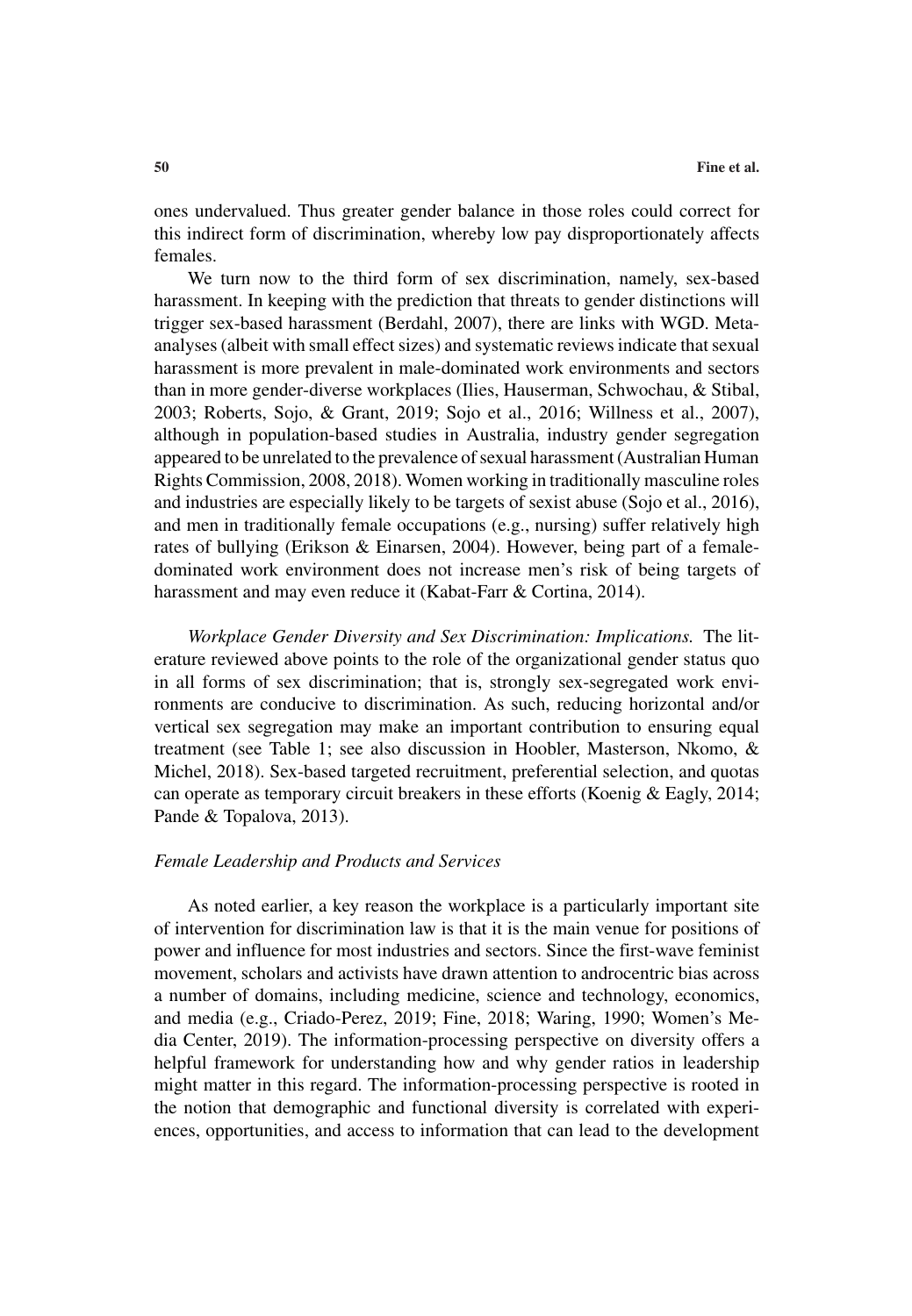of differing values, knowledge, and skills (van Knippenberg & Schippers, 2007). Importantly, these ideas should not be understood as an essentialist view of the sexes that assumes that women and men have "naturally" different values, skills or "ways of knowing." Rather, these attributes are influenced by a person's experiences and social identities or roles, which are systematically influenced by sex (see also Grasswick, 2018).

Studies of science and medicine offer perhaps the best characterized examples of the potential impact of female representation. Gender diversity may impact scientific research and innovation in two important ways, beyond possible benefits to performance and innovation (Nielsen, Bloch, & Schiebinger, 2018). First, it may lead to greater diversity in research methods, in particular, the inclusion of "sex and gender analysis"—that is, a lens that explicitly takes sex and gender into account—that can give rise to new insights, increased validity or precision, and better servicing of females' needs (Schiebinger, 2008). Examples include better recognition and treatment of coronary heart disease in women (Maas & Appelman, 2010), the introduction of female and pregnant crash test dummies in safety testing, the development and promotion of menstrual cups, alleviation of gender bias in machine learning, and inclusion of women's expertise in developing countries' water infrastructure projects (for details on these case studies and several more in the domains of science, health and medicine, engineering, and environment, see https://genderedinnovations.stanford.edu/).

The second proposed impact of gender diversity is on "research priorities and agendas" (Nielsen et al., 2018, p. 728). In academic research, values shape the research programs considered worthy of resources and investigation. While no doubt many factors play a role in overall patterns, it has been observed that the influx of women into previously male-dominated domains such as academic medicine coincided with increased attention to previously neglected issues concerning women's health (Rosser, 2002; Schiebinger, 1999). Recent large-scale analyses confirm that the sex of the researcher impacts research outcomes. For example, relative to their male counterparts, lead and senior female medical researchers are more likely to include sex/gender analysis in their research (Nielsen, Anderson, & Schiebinger, 2017), female management scientists are more likely to attend to social and interpersonal aspects of management (Nielsen  $&$  Börjeson, 2019), and female economists to health, education, welfare, labor, and demographics (Dolado, Felgueroso, & Almunia, 2012). Nielsen and Börjeson (2019, p. 1617) suggest that the "broadened repertoire of perspectives, values and questions" may serve to make research outcomes "more responsive to the full gamut of societal needs and expectations."

*Female Leadership and Products and Services: Implications.* To our knowledge, there have been few systematic attempts to explore how WGD might impact priorities, agendas, and outcomes outside of a research context. Nor is this possi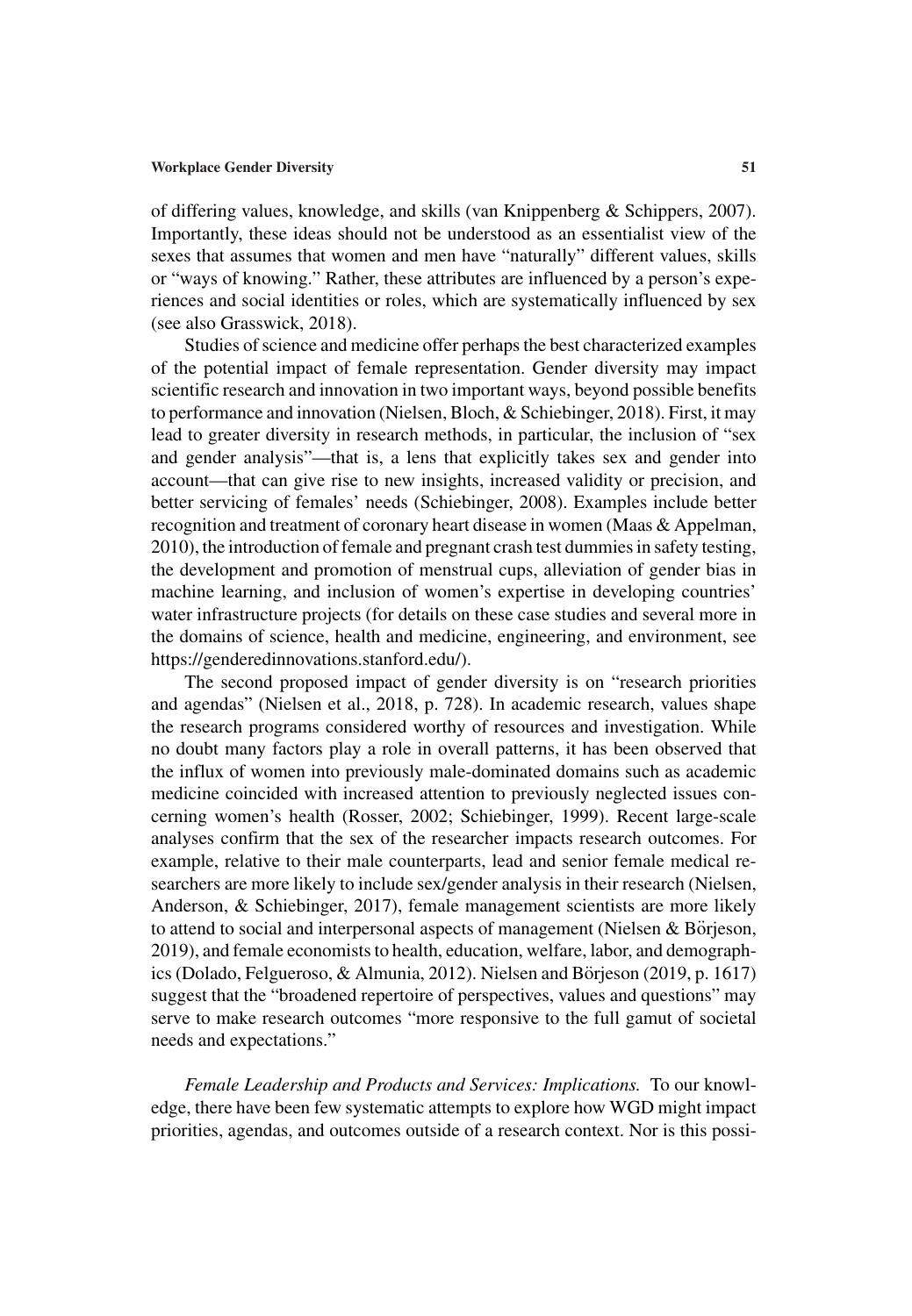bility often discussed in relation to the question of why WGD matters. However, it seems plausible that WGD will impact which groups most benefit from or are negatively affected by the products and services (and the externalities) that companies create: from financial products that assume continuous paid work, to sexually objectifying advertising. This is an important consideration for organizations, particularly in areas where products and services may have differential impact on, or value for, females. It is also an important direction for future academic research. In short, an often overlooked justice gain of WGD may be a reduction in androcentrism in products and services that tend to neglect women's interests, concerns, and perspectives (see Table 1).

# **Organizational Benefits of Workplace Gender Diversity**

As noted earlier, contemporary arguments for WGD do not just focus on justice gains for individuals and groups. We now turn to arguments about why WGD matters that focus on benefits to organizational functioning and efficiency.

In the previous section, we drew on social identity theory and the informationprocessing perspective on diversity to provide a framework for understanding justice-related reasons for WGD. These frameworks have often also been drawn on to develop hypotheses regarding how and whyWGD might affect organizational outcomes.

To recap and expand, categorization on the basis of sex (self and others) is ubiquitous and can lead to the activation and application of gender stereotypes. Since individuals are motivated to maintain a positive self-identity, this can give rise to in-group favoritism and bias against outgroups (Hersby, Jetten, Ryan, & Schmitt, 2011; Schmitt, Ellemers, & Branscombe, 2003; Tajfel & Turner, 1986) which, in turn, may create tensions within gender-diverse teams. From this perspective, particularly when gender is a salient basis for social categorization, WGD could potentially lead to a range of *negative* organizational outcomes, via a loss of trust or cooperation, for example.

However, a more optimistic outlook is provided by the information-processing perspective, which focuses on how demographic or functional diversity can increase the pool of experiences, knowledge, values, and skills within an organization or team (van Knippenberg & Schippers, 2007). The existence of sex differences in work-relevant attributes, such as work-related values and leadership styles, has led some authors to posit that gender diversity will be related to team performance (Myaskovski, Unikel, & Dew, 2005; Pearsall, Ellis, & Evans, 2008) via positive effects of heterogeneity on team knowledge, or via an impact on the interpersonal processes within teams (Kearney, Gebert, & Voelpel, 2009; Wood, 1987). Similar arguments sometimes underlie studies of associations between gender diversity in leadership and social responsibility and governance outcomes.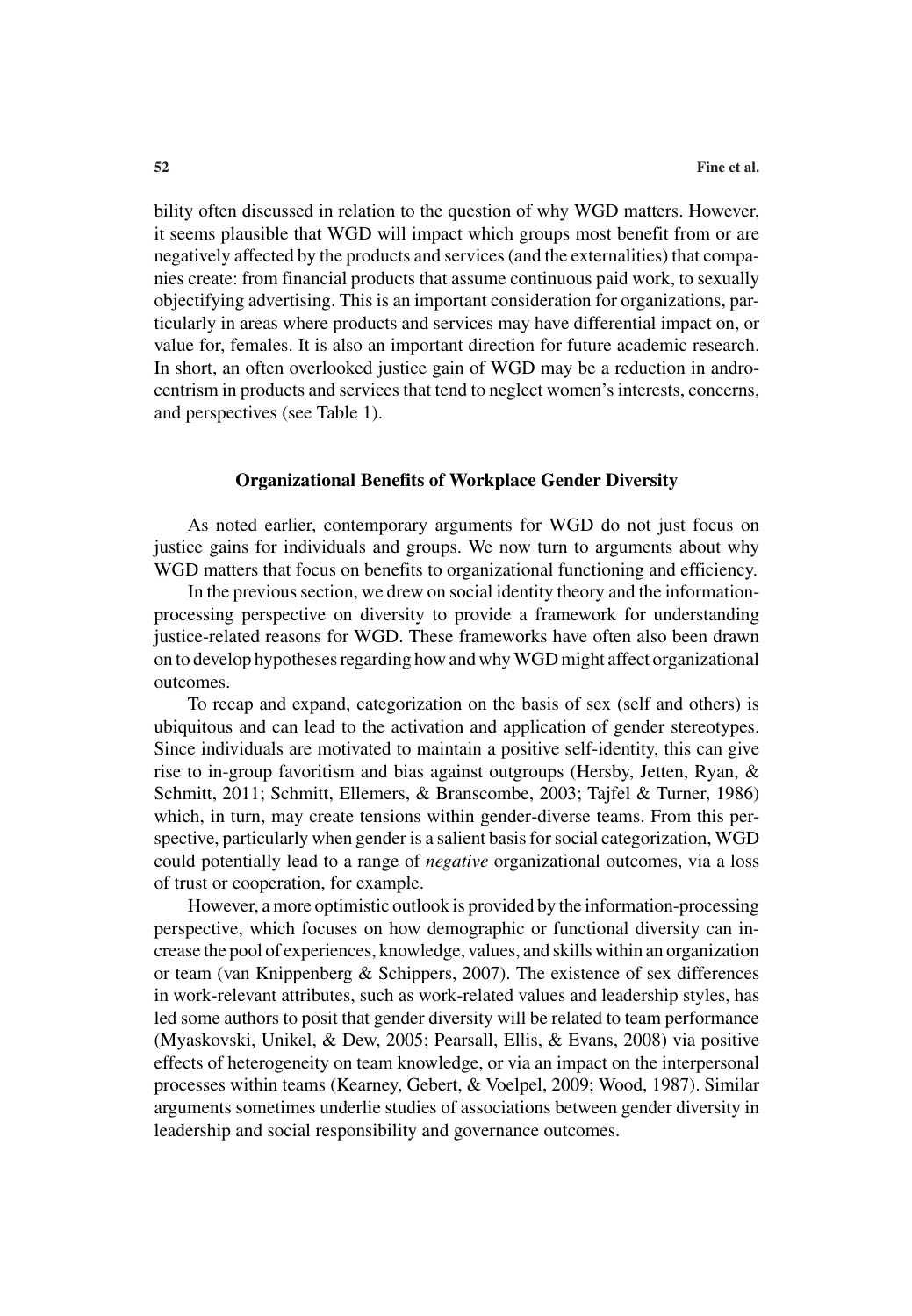Such expectations should be contrasted with the evidence outlined in the first section of this contribution. For many work-related attributes, the evidence does not support expectations of strong, or even moderate, correlations with an individual employee's sex. However, as Ellemers, Rink, Derks, and Ryan (2012) point out, simply the *expectation* that women bring a different approach or skills may improve decision-making. As indicated above, WGD might make a difference at the group level, in terms of the average expression of an attribute within a group, or via the effect of gender ratios on group norms and dynamics. Lastly, Kulik and Metz (2017) have suggested that the appointment or presence of women in leadership may serve a signaling function to internal and external stakeholders.

The effects of WGD on performance are typically studied in terms of the association between the distribution of men and women in regular work teams (in laboratories or actual organizations) or in leadership roles, and particular company outcomes. In these studies, leadership is operationalized in different ways, alternatively focusing on chief executive officers (CEOs), boards of directors, top management team, and team managers (Kulik & Metz, 2017). The outcomes in question can be organized as internal or external and focused on structural or more social aspects of organizational functioning. Below, we present only outcomes from the most widely studied areas, namely team-level and firm-level financial performance, innovation, corporate governance, occupational well-being, and corporate social responsibility.

Interpreting these data can be difficult for a number of reasons. First, a wide range of both WGD and outcome measures have been studied; predictions and mediating mechanisms might be expected to be quite different depending on which are chosen, and there is a risk of "cherry picking" in analyses of large datasets (Kulik & Metz, 2017). Second, in most cases, nonexperimental studies are crosssectional, severely limiting the capacity to draw causal inferences about direct effects of female representation on organizational outcomes. In particular, plausible alternative explanations of positive findings include that well-run companies tend to both advance women and be successful (or well-governed or socially responsible), or that more profitable companies are better positioned to focus on issues of diversity. Third, female representation may also be confounded with other factors related to financial indicators, such as industry or size (Adams & Ferreira, 2009). Fourth, and relatedly, research in this area tends to take a "black box" approach (Hoobler et al., 2018; Kulik & Metz, 2017), leaving unexplored the mediating mechanisms by which WGD has any effects on outcomes. This is exacerbated by the "distance" between managerial behavior and commonly used outcome measures such as financial performance (Kulik & Metz, 2017).

Finally, since female-dominated organizations and industries are scarce, and female-dominated leadership nonexistent, it is obviously not possible to know how organizations would perform in such contexts. Nor, indeed, is it very plausible to extrapolate from findings based on existing organizations, to a hypothetical gender-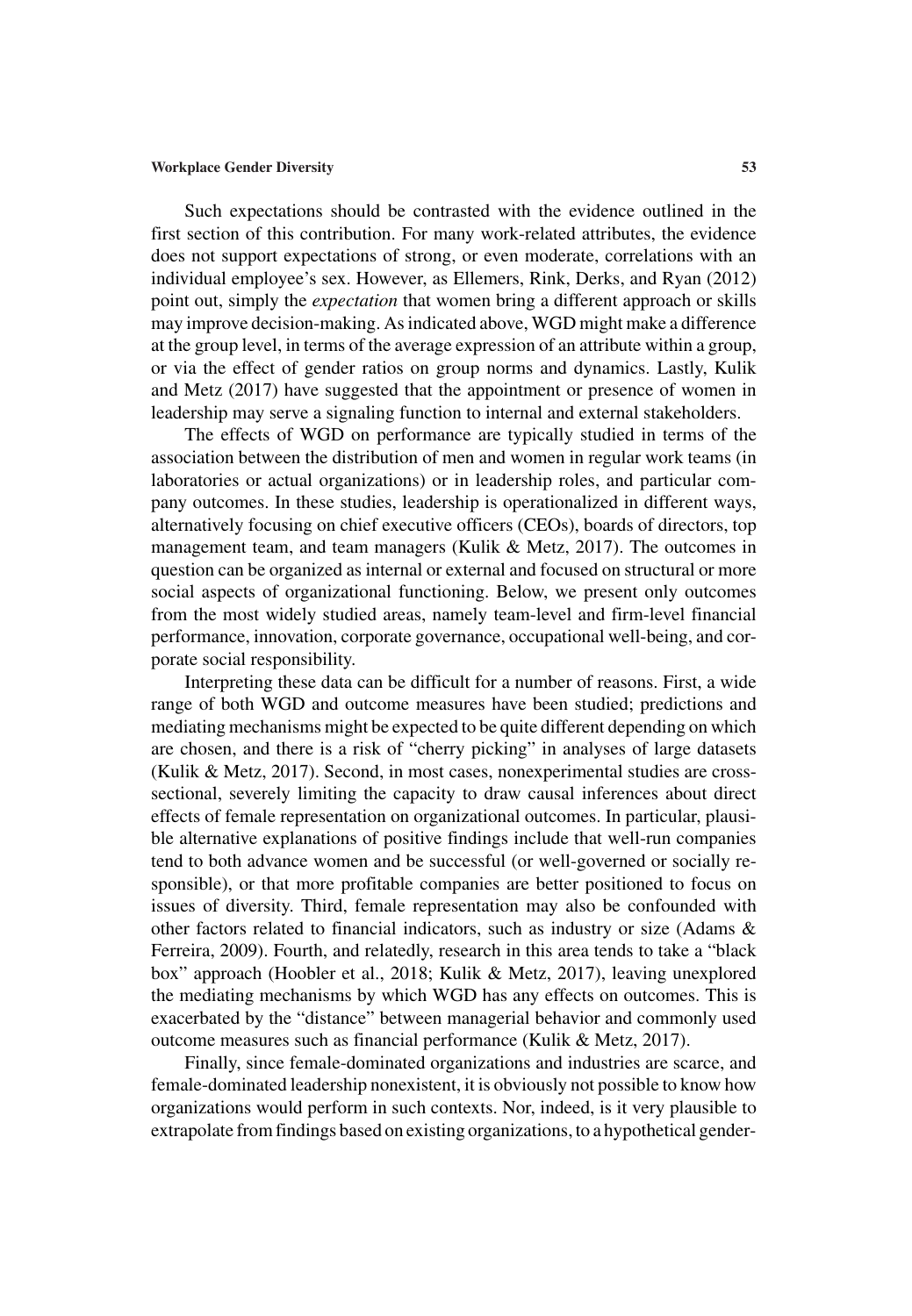balanced situation. As Marc $a$ l (2015, p. 3) observed of speculations about how the financial crisis would have played out if Lehman Brothers had been "Lehman Sisters":

*A world where women dominated Wall Street would have had to be so completely different from the actual world that to describe it wouldn't tell us anything about the actual world. Thousands of years of history would need to be rewritten in order to lead up to the hypothetical moment that an investment bank named Lehman Sisters could handle its over-exposure to an overheated American housing market.*

These many caveats may be surprising to those familiar with confident claims about the evidence of the business case for gender diversity. They are important because they bring into question whether such confidence is warranted. With all of them in mind, we discuss the evidence in each domain of interest.

# *Team Performance*

Team performance is one of the most widely studied outcomes of WGD, with studies using both subjective (e.g., observers' or group members' rating of team performance) and objective measures of team performance (e.g., financial performance or correct answers). The current meta-analytical evidence points toward an overall small and nonsignificant association between gender diversity and team performance, but with large variance likely attributable in part to the kind of outcome measures used. There is a very small, negative and significant association between gender diversity and team performance as assessed using subjective measures, but none with objective performance (van Dijk, van Engen, & van Knippenberg, 2012). With regard to the impact of male versus female leaders on team performance, Paustian-Underdahl, Walker, and Woehr (2014) found in their meta-analysis that men rated themselves as significantly more effective as team leaders than women rated themselves, but this pattern was reversed with ratings by others. Third parties were more likely to rate women as more effective team leaders than males in studies conducted within organizations, but no difference was observed in laboratory studies.

### *Firm Performance*

As noted earlier, studies of associations between WGD and firm performance have used several different indicators of WGD, including both horizontal and vertical, and of firm-level performance (e.g., market share, revenue, productivity, and relative profits). Given both the large number of possible combinations of variables studied, and the many intra- and extraorganizational factors influencing firm financial performance, it is perhaps not very surprising that findings are generally inconsistent.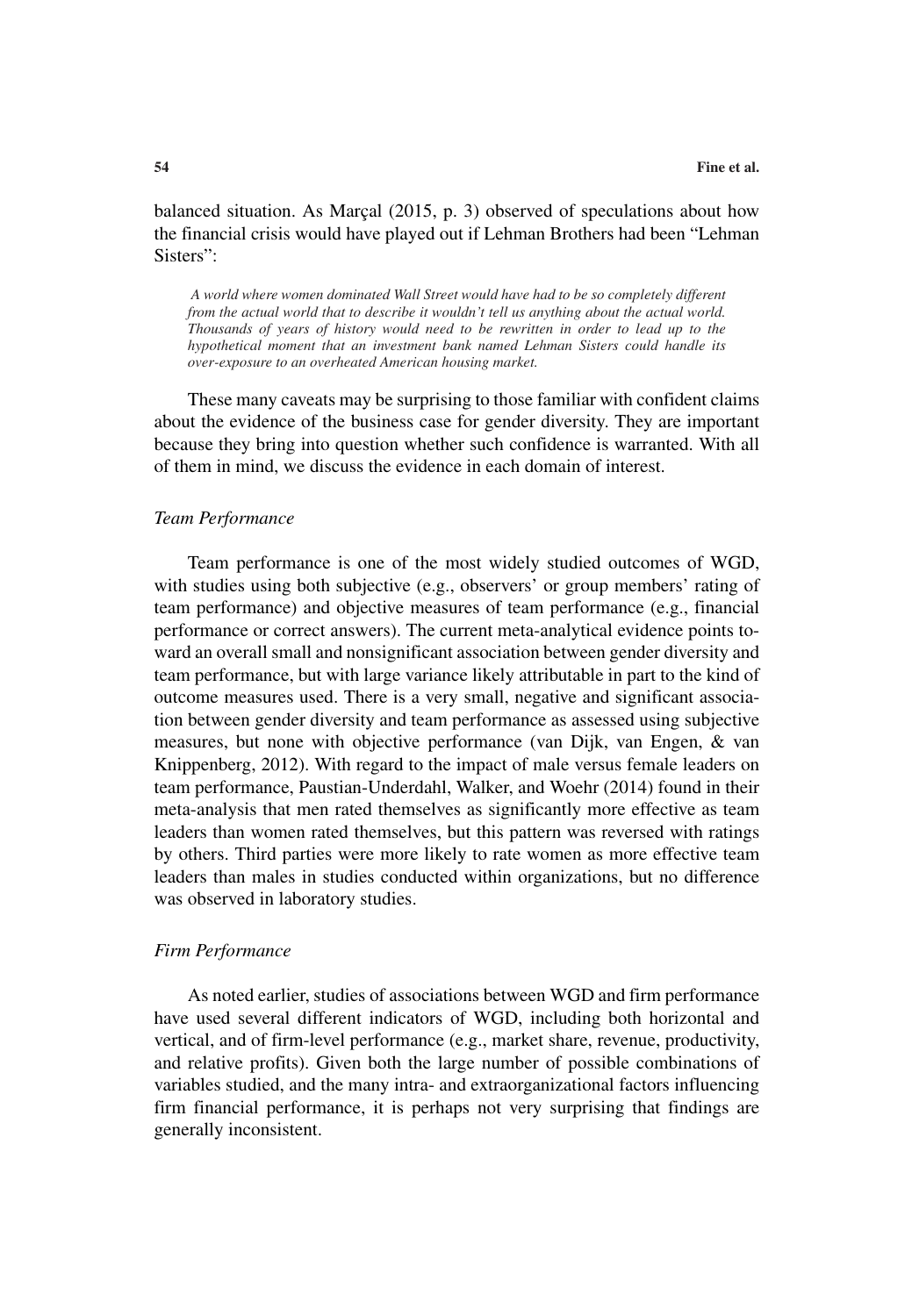Turning first to the few studies examining horizontal WGD within the workforce and outcome variables, in a U.S. representative sample of for-profit organizations, Herring (2009) found that greater horizontal WGD (i.e., closer to gender balance) was linearly related to more customers, higher sales revenue, and greater relative profits. In contrast, Ali, Kulik, and Metz (2009) found an inverted U-shape relationship between horizontal WGD and firm-level productivity in a sample of 174 publicly listed Australian firms. Low-to-moderate levels of firmlevel gender diversity were positively related to productivity, but moderate-to-high diversity had a weak negative relationship. The relationship was also moderated by industry, such that the positive effect was present in the service industry but not in manufacturing.

Turning to vertical WGD, the findings arising out of a large literature are no less complex. In Post and Byron's (2015) meta-analysis, female board representation was related to accounting returns, but not market performance. Importantly, in countries where there were stronger shareholder protections, in terms of transparency of related-party transactions, directors being held liable for self-dealing, and ease in shareholders' capacity to sue for director misconduct (Djankov, La Porta, Lopez-de-Silanes, & Shleifer, 2008), the relation between women on boards and accounting returns was more positive. Furthermore, the relation between female board representation and market performance was positive in countries with greater gender equality, but negative in more gender unequal countries. Post and Byron (2015) argue their finding can be in part explained by how investors perceive the value, or lack thereof, of women on boards. Importantly, these effects were not moderated by the research design of the original study (i.e., cross-sectional vs. lagged performance) supporting the robustness of their findings. Finally, Hoobler et al. (2018) meta-analysis found that having more women in leadership was weakly but positively related to firm accounting performance, firm market, and organizational financial performance.

# *Firm Innovation*

There is evidence to suggest that WGD in leadership is associated, albeit indirectly, with firm-level innovation. In a cross-sectional study of Spanish smalland medium-sized enterprises, gender diversity in top management teams positively moderated the relationship between knowledge combination capability and innovation performance. More specifically, when gender diversity was low, employees' capacity to absorb and combine information and transfer knowledge was not related to firm innovation (e.g., newness in products and services, use of latest technology, speed of development of new products/services, number of new products/services relative to main competitors). However, when top management teams were more gender diverse, knowledge combination capability was posi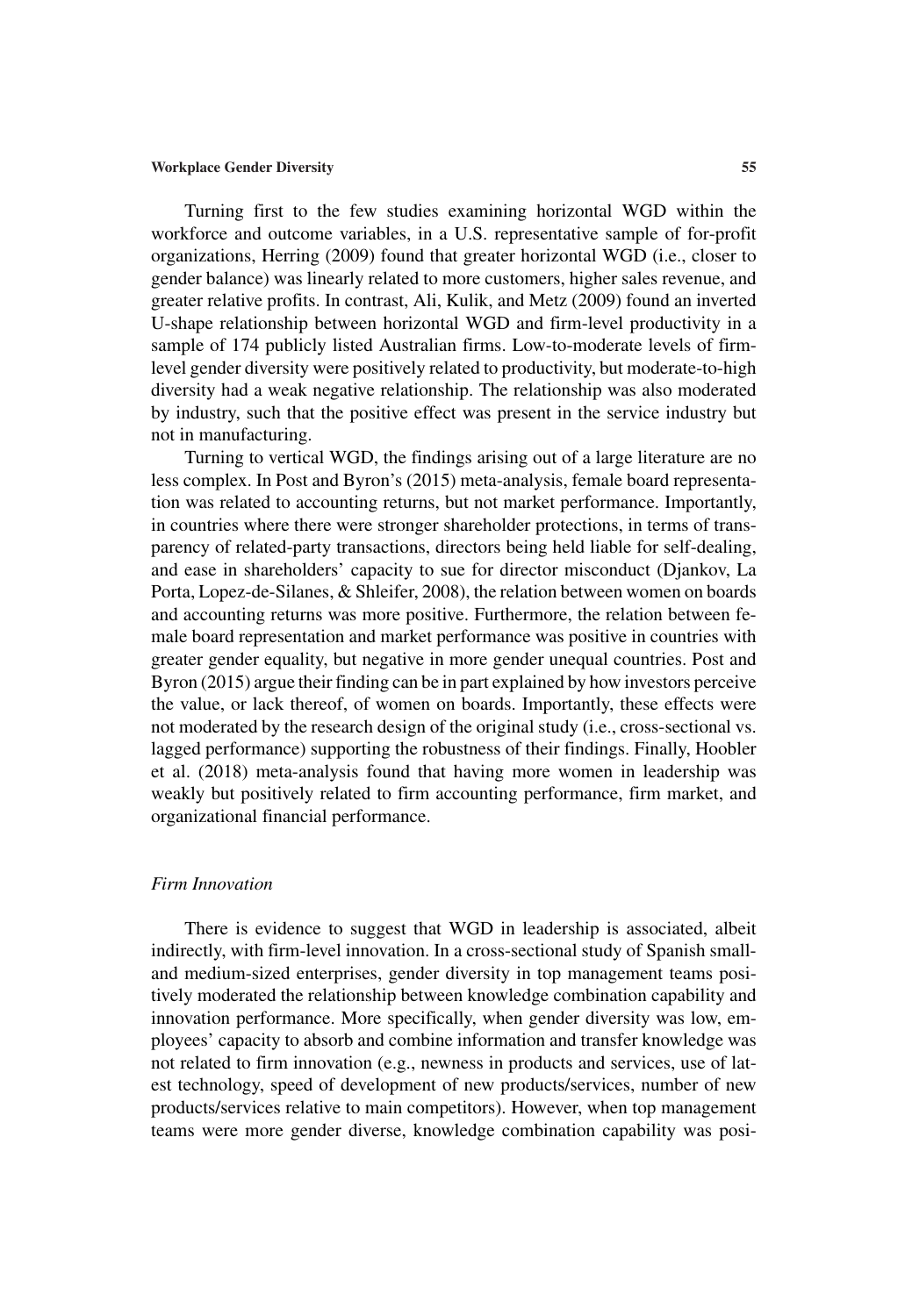tively related to higher innovation (Ruiz-Jiménez, del Mar Fuentes-Fuentes,  $\&$ Ruiz-Arroyo, 2016).

In another cross-sectional study of Norwegian firms with board sizes from 6 to 12 members, CEO's perceptions of firm innovation (e.g., being the first to introduce business concepts and practices, changing structures to facilitate innovation, developing personnel innovation capabilities) was compared across firms with a critical mass of women on boards of directors (i.e., at least three women) versus firms with one or two women on boards. A critical mass of women on boards was related to more firm innovation. The relationship was mediated by how much board members reported being involved in the firms' mission development, strategy formulation, and implementation (Torchia, Calabrò, & Huse, 2011). This points to an association between a critical mass of women on boards and firm innovation, although causal factors and mechanisms remain unknown.

### *Occupational Well-Being*

Occupational well-being is one of the most critical aspects of employees' lives. At work, well-being has been defined in terms of employees feeling they are free from harmful experiences on the job; a good fit for the job and the organization; and physically, mentally and financially well (Bailey, Dollard, McLinton, & Richards, 2015; Dollard, & Bakker, 2010; Gardiner, & Tiggemann, 1999; Roberts et al., 2019; Sojo et al., 2016; Stergiou-Kita, Mansfield, Colantonio, Moody, & Mantis, 2016).

Earlier, we reviewed data regarding WGD and incidence of sexual harassment, discrimination, and wages. Here, we extend this to discuss the associations between WGD and two other important occupational well-being outcomes: mental and physical health, and turnover. Research has shown that, all else being equal, managers in male-dominated industries have poorer mental-health compared to managers in female-dominated industries (Gardiner & Tiggemann, 1999). Overall, women in male-dominated industries report the highest stress level compared to women in female-dominated industries and men in either industry. Similarly, in male-dominated work environments, men return to work sooner after workrelated injuries, in part due to strong identification with worker roles/masculine norms of being "tough," an organizational health and safety risk (Stergiou-Kita et al., 2016). In contrast, after controlling for psychosocial, ergonomic, and organizational exposures, hospital jobs that were more female dominated had lower risk of physical injury at work (d'Errico et al., 2007). Moreover, male-dominated organizations characterized by hypermasculinity, hypercompetition, and bravado are related to both mental and physical health risks for all employees (Berdahl, Glick, & Cooper, 2018), but in particular for women and members of minority groups such as the LGBTIQ+ community (Roberts et al., 2019).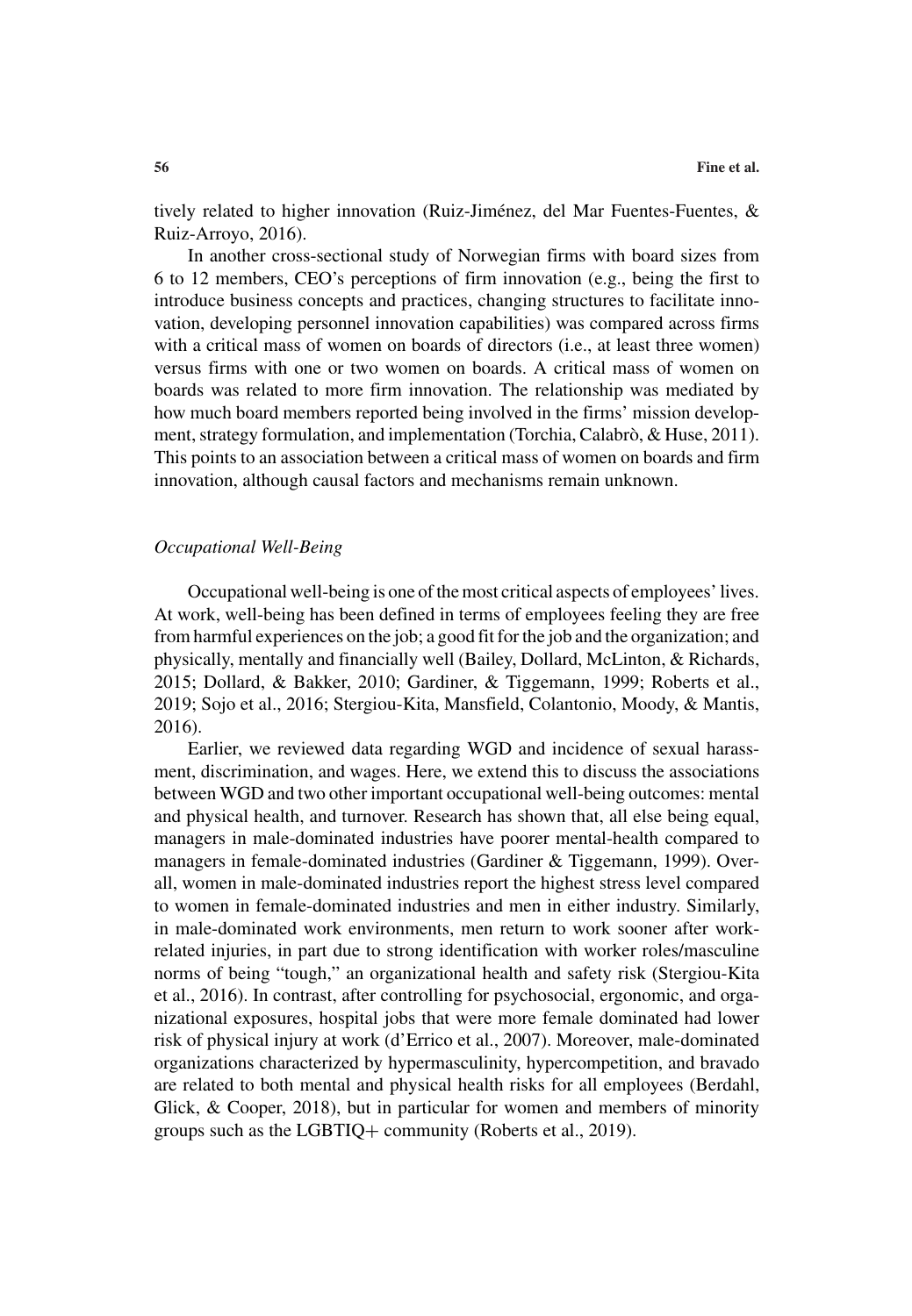Turning now to relations between horizontal WGD and turnover, a large longitudinal study found no significant direct impact on overall workplace turnover (Leonard & Levine, 2006). However, when the authors considered men's and women's turnover separately, they found that female turnover decreased in work environments that were numerically dominated by men, perhaps due to the financial rewards of such roles (see discussion in Kulik, Metz, & Gould, 2016) while male turnover rates increased when women were in the majority (Leonard & Levine, 2006). Similarly, in a meta-analysis, Mor Barak et al. (2016) found that being a man in a female-dominated industry had a negative, small association with job satisfaction, organizational commitment, and intention to stay. In both studies, men were more likely to leave female-dominated workplaces. Potentially, this might be related to the gender policing and stigma men face for behaving counterstereotypically (Moss-Racusin et al., 2010; Rudman & Mescher, 2013), and/or to the lower salaries observed in female-dominated sectors.

In summary, women experience a more socially welcoming climate in femaledominated work environments, but this comes at a cost in terms of wages and precarious work conditions. Men are more likely to leave female-dominated work environments perhaps because of sexist stigma or lower wages. Finally, both men and women are negatively impacted by the toxic masculinity of male-dominated workplaces (Berdahl et al., 2018) but they seem to reap the financial benefits of working in such sectors (Workplace Gender Equality Agency, 2019).

# *Governance and Ethical Decision-Making*

Organizational control, accountability systems, risk management, compliance, and ethical business practices are all crucial aspects of organizational life. Considering modest average sex differences in preferences for ethical behavior, reviewed earlier, it is not surprising that there has been interest in whether vertical WGD is associated with improved governance or greater social responsibility. In their analysis of Standard & Poor's 500 (S&P500) firms, Adams and Ferreira (2009) found that female directors had better attendance records at board meetings than their male counterparts. However, in line with the idea discussed earlier that increased female representation can influence *men's* behavior, male directors had fewer problems with attendance when they were part of more gender-diverse boards. Adam and Ferreira (2009) also found that CEO turnover had a stronger relation with stock performance in firms with more gender-diverse boards and that board members were more likely to have equity-based compensations when they were more gender diverse. These results suggest that rewards and retention are more likely to be performance based on gender-diverse boards.

With regard to social responsibility and business ethical practices, Boulouta's (2012) analysis of social corporate responsibility in 126 S&P500 firms showed that organizations with more gender-diverse boards were less likely to engage in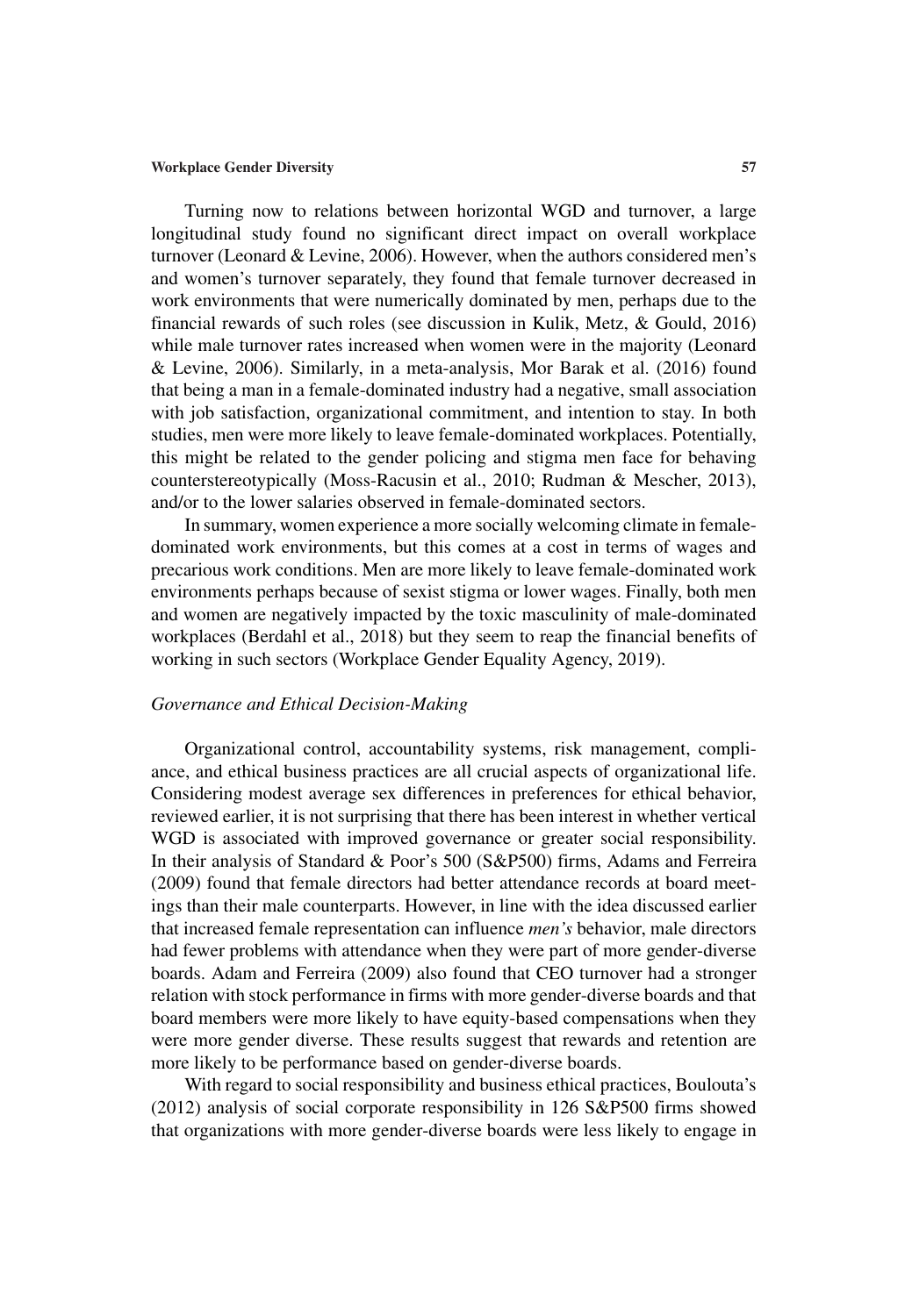practices that would harm the environment, community, and customers. Byron and Post's (2016) meta-analysis also found that female board representation was positively related to corporate social responsibility and businesses' social reputation. Interestingly, gender-diverse boards are more likely to provide LGBT-friendly policies (Cook & Glass, 2016).

Such correlational studies of course lend themselves to the interpretation that more ethical organizations are also more likely to care about WGD. Interestingly, however, an interview study of (female) directors, CEOs and (mostly female) corporate secretaries for Fortune 100 companies found that their interviewees perceived that female directors are more likely to ask questions during discussions, broaden the discussion to include a wider set of stakeholders, and change the decision-making dynamic in a more collaborative direction, but only when there was a "critical mass" (Konrad & Kramer, 2006).

# *Organizational Benefits: Implications*

The expectation that simply adding women's complementary skills, experiences, and perspectives to work teams and leadership will have clear positive effects on organizational functioning may be appealing, but it ignores the subtlety of current sex differences in work-related attributes, the complexity of group dynamics, and the multifactorial impacts on a firm's financial performance and outcomes. It is also impossible to disentangle causality with a "black box" approach to research (Hoobler et al., 2018; Kulik & Metz, 2017). Nonetheless, a few cautious conclusions can be advanced. First, there is little evidence of *negative* effects. As Kulik and Metz (2017, p. 265) point out with regard to women in leadership positions, this "is neither a trivial nor a flippant conclusion" given, first, worries that WGD in leadership compromises merit, and, second, that women are often disadvantaged in terms of the positions and roles they tend to be given. The same can be said with respect to team performance and innovation. In addition, although causality and mediating mechanisms are unclear, there appear to be reasonably consistent positive associations between vertical WGD and governance and social responsibility, and between horizontal WGD and metrics of occupational well-being, for men as well as women. Importantly, workers' gender-role attitude was a key mechanism linking WGD to occupational well-being.

Perhaps surprisingly, the domains of organizational functioning that offer the strongest evidence for positive associations with WGD—occupational well-being and governance/ethical decision-making—are arguably the ones that receive the *least* attention in diversity discussions (see Table 1). This seems like a missed opportunity for policy makers: all employees have an interest in occupational well-being, and everyone, both inside and outside the organization, has a stake in organizations being well-governed. Conversely, there are clear risks for advocacy for WGD being founded on shaky empirical foundations (Eagly, 2016; see also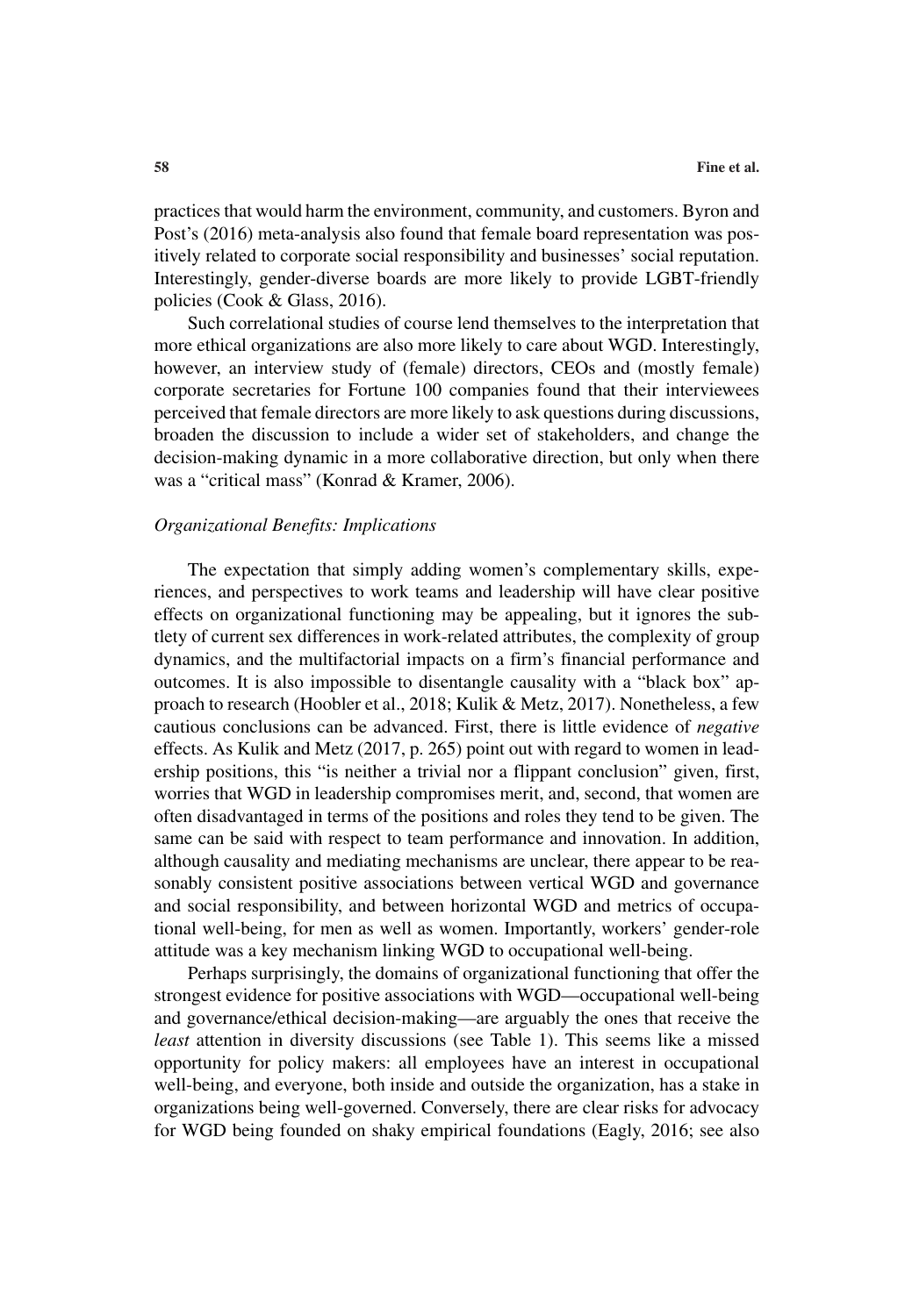discussion in Dover et al., 2020). Such arguments seem particularly unlikely to persuade those inclined to be skeptical as to the benefits of hiring more women notably, only 55% of Australian businessmen surveyed by Sanders et al. (2011) thought that achieving gender parity would bring financial benefits for their firm, compared with 76% of women. Reliance on such arguments may also lead to jettisoning of gender diversity initiatives when expected performance benefits do not arise. This is also a reason to keep justice arguments for WGD in sight (see Table 1).

# **Policy Implications**

At the opening of this contribution, we posed the question: Why does WGD matter? We have shown that common responses—that every individual deserves an equal chance regardless of sex, that WGD makes firms more profitable, that women bring distinctive feminine skills that complement those of men or, conversely, that inherent sex differences mean we have reached the natural limits of WGD, and concerns of undermining merit or reverse discrimination—are problematic and incomplete. What does this mean for policy makers? Based on our review, we make four recommendations (see Table 1).

# *Consider Why Workplace Gender Diversity Matters for Your Own Organization*

Answering this question for a specific organization requires thinking about its purpose and its existing gender ratios (both horizontal and vertical). For maledominated organizations, justice-based benefits of greater WGD are most likely to include a reduction in all forms of sex discrimination, while organizational benefits may include enhanced occupational well-being more generally. For organizations with male-dominated leadership, justice-based benefits of increased female leadership may include a greater consideration of female interests, concerns, and perspectives in products or services, and the implementation of more family-friendly workplace policies; organizational benefits may include improved governance mediated via changed group dynamics. In contrast, greater WGD in female-dominated occupations may lead to higher remuneration and reduced male turnover. In all cases, increasing WGD is likely to contribute to a reduction in female economic, sociocultural, and/or political disadvantage. While companies pursuing profit alone may not be moved by this, policy makers should be, and while it is not part of government's mandate to tell companies how to make greater profit or become more innovative, it *is* within their purview to promote a more just society.

While acknowledging that this remains an active area of scientific debate, we recommend skepticism regarding claims that existing levels of horizontal and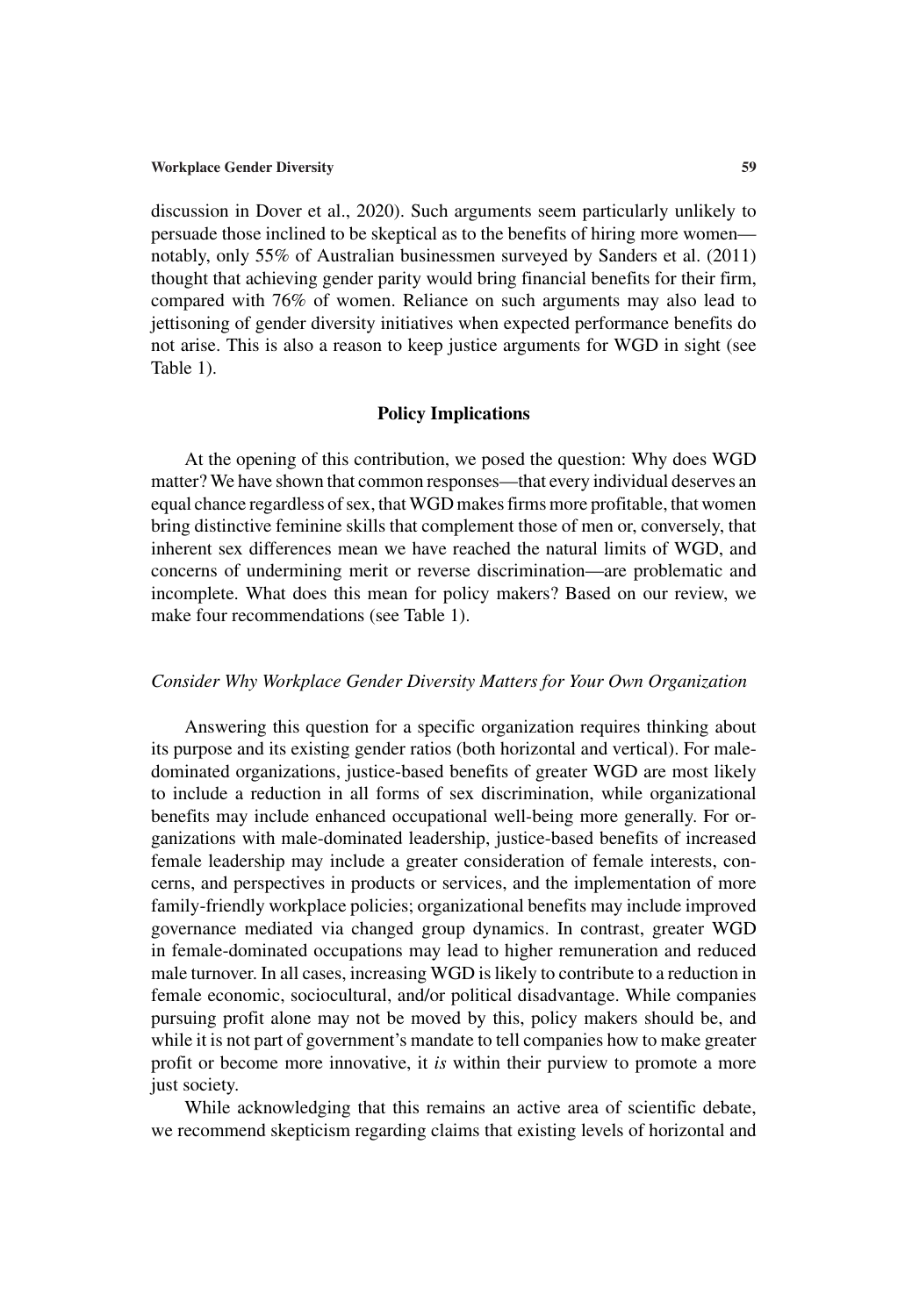vertical sex segregation reflect fixed, average sex differences in interests, values, or skills.

#### *Consider Affirmative Action Measures*

As detailed earlier, low female representation may exacerbate all forms of discrimination, suggesting that affirmative action to achieve greater WGD may be critical in helping organizations actually achieve a discrimination-free environment. Affirmative action may also be necessary to compensate for small, compounding, historical biases that reduce females' competitiveness. For example, within academia, gender bias has been documented in student evaluation ratings (Fan et al., 2019), citation rates (Dion, Sumner, & Mitchell, 2018), labor in conducting scientific experiments (Macaluso, Lariviere, Sugimoto, & Sugimoto, ` 2016), judgments of contributions to publications (Knobloch-Westerwick, Glynn, & Huge, 2013), invitations to publish in prestigious journals (Conley & Stadmark 2012), access to mentors (Milkman, Akinola, & Chugh, 2015), and allocation of noncareer-enhancing service work (Guarino & Borden, 2017). Simply ensuring a lack of discrimination in comparing candidates or applicants based on these relevant metrics will not fully eliminate female disadvantage.

There is therefore empirical support for Khaitan's (2015, p. 246) claim that "the antidiscrimination duty, on its own, cannot close the advantage gap between groups". At this point, it is worth revisiting concerns that strategies like affirmative action are unethical, constituting a form of "reverse discrimination." The idea is that in giving priority to women, men who might otherwise have been considered for a position will be deprioritized. Undoubtedly, the costs to men must be considered and weighed into policy makers' decisions. However, it should not be falsely assumed that affirmative action measures compromise merit. Affirmative action measures may actually help to ensure more meritorious decision-making (Crosby, Iyer, Clayton, & Downing, 2003). Furthermore, "[m]erit is not simply a matter of how talented an individual is in the abstract, but rather, it is a measure of the contribution they can make to an institution" (Khaitan, 2015, p. 227). This point brings us back to consideration of the likely justice-based and organizational benefits of increased WGD, and thus the importance of considering the merit of an employee in the context of an existing work-team or organization.

Finally, as previously noted, terms such as "reverse discrimination" have been argued to be misleading, as they falsely imply equivalent moral wrongness to paradigmatic forms of discrimination (e.g., Khaitan, 2015; Suk, 2017). However, so-called "collateral discrimination" against dominant groups, in the service of affirmative action measures, clearly should not be taken lightly. It is for this reason that it is important that such measures are transparent, well designed, based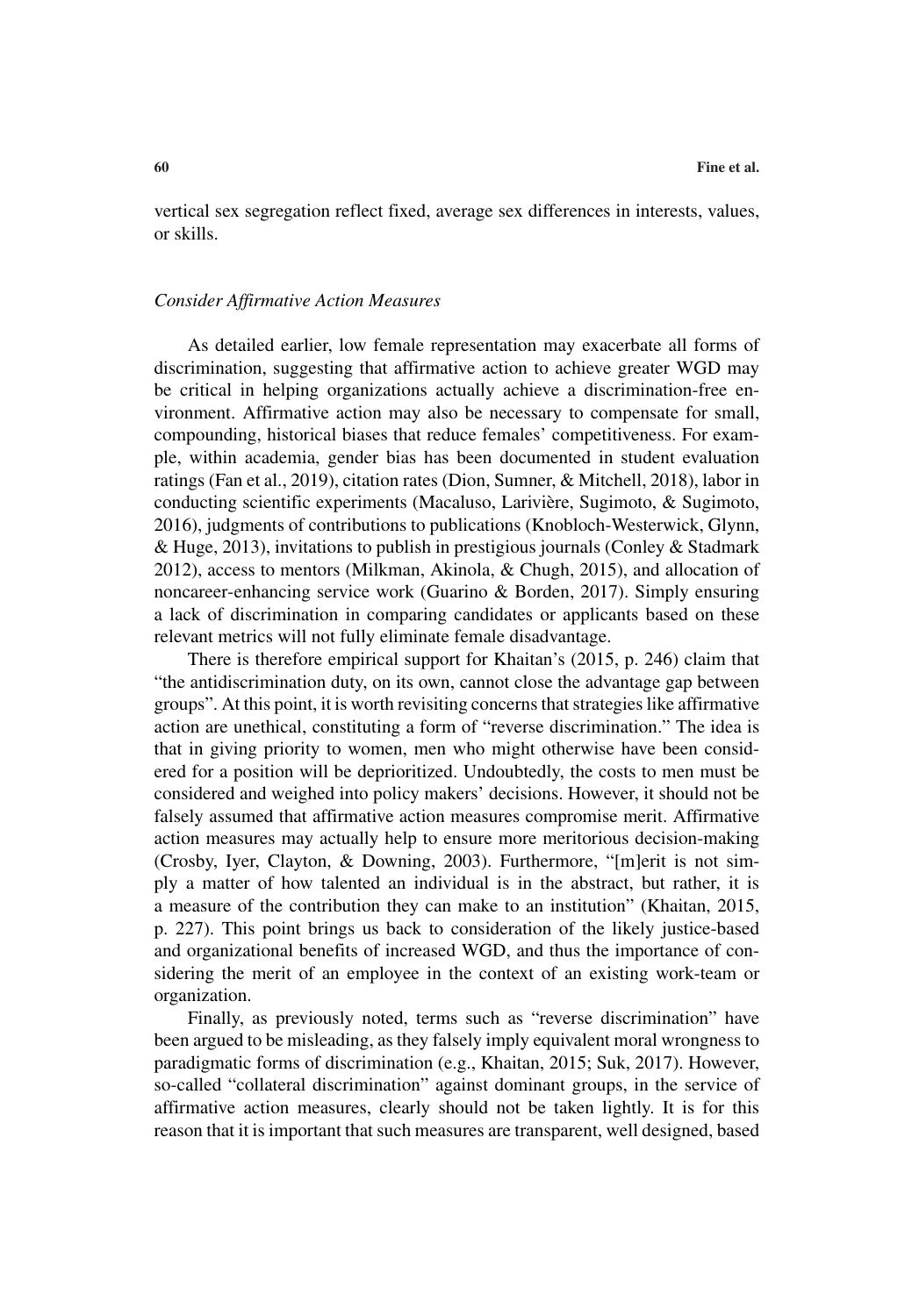on evidence (where possible), and carefully monitored and reviewed (Khaitan, 2015), a point to which we now turn.

# *Consider Design and Monitoring*

Appropriate affirmative action measures should be specific to the organizational context and goals. It is helpful for policy makers to be aware of the (overlapping) dimensions on which affirmative action can differ (we draw on a selection of key principles from Khaitan's, 2015, detailed discussion). First, they can either seek to *facilitate* access to goods (e.g., transparency measures or targeted advertising of positions) or *distribute* those goods directly to members of the intended beneficiary group (e.g., quotas). Second, the benefits and costs can be *tangible* (e.g., a position) and/or *expressive* (e.g., recognition of past discrimination or a perception of tokenism). Third, measures can be *directly* targeted to the protected group (e.g., a networking event for women), or *indirectly,* by targeting based on a relevant disadvantage that correlates with membership of the protected group (e.g., a reskilling program for employees returning from work after extended parental leave). Finally, measures may sometimes seek to prioritize more disadvantaged members of the protected group (e.g., those who have further intersecting protected group characteristics), which is desirable, although not always possible. Policy makers should be particularly alert to bias and discrimination manifesting along multiple axes of bias for women of color (Crenshaw, 1989): disaggregation of data by both sex and race simultaneously is strongly recommended, as it may reveal important patterns. For example, an analysis of career progression in Silicon Valley technology companies (Gee  $& Peck$ , 2018) found that both White women and men are overrepresented (albeit the latter far more so) at executive levels compared with their numbers in the entry-level professional workforce, while all minority men and women are underrepresented (the latter most severely).

In selection of measures, it is essential that there are benefits to the intended targets and that these outweigh any costs. This might seem like an obvious point, but programs such as women's leadership training are rarely evaluated for effectiveness (Bohnet, 2016), yet have clear costs to women in terms of time taken to participate, an expressive cost in the form of the implication that women need special assistance, and potentially also a cost in terms of resentment from male employees who are not able to participate in the program. The same point can be made about implicit bias training, which is of uncertain effectiveness and may lead to counterproductive attitudes among participants. There are also, of course, costs to the organization. Stigmatization of affirmative action beneficiaries is another potential cost that should be considered, monitored, and minimized (for a discussion of the unintended consequences of diversity initiatives, see Dover et al., 2020). Negative perceptions of the competence of women selected under affirmative action measures is a genuine concern, with studies showing both onlookers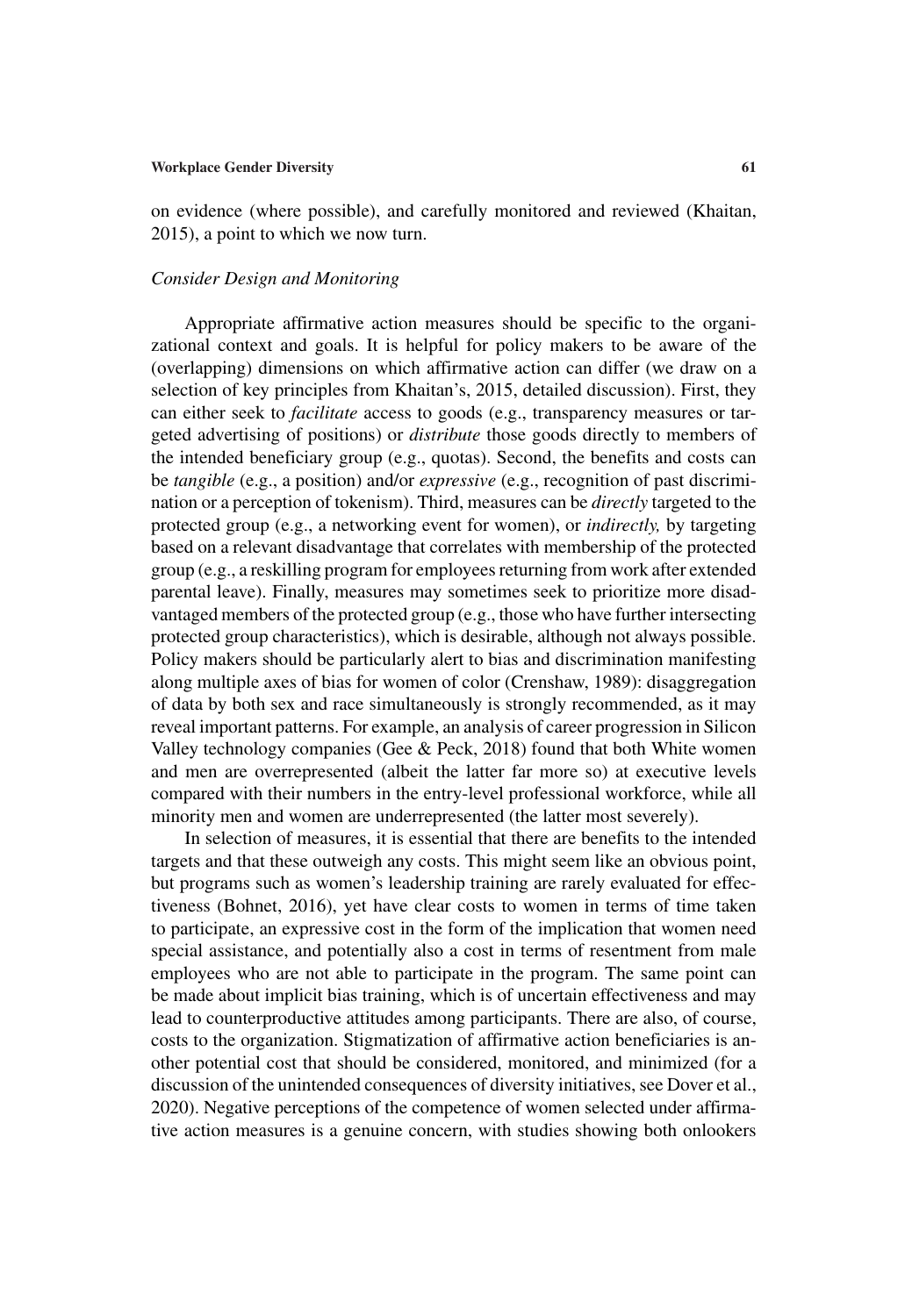(Heilman, Block, & Lucas, 1992) and recipients themselves (Heilman & Alcott, 2001) being susceptible to those perceptions. In general, distributive affirmative action measures are perceived more negatively than facilitative ones (Harrison, Kravitz, Mayer, Leslie, & Lev-Arey, 2006), and it seems likely that indirect tools would be regarded more positively than direct ones.

However, it is also important to note that, potentially, negative perceptions may be relatively short-lived. As Beaman, Chattopadhyay, Duflo, Pande, and Topalova (2009, p. 1534) put it, following documentation of the positive effects, with time, of India's political gender quotas: "Although the first generation of women leaders may encounter significant prejudice, their experience can pave the way for others to go further." In addition, interviews with directors from countries both with and without gender quotas for boards indicate that directors (both male and female) from countries *with* quotas are more positive toward them than are directors from countries *without* quotas (Wiersema & Mors, 2016). For instance, the directors argued that the introduction of quotas led to more professional processes for board recruitment, which were less reliant on social networks. While only suggestive, this study underlines the importance of considering and measuring a broad range of benefits of affirmative action measures like quotas, beyond financial benefits.

# *Consider Framing*

Also likely to impact costs to beneficiaries is the way that affirmative action measures are framed. Harrison et al.'s (2006) meta-analysis of attitudes toward affirmative action programs found that justifications in terms of remedying past discrimination or increasing diversity was correlated with more positive attitudes, but the reverse was the case for justifications on the grounds of numerical underrepresentation of the target group. Interestingly, a study comparing the effects of justice-based versus business case framings of the benefits of demographic diversity found that the latter was associated with greater deprioritizing of a qualified minority candidate (Trawalter et al., 2016).

Distributive affirmative action measures might also be usefully framed in terms of representation and legitimacy, given that "the democratic legitimacy of public institutions is . . . seriously compromised if certain groups are systematically excluded" (Khaitan, 2015, p. 234). Given the power, influence, and impact on people's lives enjoyed by corporations, similar arguments could be made there too (e.g., Arnold & Loughlin, 2019).

Also worthy of investigation is Khaitan's (2015, p. 247) suggestion that objections to affirmative action measures may be reduced if people are reminded that discrimination law is "prioritarian rather than partisan" and that, although our legal membership of one or other sex category is typically permanent, we are all vulnerable to old age and disability. As such, regardless of our sex, over the course of our lives, "[w]e are all actual or potential beneficiaries."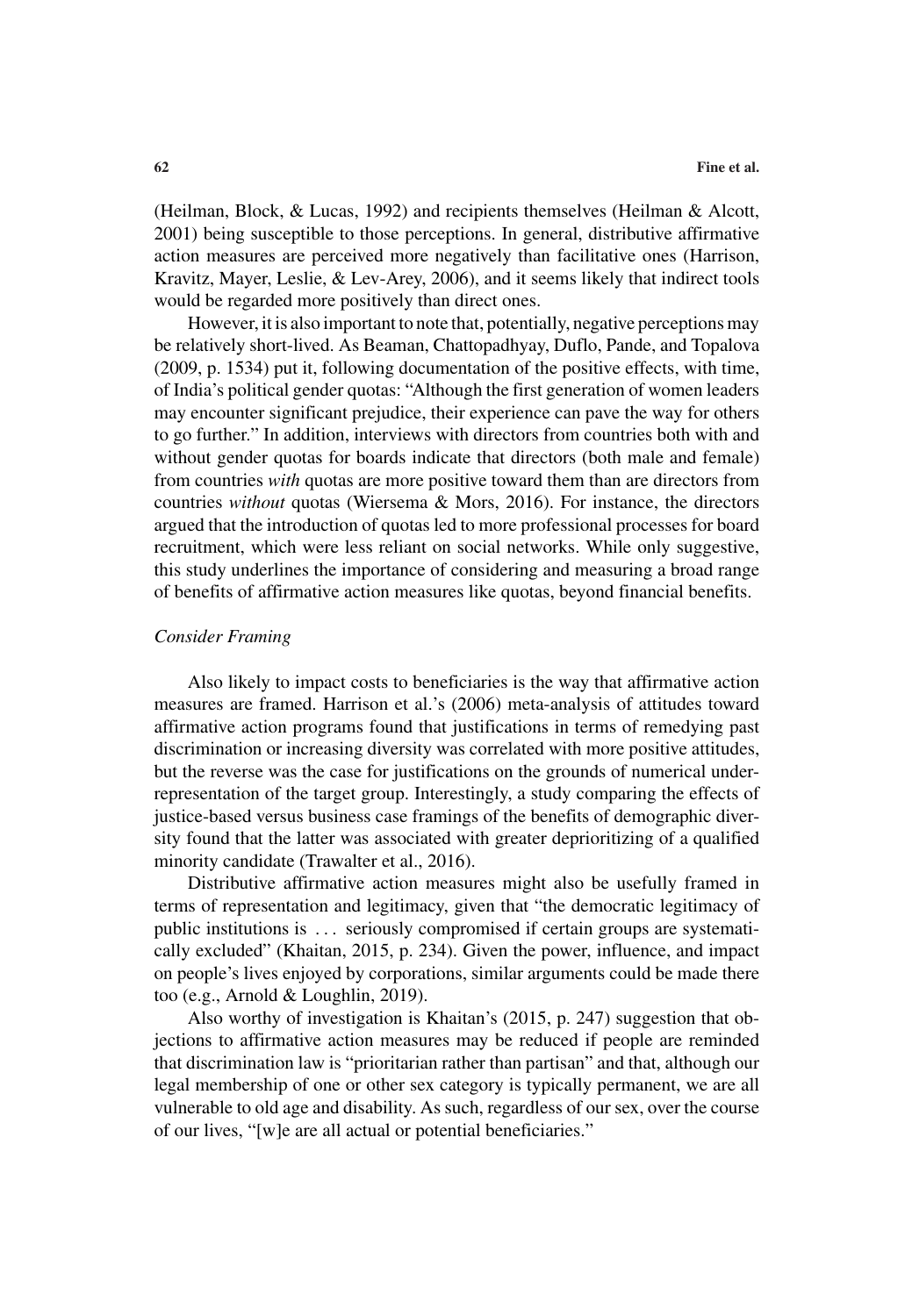Finally, a growing body of data suggests that framing affirmative action measures in terms of leveraging women's uniquely feminine skills and perspectives will be counterproductive (Fine & Haslam, 2018; Skewes, Fine, & Haslam, 2018). The belief that psychological differences between women and men are categorical, fixed, and deeply biologically grounded ("gender essentialism") is not only inaccurate; it is also associated with attitudes and preferences supportive of the gender status quo (e.g., Coleman & Hong, 2008; Kray, Howland, Russell, & Jackman, 2017; Tinsley, Howell, & Amanatullah, 2015). A recent study of large nationally representative samples from Australia and Denmark found that, in both countries, gender essentialists were less in favor of egalitarian roles in relationships, parenting, work, and education. They were also more supportive of discriminatory workplace practices, while also being more likely to perceive contemporary workplaces as nondiscriminatory. Importantly, in both countries these relationships were independent of political orientation and general acceptance of social hierarchy (Skewes et al., 2018). Gender essentialists were also more likely to show backlash against gender nonconformity.

# **Conclusion**

WGD is a contested and sometimes clouded topic, with misunderstandings and disagreements regarding the nature of sex differences and their relevance in the workplace, neglect of the full breadth of justice-based reasons for WGD, and sometimes simplistic expectations of likely organizational benefits. Good policy making requires attention to all the reasons that WGD matters.

#### **References**

- Adams, R. B., & Ferreira, D. (2009). Women in the boardroom and their impact on governance and performance. *Journal of Financial Economics*, *94*, 291–309. https://doi.org/ 10.1016/j.jfineco.2008.10.007
- Ali, M., Kulik, C. T., & Metz, I. (2009). The impact of gender diversity on performance in services and manufacturing organizations. *Academy of Management Proceedings*, *2009*(1), 1–6.
- Annis, B., & Nesbitt, R. (2017). *Results at the top: Using gender intelligence to create breakthrough growth*. Hoboken, NJ: Wiley.
- Arnold, K. A., & Loughlin, C. (2019). Continuing the conversation: Questioning the who, what, and when of leaning in. *Academy of Management Perspectives*, *33*, 94–109. https://doi. org/10.5465/amp.2016.0153
- Australian Human Rights Commission. (2008). *Sexual harassment: Serious business. Results of the 2008 Sexual Harassment National Telephone Survey*. Retrieved from https://www. humanrights.gov.au/sites/default/files/content/sexualharassment/serious\_business/SHSB\_ Report2008.pdf
- Australian Human Rights Commission. (2014). *Supporting working parents: Pregnancy and return to work national review—Community guide*. Retrieved from https://www.human rights.gov.au/sites/default/files/SWP\_Community%20Guide\_2014.pdf
- Australian Human Rights Commission. (2018). *Everyone's business: Fourth national survey on sexual harassment in Australian workplaces*. Retrieved from https://www.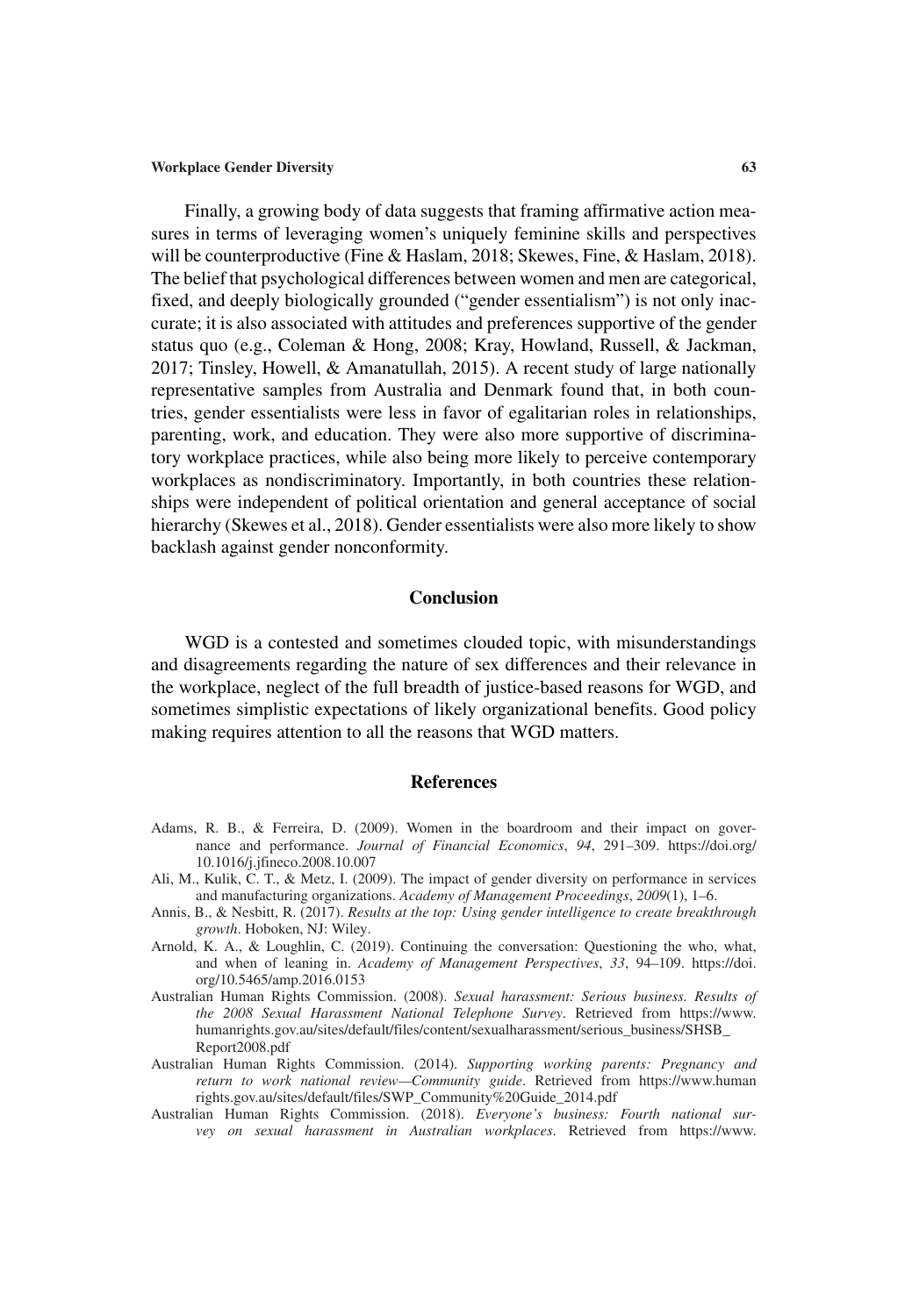humanrights.gov.au/our-work/sex-discrimination/publications/everyones-business-fourthnational-survey-sexual

- Bailey, T. B., Dollard, M. F., McLinton, S. S., & Richards, P. (2015). Psychosocial safety climate and physical factors in the aetiology of MSDs and workplace physical injury compensation claims. *Work & Stress*, *29*, 190–211.
- Baron-Cohen, S. (2003). *The essential difference: Men, women and the extreme male brain*. London: Allen Lane.
- Beaman, L., Chattopadhyay, R., Duflo, E., Pande, R., & Topalova, P. (2009). Powerful women: Does exposure reduce bias? *The Quarterly Journal of Economics*, *124*, 1497–1540. https://doi.org/10.1162/qjec.2009.124.4.1497
- Berdahl, J. L. (2007). Harassment based on sex: Protecting social status in the context of gender hierarchy. *Academy of Management Review*, *32*, 641–658.
- Berdahl, J. L., Glick, P., & Cooper, M. (2018). How masculinity contests undermine organisations, and what to do about it. *Harvard Business Review*, Nov 2, 2018. Retrieved from https://hbr.org/2018/11/how-masculinity-contests-undermine-organizations-andwhat-to-do-about-it
- Bloom, N., Kretschmer, T., & Van Reenen, J. (2011). Are family-friendly workplace practices a valuable firm resource? *Strategic Management Journal*, *32*, 343–367. https://doi.org/10.1002/smj.879
- Bohnet, I. (2016). *What works: Gender equality and design*. Cambridge, MA: Harvard University Press.
- Boulouta, I. (2012). Hidden connections: The link between board gender diversity and corporate social performance. *Journal of Business Ethics*, *113*, 185–197. https://doi.org/10.1007/s10551-012- 1293-7
- Branscombe, N. R., Ellemers, N., Spears, R., & Doosje, B. (1999). The context and content of social identity threat. In N. Ellemers, R. Spears, & B. Doosje (Eds.), *Social identity: Context, commitment, content* (pp. 35–58). Oxford, UK: Blackwell.
- Byron, K., & Post, C. (2016). Women on boards of directors and corporate social performance: A meta-analysis. *Corporate Governance: An International Review*, *24*, 428–442. https://doi.org/10.1111/corg.12165
- Carothers, B. J., & Reis, H. T. (2012). Men and women are from Earth: Examining the latent structure of gender. *Journal of Personality and Social Psychology*, *104*, 1–23. https://doi.org/10.1037/a0030437
- Cech, E. A. (2013). The self-expressive edge of occupational sex segregation. *American Journal of Sociology*, *119*(3), 747–789. https://doi.org/10.1086/673969
- Charles, M. (2011). A world of difference: International trends in women's economic status. *Annual Review of Sociology*, *37*, 355–371. https://doi.org/10.1146/annurev.soc.012809.102548
- Coleman, J. M., & Hong, Y. Y. (2008). Beyond nature and nurture: The influence of lay gender theories on self-stereotyping. *Self and Identity*, *7*, 34–53. https://doi.org/10.1080/15298860600980185
- Collins, H., & Khaitan, T. (Eds.). (2018). *Foundations of indirect discrimination law*. London: Bloomsbury Publishing.
- Conley, D., & Stadmark, J. (2012). A call to commission more women writers. *Nature*, *488*(7413), 590. https://doi.org/10.1038/488590a
- Cook, A., & Glass, C. (2016). Do women advance equity? The effect of gender leadership composition on LGBT-friendly policies in American firms. *Human Relations*, *69*(7), 1431–1456. https://doi.org/10.1177/0018726715611734
- Correll, S. J., Benard, S., & Paik, I. (2007). Getting a job: Is there a motherhood penalty?. *American Journal of Sociology*, *112*, 1297–1338. https://doi.org/10.1086/511799
- Crenshaw, K. (1989). Demarginalizing the intersection of race and sex: A black feminist critique of antidiscrimination doctrine, feminist theory and antiracist politics. *University of Chicago Legal Forum*, 1989, 8. Retrieved from https://chicagounbound.uchicago.edu/uclf/vol1989/iss1/8
- Crosby, F. J., Iyer, A., Clayton, S., & Downing, R. A. (2003). Affirmative action: Psychological data and the policy debates. *American Psychologist*, *58*(2), 93–115.
- Criado-Perez, C. (2019). *Invisible women: Exposing data bias in a world designed for men*. London: Chatto & Windus/Penguin.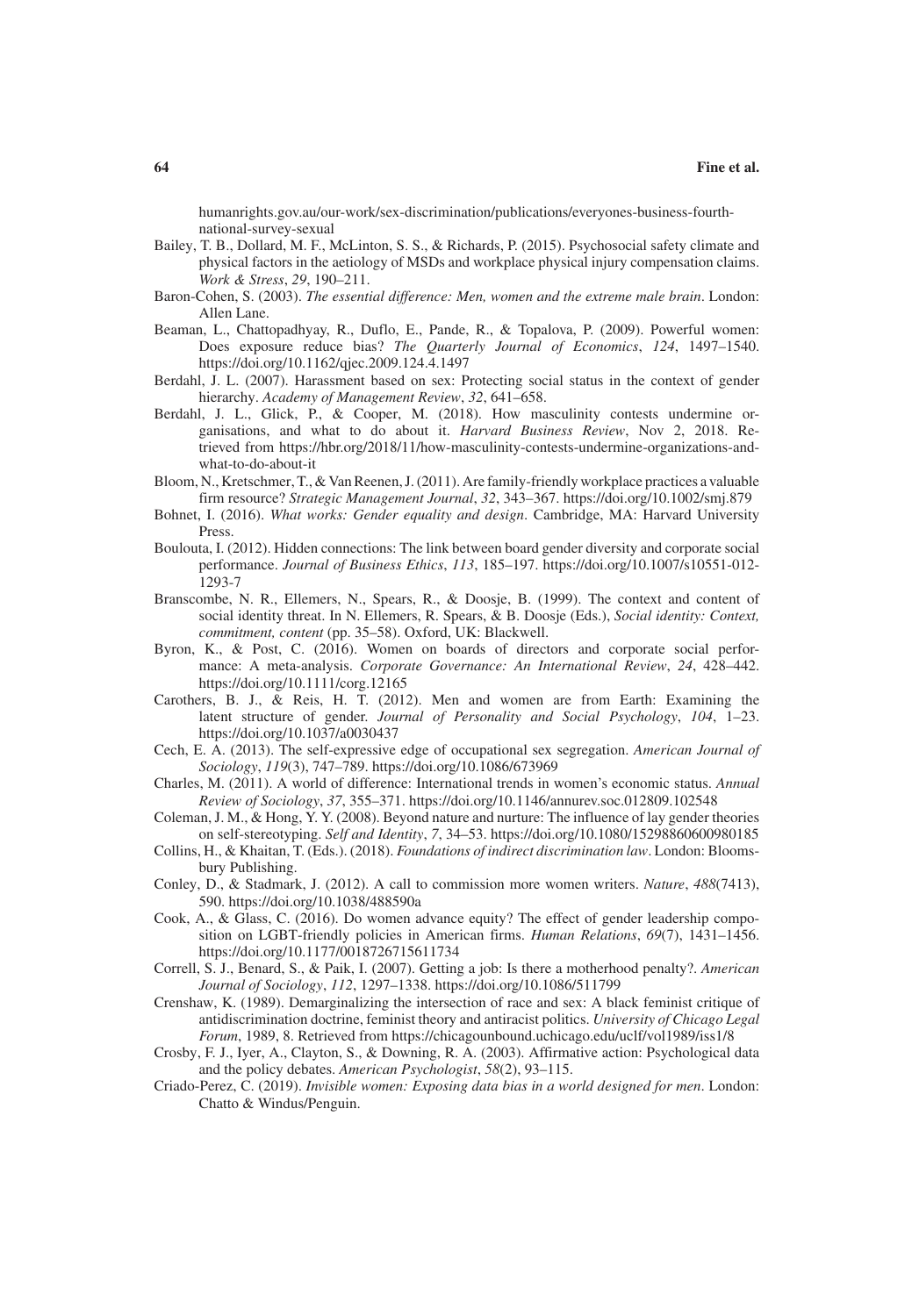- Del Giudice, M. (2019). Measuring sex differences and similarities. In D. P. VanderLaan & W. I. Wong (Eds.), *Gender and sexuality development: Contemporary theory and research*. New York, NY: Springer.
- d'Errico, A., Punnett, L., Cifuentes, M., Boyer, J., Tessler, J., Gore, R., . . . , Slatin, C. & Promoting Healthy and Safe Employment In Healthcare Research Team. (2007). Hospital injury rates in relation to socioeconomic status and working conditions. *Occupational and Environmental Medicine*, *64*, 325–333. https://doi.org/10.1136/oem.2006.027839
- Dion, M., Sumner, J., & Mitchell, S. (2018). Gendered citation patterns across political science and social science methodology fields. *Political Analysis*, *26*, 312–327. https://doi. org/10.1017/pan.2018.12
- Djankov, S., La Porta, R., Lopez-de-Silanes, F., & Shleifer, A. (2008). The law and economics of self-dealing. *Journal of Financial Economics*, *88*, 430–465. https://doi.org/ 10.1016/j.jfineco.2007.02.007
- Dolado, J. J., Felgueroso, F., & Almunia, M. (2012). Are men and women-economists evenly distributed across research fields? Some new empirical evidence. *SERIEs*, *3*(3), 376–393. https://doi.org/10.1007/s13209-011-0065-4
- Dollard, M. F., & Bakker, A. B. (2010). Psychosocial safety climate as a precursor to conducive work environments, psychological health problems, and employee engagement. *Journal of Occupational and Organizational Psychology*, *83*, 579–599. https://doi.org/10. 1348/096317909X470690
- Dover, T. L., Kaiser, C. R., & Major, B. (2020). Mixed signals: The unintended effects of diversity initiatives. *Social Issues and Policy Review*, *14*, 152–181.
- Eagly, A. H. (2013). Women as leaders: Leadership style versus leaders' values and attitudes. In *Gender and work: Challenging conventional wisdom*. Boston, MA: Harvard Business School.
- Eagly, A. H. (2016). When passionate advocates meet research on diversity, does the honest broker stand a chance? *Journal of Social Issues*, *72*(1), 199–222. https://doi.org/10.1111/josi.12163
- Eagly, A. H., & Carli, L. L. (2007). *Through the labyrinth: The truth about how women become leaders*. Boston, MA: Harvard Business Review Press.
- Eagly, A. H., & Johannesen-Schmidt, M. C. (2001). The leadership styles of women and men. *Journal of Social Issues*, *57*(4), 781–797. https://doi.org/10.1111/0022-4537.00241
- Eagly, A. H., & Karau, S. J. (2002). Role congruity theory of prejudice toward female leaders. *Psychological Review*, *109*, 573–598. https://doi.org/10.1037//0033-295X.109.3.573
- Eagly, A. H., & Wood, W. (1999). The origins of sex differences in human behavior: Evolved dispositions versus social roles. *American Psychologist*, *54*, 408–423.
- Eagly, A. H. (1995). The science and politics of comparing women and men. *American Psychologist*, *50*(3), 145–158. https://doi.org/10.1037/0003-066X.50.3.145
- Edelman, L. B., Fuller, S. R., & Mara-Drita, I. (2001). Diversity rhetoric and the managerialization of law. *American Journal of Sociology*, *106*(6), 1589–1641. https://doi.org/10.1086/321303
- Ellemers, N., Rink, F., Derks, B., & Ryan, M. K. (2012). Women in high places: When and why promoting women into top positions can harm them individually or as a group (and how to prevent this). *Research in Organizational Behavior*, *32*, 163–187. https://doi.org/10.1016/j.riob.2012.10.003
- Eriksen, W., & Einarsen, S. (2004). Gender minority as a risk factor of exposure to bullying at work: The case of male assistant nurses. *European Journal of Work & Organizational Psychology*, *13*, 473–492.
- Fan, Y., Shepherd, L. J., Slavich, E., Waters, D., Stone, M., Abel, R., & Johnston, E. L. (2019). Gender and cultural bias in student evaluations: Why representation matters, *PLOS One*, *14*(2), 1–16.
- Farh, C. I. C., Oh, J. K., Hollenbeck, J., Yu, D. A., Lee, S. M., & King, D. D. (2019). Token female voice enactment in traditionally male-dominated teams: Facilitating conditions and consequences for performance. *Academy of Management Journal*, https://doi.org/10.5465/amj.2017.0778
- Fine, C. (2018). Feminist science: Who needs it? *The Lancet*, *392*, 1302–1303. https://doi. org/10.1016/S0140-6736(18)32400-0
- Fine, C., & Haslam, N. (2018). People who see men and women as fundamentally different are more likely to accept workplace discrimination. *The Conversation*. Retrieved from https://theconversation.com/people-who-see-men-and-women-as-fundamentally-differentare-more-likely-to-accept-workplace-discrimination-101434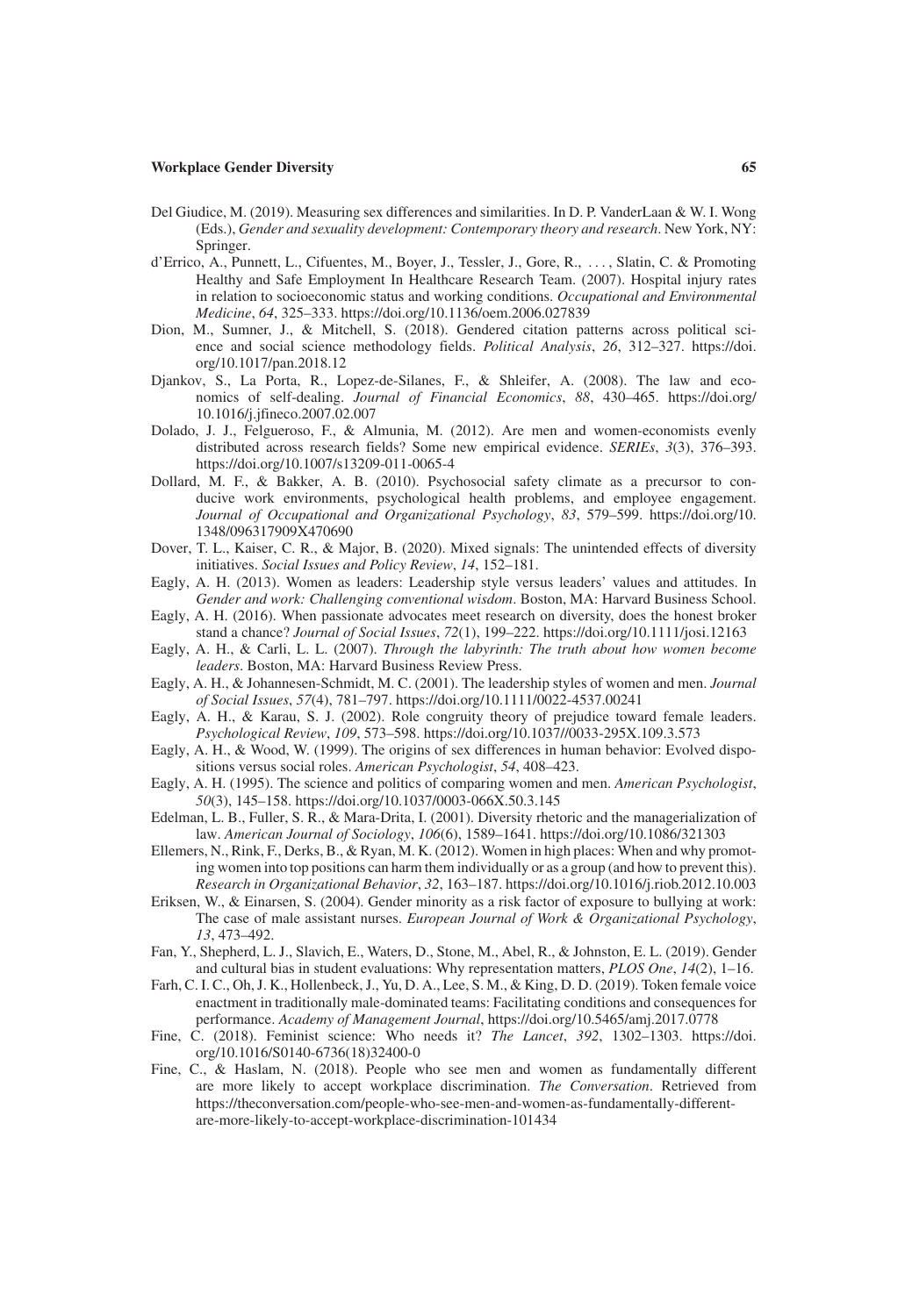- Fine, C., & Sojo, V. (2019). Do women add value? Beyond the business case for diversity and inclusion. *The Lancet*, *393*(10171), 515–516. https://doi.org/10.1016/S0140-6736(19)30165-5
- Fitzgerald, L. F., Swan, S., & Magley, V. J. (1997). But was it really sexual harassment?: Legal, behavioral, and psychological definitions of the workplace victimization of women. In W. O'Donohue (Ed.), *Sexual harassment: Theory, research, and treatment* (pp. 5–28). Needham Heights, MA: Allyn & Bacon.
- Franke, G. R., Crown, D. F., & Spake, D. F. (1997). Gender differences in ethical perceptions of business practices: A social role theory perspective. *Journal of Applied Psychology*, *82*, 920– 934. https://doi.org/10.1037/0021-9010.82.6.920
- Friedan, B. (2013). The feminine mystique. New York: W. W. Norton & Co. (Original work published 1963).
- Gardiner, M., & Tiggemann, M. (1999). Gender differences in leadership style, job stress and mental health in male-and female-dominated industries. *Journal of Occupational and Organizational Psychology*, *72*(3), 301–315.
- Gee, B., & Peck, D. (2018). The illusion of Asian success: Scant progress for minorities in cracking the glass ceiling from 2007–2015. *Ascend Pan-Asian Leaders*, Retrieved from https://cdn.ymaws.com/www.ascendleadership.org/resource/resmgr/research/theillusionofasia nsuccess.pdf
- Ghavami, N., & Peplau, L. A. (2013). An intersectional analysis of gender and ethnic stereotypes: Testing three hypotheses. *Psychology of Women Quarterly*, *37*, 113–127. https://doi.org/10.1177/0361684312464203
- Gheaus, A., & Herzog, L. (2016). The goods of work (other than money!). *Journal of Social Philosophy*, *47*, 70–89. https://doi.org/10.1111/josp.12140
- Grasswick, H. (2018). Feminist social epistemology. In E. N. Zalta (Ed.), *The Stanford Encyclopedia of Philosophy*. Retrieved from https://plato.stanford.edu/archives/fall2018/entries/feministsocial-epistemology/
- Greenberg, D. M., Warrier, V., Allison, C., & Baron-Cohen, S. (2018). Testing the empathizing– systemizing theory of sex differences and the extreme male brain theory of autism in half a million people. *Proceedings of the National Academy of Sciences*, *115*(48), 12152– 12157.
- Guarino, C., & Borden, V. (2017). Faculty service loads and gender: Are women taking care of the academic family? *Research in Higher Education*, *58*, 672–694.
- Hall, P. E., Hall, D. A. V., Galinsky, D. A., & Phillips, P. K. W. (2019). MOSAIC: A model of stereotyping through associated and intersectional categories. *Academy of Management Review*, *44*(3), 643–672. https://doi.org/10.5465/amr.2017.0109
- Harrison, D. A., Kravitz, D. A., Mayer, D. M., Leslie, L. M., & Lev-Arey, D. (2006). Understanding attitudes toward affirmative action programs in employment: Summary and meta-analysis of 35 years of research. *Journal of Applied Psychology*, *91*, 1013–1036. https://doi.org/10.1037/0021- 9010.91.5.1013
- Heilman, M. E. (2012). Gender stereotypes and workplace bias. *Research in Organizational Behavior*, *32*, 113–135. https://doi.org/10.1016/j.riob.2012.11.003
- Heilman, M. E., & Alcott, V. B. (2001). What I think you think of me: Women's reactions to being viewed as beneficiaries of preferential selection. *Journal of Applied Psychology*, *86*, 574–582. https://doi.org/10.1037/0021-9010.86.4.574
- Heilman, M. E., & Blader, S. L. (2001). Assuming preferential selection when the admissions policy is unknown: The effects of gender rarity. *Journal of Applied Psychology*, *86*, 188–193. https://doi.org/10.1037/0021-9010.86.2.188
- Heilman, M. E., Block, C. J., & Lucas, J. A. (1992). Presumed incompetent? Stigmatization and affirmative action efforts. *Journal of Applied Psychology*, *77*, 536–544. https://doi.org/10.1037/0021- 9010.77.4.536
- Heilman, M. E., & Caleo, S. (2018). Combatting gender discrimination: A lack of fit framework. *Group Processes & Intergroup Relations*, *21*, 725–744. https://doi.org/10.1177/1368430218761587
- Heilman, M. E., & Wallen, A. S. (2010). Wimpy and undeserving of respect: Penalties for men's gender-inconsistent success. *Journal of Experimental Social Psychology*, *46*, 664–667. https://doi.org/10.1016/j.jesp.2010.01.008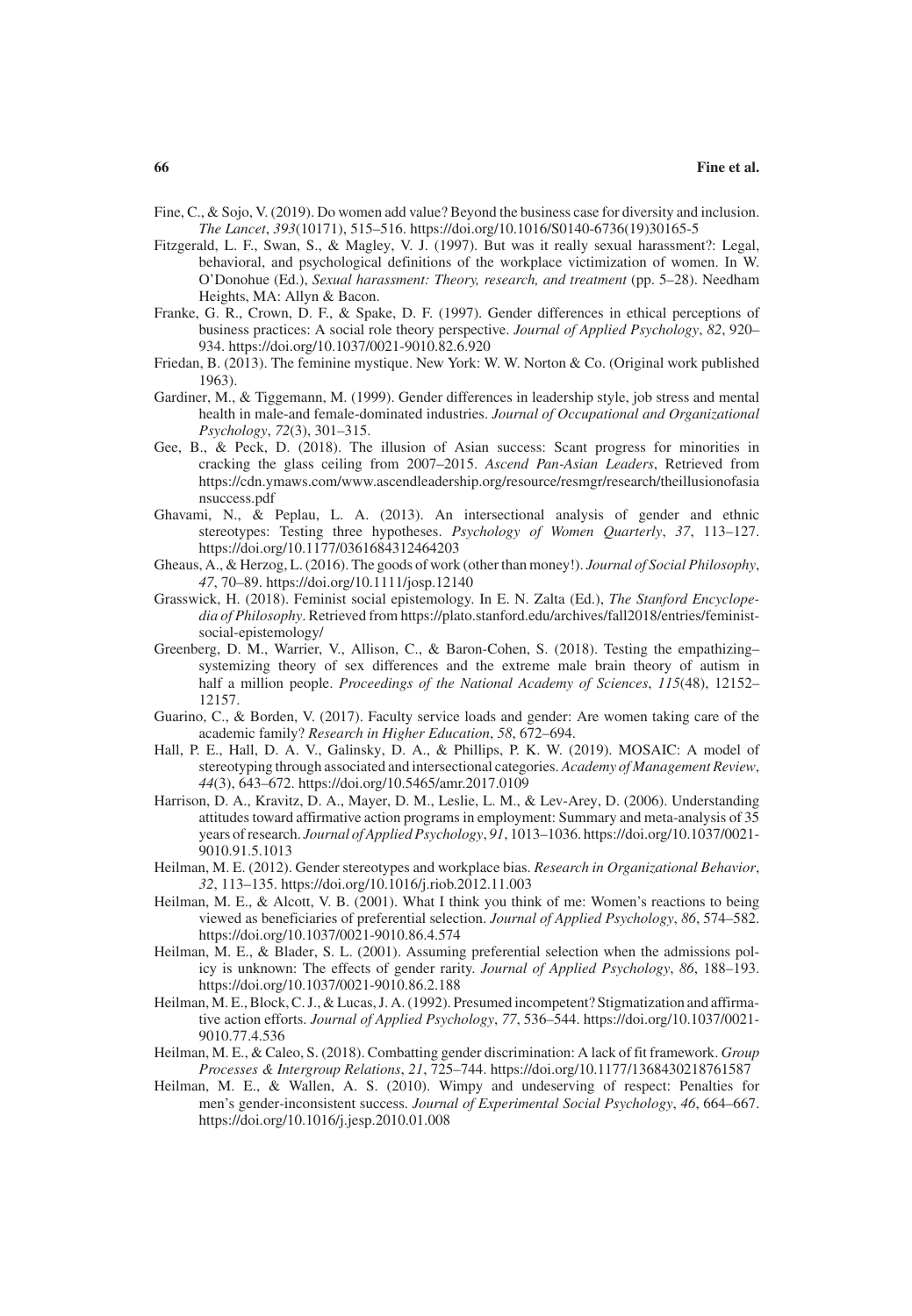- Herring, C. (2009). Does diversity pay?: Race, gender, and the business case for diversity. *American Sociological Review*, *74*(2), 208–224. https://doi.org/10.1177/000312240907400203
- Hersby, M. D., Jetten, J., Ryan, M. K., & Schmitt, M. T. (2011). Responding to group-based discrimination: The impact of social structure on willingness to engage in mentoring. *Group Processes & Intergroup Relations*, *14*, 319–335. https://doi.org/10.1177/1368430210384417
- Hoffman, M., & Yoeli, E. (2013). The risks of avoiding a debate on gender differences. *Rady Business Journal*, *6*, 6–7.
- Holland, J. L. (1997). *Making vocational choices* (3rd ed.). Odessa, FL: Psychological Assessment Resources.
- Hoobler, J. M., Masterson, C. R., Nkomo, S. M., & Michel, E. J. (2018). The business case for women leaders: Meta-analysis, research critique, and path forward. *Journal of Management*, *44*, 2473–2499. https://doi.org/10.5703/1288284316077
- Hyde, J. S. (2005). The gender similarities hypothesis. *American Psychologist*, *60*, 581–592. https://doi.org/10.1037/0003-066X.60.6.581
- Hyde, J. S. (2014). Gender similarities and differences. *Annual Review of Psychology*, *65*, 373–398, https://doi.org/10.1146/annurev-psych-010213-115057
- Hyde, J. S., Lindberg, S. M., Linn, M. C., Ellis, A. B., & Williams, C. C. (2008). Gender similarities characterize math performance. *Science*, *321*(5888), 494–495. https://doi. org/10.1126/science.1160364
- Ilies, R., Hauserman, N., Schwochau, S., & Stibal, J. (2003). Reported incidence rates of work-related sexual harassment in the United States: Using meta-analysis to explain reported rate disparities. *Personnel Psychology*, *56*, 607–631. https://doi.org/10.1111/j.1744-6570.2003.tb00752.x
- Ingram, P., & Simons, T. (1995). Institutional and resource dependence determinants of responsiveness to work-family issues. *Academy of Management Journal*, *38*, 1466–1482. https://doi.org/10.5465/256866
- Jain, H. C., Sloane, P. J., Horwitz, F. M., Taggar, S., & Weiner, N. (2003). Employment equity and affirmative action: An international comparison. Armonk, NY: M. E. Sharpe.
- Joel, D., Berman, Z., Tavor, I., Wexler, N., Gaber, O., Stein, Y., . . . & Liem, F. (2015). Sex beyond the genitalia: The human brain mosaic. *Proceedings of the National Academy of Sciences*, *112*(50), 15468–15473. https://doi.org/10.1073/pnas.1509654112
- Joel, D., Garcia-Falgueras, A., & Swaab, D. (2019). The complex relationships between sex and the brain. *The Neuroscientist*, https://doi.org/10.1177/1073858419867298
- Joshi, A., Son, J., & Roh, H. (2015). When can women close the gap? A meta-analytic test of sex differences in performance and rewards. *Academy of Management Journal*, *58*, 1516–1545. https://doi.org/10.5465/amj.2013.0721
- Kabat-Farr, D., & Cortina, L. M. (2014). Sex-based harassment in employment: New insights into gender and context. *Law and Human Behavior*, *38*(1), 58–72. https://doi.org/10.1037/lhb0000045
- Karpowitz, C. F., & Mendelberg, T. (2014). *The silent sex: Gender, deliberation, and institutions*. New Jersey, USA: Princeton University Press.
- Kearney, E., Gebert, D., & Voelpel, S. C. (2009). When and how diversity benefits teams: The importance of team members' need for cognition. *Academy of Management Journal*, *52*, 581– 598. https://doi.org/10.5465/AMJ.2009.41331431
- Kennedy, J. A., Kray, L. J., & Ku, G. (2017). A social-cognitive approach to understanding gender differences in negotiator ethics: The role of moral identity. *Organizational Behavior and Human Decision Processes*, *138*, 28–44. https://doi.org/10.1016/j.obhdp.2016.11.003
- Khaitan, T. (2015). *A theory of discrimination law*. Oxford, UK: Oxford University Press.
- King, E. B., Hebl, M. R., George, J. M., & Matusik, S. F. (2010). Understanding tokenism: Antecedents and consequences of a psychological climate of gender inequity. *Journal of Management*, *36*, 482–510. https://doi.org/10.1177/0149206308328508
- Kish-Gephart, J. J., Harrison, D. A., & Treviño, L. K. (2010). Bad apples, bad cases, and bad barrels: Meta-analytic evidence about sources of unethical decisions at work. *Journal of Applied Psychology*, *95*, 1–31. https://doi.org/10.1037/a0017103
- Knobloch-Westerwick, S., Glynn, C. J., & Huge, M. (2013). The Matilda effect in science communication: An experiment on gender bias in publication quality perceptions and collaboration interest. *Science Communication*, *35*, 603–625. https://doi.org/10.1177/1075547012472684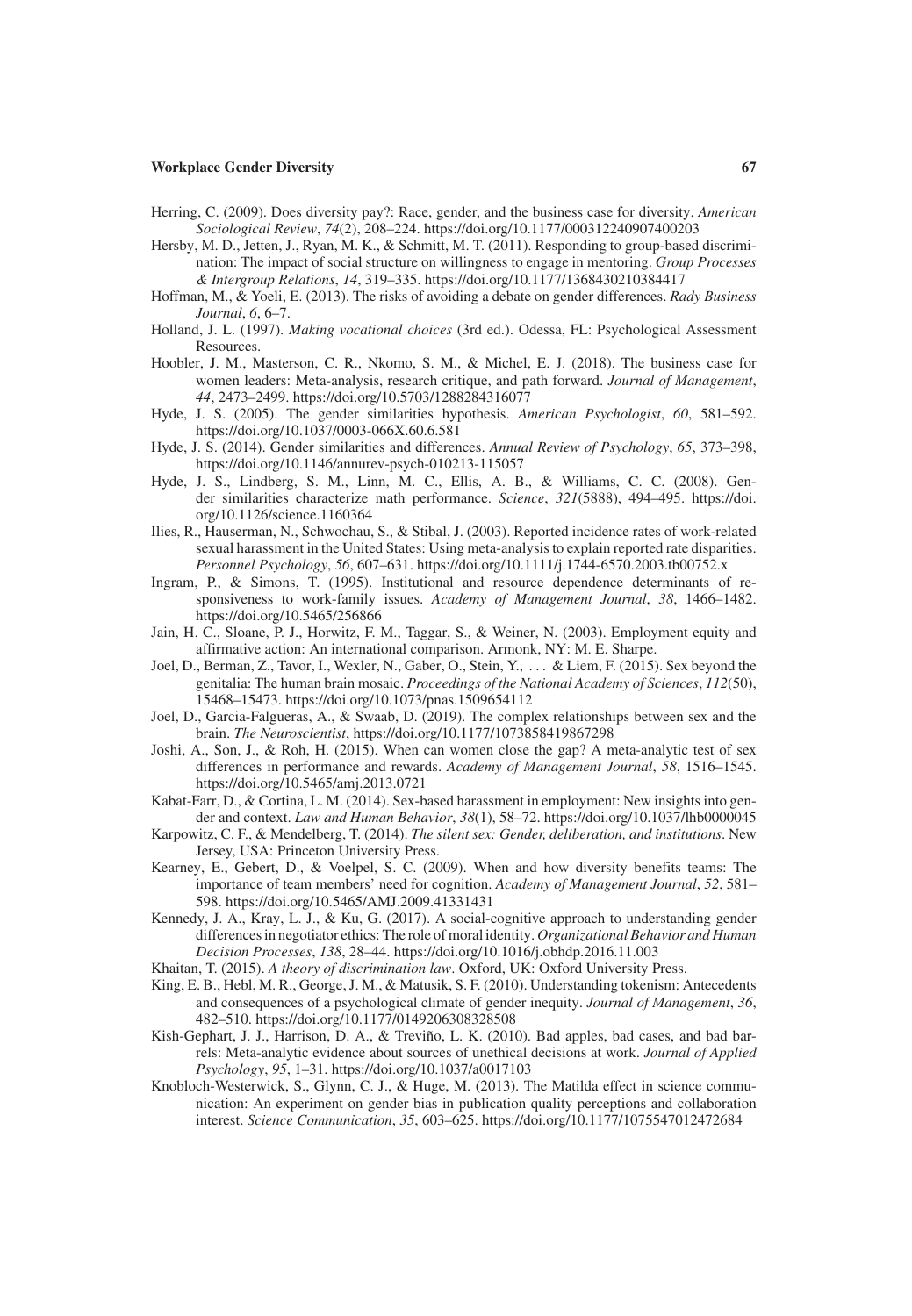- Koch, A. J., D'Mello, S. D., & Sackett, P. R. (2015). A meta-analysis of gender stereotypes and bias in experimental simulations of employment decision making. *Journal of Applied Psychology*, *100*, 128–161. https://doi.org/10.1037/a0036734
- Koenig, A. M., & Eagly, A. H. (2014). Evidence for the social role theory of stereotype content: Observations of groups' roles shape stereotypes. *Journal of Personality and Social Psychology*, *107*, 371–392. https://doi.org/10.1037/a0037215
- Konik, J., & Cortina, L. M. (2008). Policing gender at work: Intersections of harassment based on sex and sexuality. *Social Justice Research*, *21*(3), 313–337. https://doi.org/10.1007/s11211-008- 0074-z
- Konrad, A. M., & Kramer, V. W. (2006). How many women do boards need? *Harvard Business Review*, *84*(12), 22.
- Kray, L. J., Howland, L., Russell, A. G., & Jackman, L. M. (2017). The effects of implicit gender role theories on gender system justification: Fixed beliefs strengthen masculinity to preserve the status quo. *Journal of Personality and Social Psychology*, *112*, 98–115. https://doi.org/10.1037/pspp0000124
- Kulich, C., Ryan, M. K., & Haslam, S. A. (2014). The political glass cliff: Understanding how seat selection contributes to the underperformance of ethnic minority candidates. *Political Research Quarterly*, *67*, 84–95. https://doi.org/10.1177/1065912913495740
- Kulik, C. T., & Bainbridge, H. T. J. (2006). Psychological perspectives on workplace diversity. In A. M. Konrad, P. Prasad, & J. K. Pringle (Eds.), *Handbook of workplace diversity* (pp. 25–52). Thousand Oaks, CA: Sage.
- Kulik, C. T., & Metz, I. (2017). Women on top. Will more women in senior roles impact organizational outcomes? In M. A. Hitt, S. E., Jackson, S. Carmona, L. Bierman, C. E. Shalley, & M. Wright (Eds.), *The Oxford handbook of strategy implementation* (pp. 239–281). Oxford, UK: Oxford University Press.
- Kulik, C. T., Metz, I., & Gould, J. A. (2016). In the company of women: The well-being consequences of working with (and for) other women. In M. Connerley & J. Wu (Eds.), *Handbook on well-being of working women* (pp. 189–207). Dordrecht, The Netherlands: Springer.
- Kurtulus, F. A., & Tomaskovic-Devey, D. (2012). Do female top managers help women to advance? A panel study using EEO-1 records. *The Annals of the American Academy of Political and Social Science*, *639*, 173–197. https://doi.org/10.1177/0002716211418445
- Leonard, J. S., & Levine, D. I. (2006). The effect of diversity on turnover: A large case study. *ILR Review*, *59*, 547–572.
- Levanon, A., England, P., & Allison, P. (2009). Occupational feminization and pay: Assessing causal dynamics using 1950–2000 US census data. *Social Forces*, *88*, 865–891. https://doi.org/10.1353/sof.0.0264
- Lippert-Rassmussen, K. (2017). *The Routledge handbook of the ethics of discrimination*. Abingdon, UK: Routledge.
- Maas, A. H. E. M., & Appelman, Y. E. A. (2010). Gender differences in coronary heart disease. *Netherlands Heart Journal*, *18*(12), 598–603.
- Maass, A., Cadinu, M., Guarnieri, G., & Grasselli, A. (2003). Sexual harassment under social identity threat: The computer harassment paradigm. *Journal of Personality and Social Psychology*, *85*(5), 853–870. https://doi.org/10.1037/0022-3514.85.5.853
- Macaluso, B., Larivière, V., Sugimoto, T., & Sugimoto, C. (2016). Is science built on the shoulders of women? A study of gender differences in contributorship. *Academic Medicine*, *91*, 1136–1142. https://doi.org/10.1097/ACM.0000000000001261
- Marçal, K. (2015). Who cooked Adam Smith's dinner? A story about women and economics. London: Portobello.
- Matsa, D. A., & Miller, A. R. (2011). Chipping away at the Glass Ceiling: Gender spillovers in corporate leadership. *American Economic Review*, *101*, 635–639. https://doi.org/10.1257/aer.101.3. 635
- McGoogan, C. (21 July 2018). Third of bosses avoid hiring women who could have women soon. *The Telegraph*. Retrieved from https://www.telegraph.co.uk/women/business/third-bosses-avoidhiring-women-could-have-children-soon/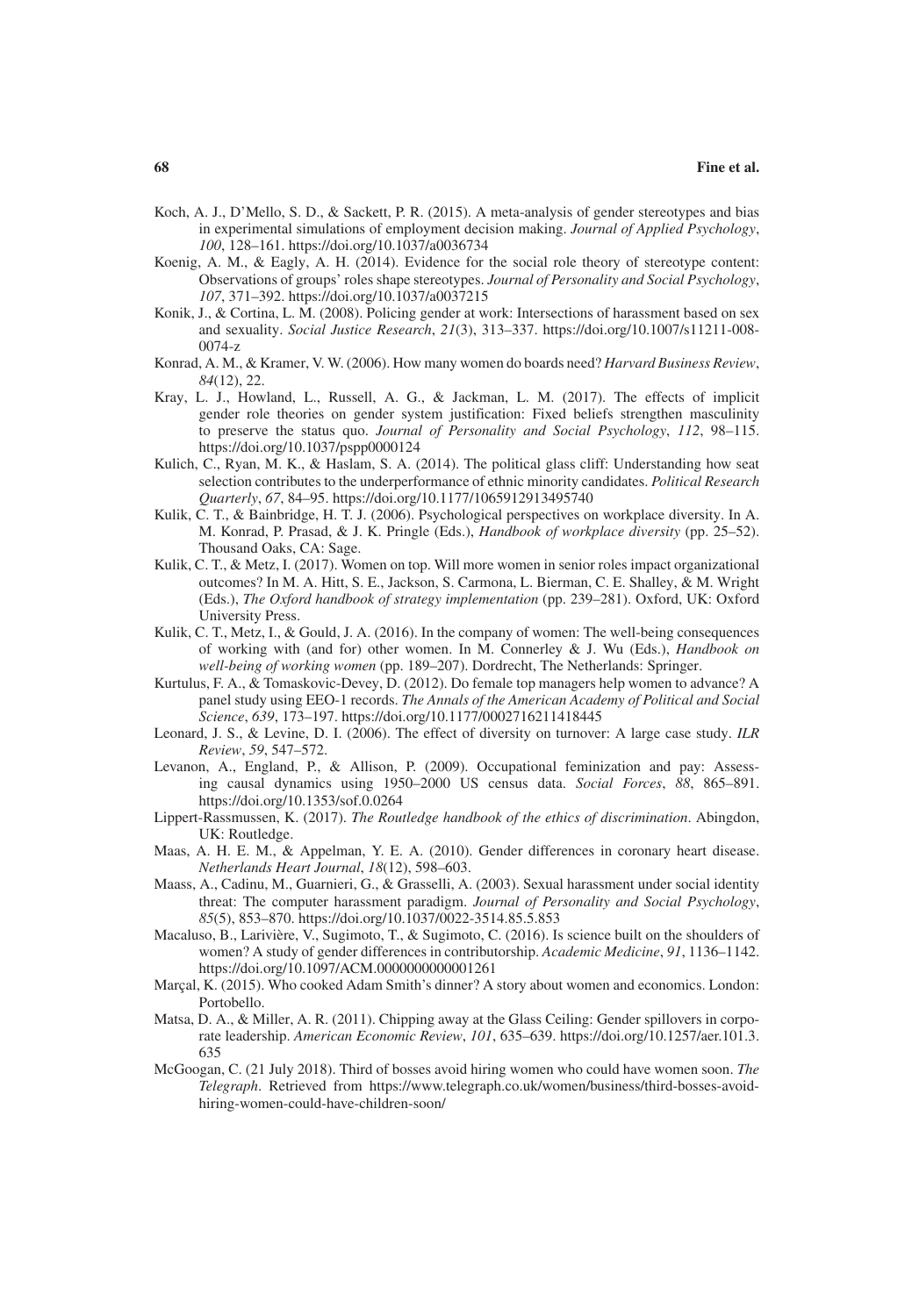- Meeussen, L., Van Laar, C., & Van Grootel, S. (2020). How to foster male engagement in traditionally female communal roles and occupations: Insights from research on gender norms and precarious manhood. *Social Issues and Policy Review*, *14*, 297–328.
- Mercer. (2019). How diversity and culture impact Mercer's manager ratings. Retrieved from https://info.mercer.com/rs/521-DEV-513/images/Sept\_Diversity\_and\_Culture.pdf
- Milkman, K. L., Akinola, M., & Chugh, D. (2015). What happens before? A field experiment exploring how pay and representation differentially shape bias on the pathway into organizations. *Journal of Applied Psychology*, *100*, 1678–1712. https://doi.org/10.1037/apl0000022
- Moen, P., & Roehling, P. (2004). *The career mystique: Cracks in the American dream*. Lanham, MD: Rowman & Littlefield.
- Mor Barak, E. M., Lizano, E. L., Kim, A., Duan, L., Rhee, M. K., . . . Brimhall, K. C. (2016). The promise of diversity management for climate of inclusion: A state-of-the-art review and meta-analysis. Human Service Organizations: Management, *Leadership & Governance*, *40*, 305–333.
- Moss-Racusin, C. A., Phelan, J. E., & Rudman, L. A. (2010). When men break the gender rules: Status incongruity and backlash toward modest men. *Psychology of Men and Masculinity*, *11*, 140–151. https://doi.org/10.1037/a0018093
- Myaskovski, L., Unikel, E., & Dew, M. A. (2005). Effects of gender diversity on performance and interpersonal behavior in small work groups. *Sex Roles*, *52*, 645–657. https://doi.org/10.1007/s11199-005-3732-8
- Nielsen, M. W., Anderson, J. P., & Schiebinger, L. (2017). One and a half million medical papers reveal a link between author gender and attention to gender and sex analysis. *Nature Human Behavior*, *1*, 791–796.
- Nielsen, M. W., Bloch, C. W., & Schiebinger, L. (2018). Making gender diversity work for scientific discovery and innovation. *Nature Human Behavior*, *2*, 726–734. https://doi.org/10.1038/s41562- 018-0433-1
- Nielsen, M. W., & Börjeson, L. (2019). Gender diversity in the management field: Does it matter for research outcomes? *Research Policy*, *48*, 1617–1632. https://doi.org/10. 1016/j.respol.2019.03.006
- OECD (2017). *Report on the implementation of the OECD gender recommendations—Some progress on gender equality but much left to do*. Paris, France: OECD.
- OECD (2019). *Social institutions and gender index—2019 global report*. Paris, France: OECD.
- O'Dea, R. E., Lagisz, M., Jennions, M. D., & Nakagawa, S. (2018). Gender differences in individual variation in academic grades fail to fit expected patterns for STEM. *Nature Communications*, *9*, 3777. https://doi.org/10.1038/s41467-018-06292-0
- O'Neil, A., Sojo, V., Fileborn, B., Scovelle, A., & Milner, A. (2018). The #MeToo movement: An opportunity in public health? *The Lancet*, *391*, 2587–2589. https://doi.org/10.1016/S0140- 6736(18)30991-7
- Ozturk, M. B., & Tatli, A. (2016). Gender identity inclusion in the workplace: Broadening diversity management research and practice through the case of transgender employees in the UK. *The International Journal of Human Resource Management*, *27*(8), 781–802. https://doi.org/10.1080/09585192.2015.1042902
- Pande, R., & Topalova, P. (2013). Women in charge. *Finance & Development*, *50*, 12–15.
- Paustian-Underdahl, S. C., Walker, L. S., & Woehr, D. J. (2014). Gender and perceptions of leadership effectiveness: A meta-analysis of contextual moderators. *Journal of Applied Psychology*, *99*, 1129–1145. https://doi.org/10.1037/a0036751
- Pearsall, M. J., Ellis, A. P. J., & Evans, J. M. (2008). Unlocking the effects of gender faultlines on team creativity: Is activation the key? *Journal of Applied Psychology*, *93*, 225–234. https://doi.org/10.1037/0021-9010.93.1.225
- Post, C., & Byron, K. (2015). Women on boards and firm financial performance: A meta-analysis. *Academy of Management Journal*, *58*(5), 1546–1571.
- Roberts, V., Sojo, V., & Grant, F. (2019). Organisational factors and non-accidental violence in sport: A systematic review. *Sport Management Review*. Advance online publication. https://doi.org/10.1016/j.smr.2019.03.001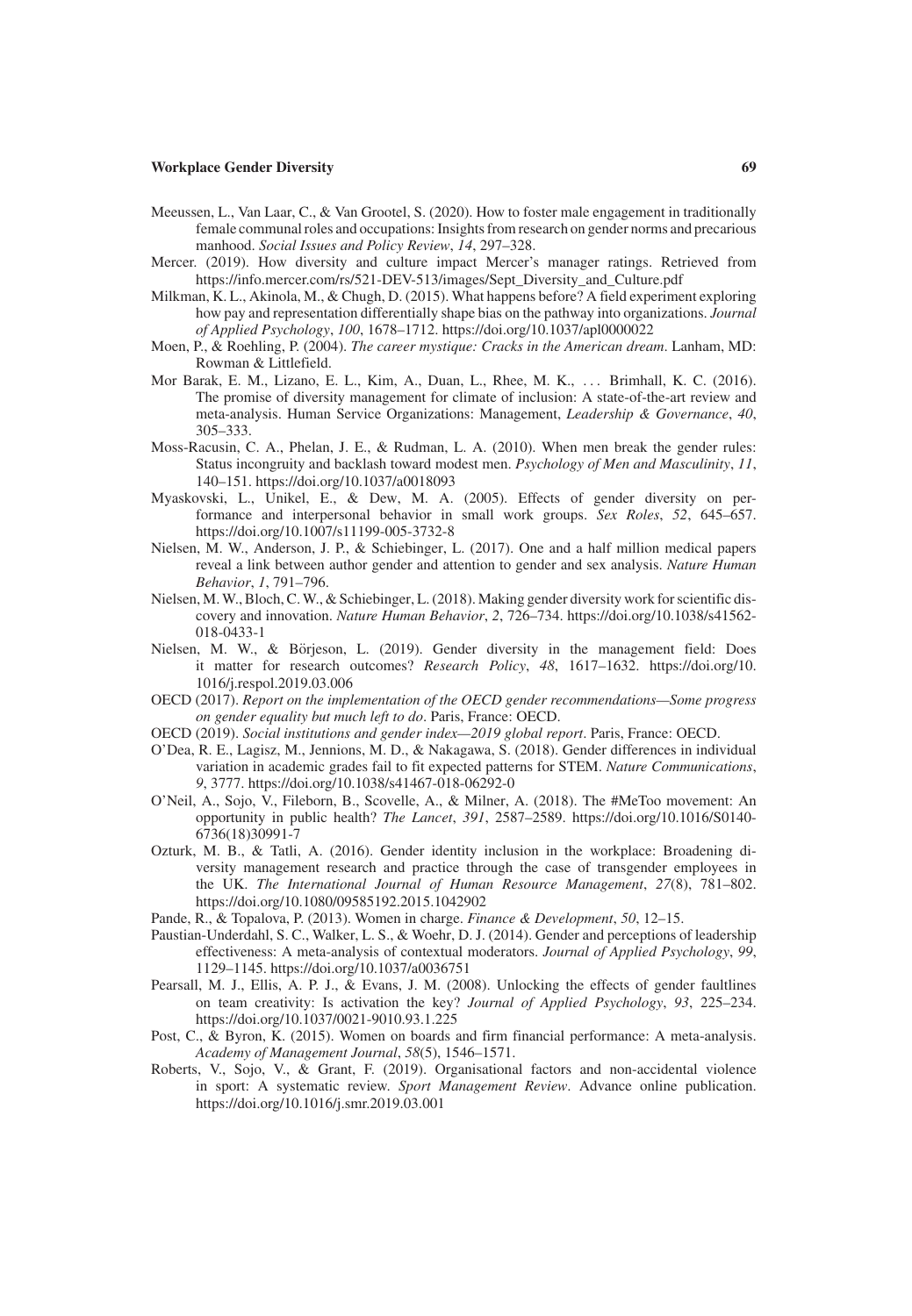- Rosser, S. V. (2002). An overview of women's health in the U.S. since the mid-1960s. *History and Technology: An International Journal*, *18*, 335–369. https://doi.org/10.1080/ 0734151022000023802
- Rudman, L. A., & Mescher, K. (2013). Penalizing men who request a family leave: Is flexibility stigma a femininity stigma? *Journal of Social Issues*, *69*, 322–340. https://doi.org/10.1111/josi.12017
- Rudman, L. A., Moss-Racusin, C. A., Phelan, J. E., & Nauts, S. (2012). Status incongruity and backlash effects: Defending the gender hierarchy motivates prejudice against female leaders. *Journal of Experimental Social Psychology*, *48*, 165–179. https://doi.org/10.1016/j.jesp.2011.10.008
- Ruiz-Jiménez, J. M., del MarFuentes-Fuentes, M., & Ruiz-Arroyo, M. (2016). Knowledge combination capability and innovation: The effects of gender diversity on top management teams in technology-based firms. *Journal of Business Ethics*, *135*(3), 503–515. https://doi.org/10.1007/s10551-014-2462-7
- Ryan, R. M., & Deci, E. L. (2000). Self-determination theory and the facilitation of intrinsic motivation, social development, and well-being. *American Psychologist*, *55*, 68–78.
- Ryan, M. K., Haslam, S. A., Hersby, M. D., & Bongiorno, R. (2011). Think crisis–think female: The glass cliff and contextual variation in the think manager–think male stereotype. *Journal of Applied Psychology*, *96*, 470–484. https://doi.org/10.1037/a0022133
- Sackett, P. R., DuBois, C. L., & Noe, A. W. (1991). Tokenism in performance evaluation: The effects of work group representation on male-female and White-Black differences in performance ratings. *Journal of Applied Psychology*, *76*, 263–267. https://doi.org/10.1037/0021-9010.76.2.263
- Sanders, M., Hrdlicka, J., Hellicar, M., Cottrell, D., & Knox, J. (2011). *What stops women from reaching the top?* Retrieved from https://cew.org.au/wp-content/uploads/2016/07/2011-CEW-Bain-report.pdf
- Schiebinger, L. (2008). *Gendered innovations in science and engineering*. Stanford, CA: Stanford University Press.
- Schiebinger, L. (1999). *Has Feminism Changed Science?* Cambridge: Harvard University Press.
- Schmitt, M. T., Ellemers, N., & Branscombe, N. (2003). Perceiving and responding to gender discrimination in organizations. In S. A. Haslam, D. van Knippenberg, M. J. Platow, & N. Ellemers (Eds.), Social identity at work (pp. 277–292). New York, NY: Psychology Press.
- Schwartz, S. H., & Rubel, T. (2005). Sex differences in value priorities: Cross-cultural and multimethod studies. *Journal of Personality and Social Psychology*, *89*, 1010–1028. https://doi.org/10.1037/0022-3514.89.6.1010
- Sinclair, A. (2006). Critical diversity management practice in Australia: Romanced or co-opted?. In A. Konrad, P. Prasad, & J. Pringle (Eds.), *Handbook of Workplace Diversity* (pp. 511–530). London, England: Sage.
- Skewes, L., Fine, C., & Haslam, N. (2018). Beyond Mars and Venus: The role of gender essentialism in support for gender inequality and backlash. *PloS One*, *13*, e0200921. https://doi.org/10.1371/journal.pone.0200921
- Sojo, V., Wood, R., & Genat, A. (2016). Harmful workplace experiences and women's occupational well-being: A meta-analysis. *Psychology of Women Quarterly*, *40*, 10–40. https://doi.org/10.1177/0361684315599346
- Sojo, V., Wood, R., Wood, S., & Wheeler, M. (2016). Reporting requirements, targets, and quotas for women in leadership. *The Leadership Quarterly* (special issue: Gender and Leadership), *27*, 519–536. https://doi.org/10.1016/j.leaqua.2015.12.003
- Stergiou-Kita, M., Mansfield, E., Colantonio, A., Moody, J., & Mantis, S. (2016). What's gender got to do with it? Examining masculinities, health and safety and return to work in male dominated skilled trades. *Work*, *54*(3), 721–733. https://doi.org/10.3233/WOR-162322
- Stewart-Williams, S., & Thomas, A. G. (2013). The ape that thought it was a peacock: Does evolutionary psychology exaggerate human sex differences? *Psychological Inquiry*, *24*(3), 137–168. https://doi.org/10.1080/1047840X.2013.804899
- Stoet, G., & Geary, D. C. (2018). The gender-equality paradox in science, technology, engineering, and mathematics education. *Psychological Science*, *29*(4), 581–593. https://doi.org/10.1177/0956797617741719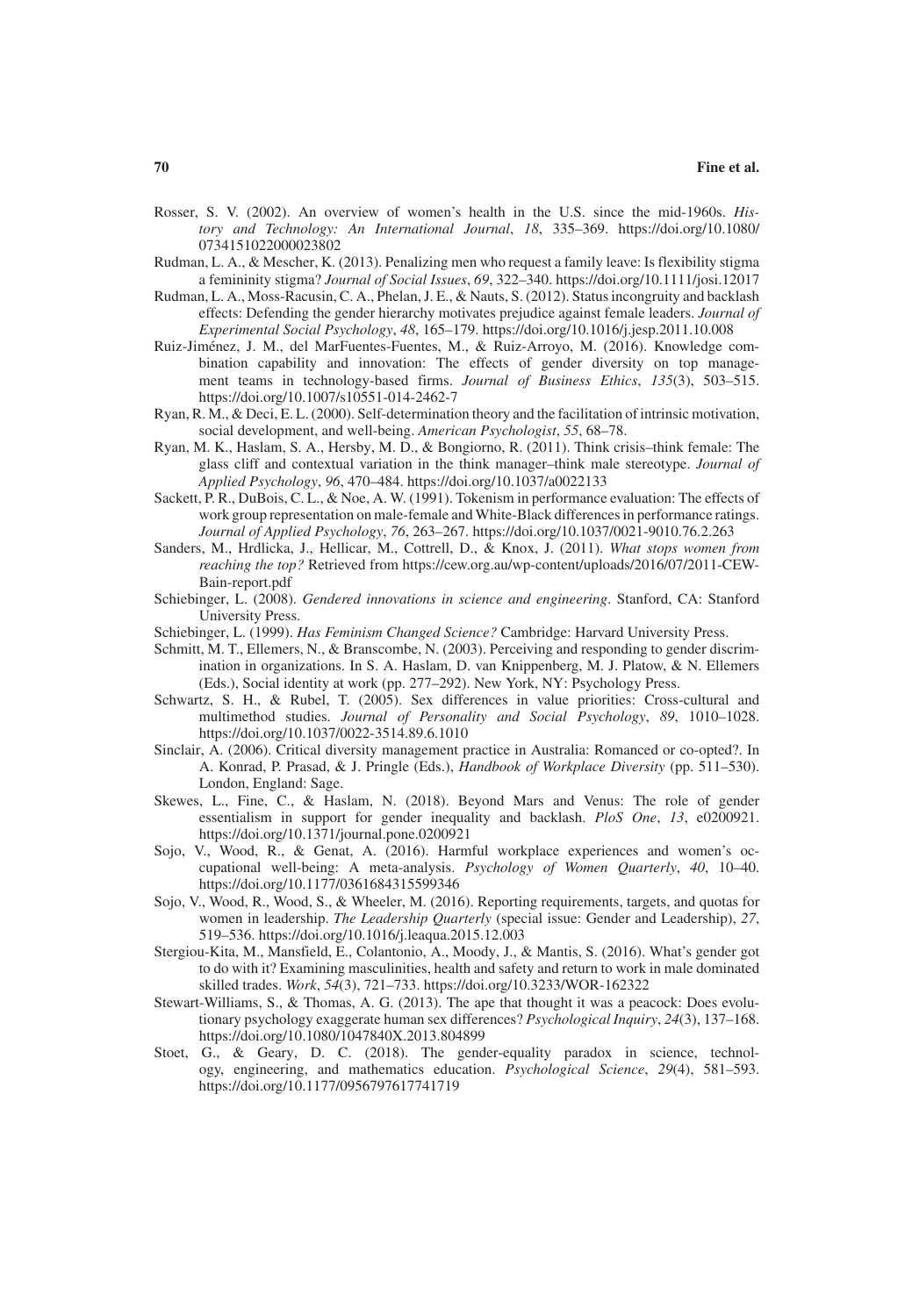- Stoker, J. I., Van der Velde, M., & Lammers, J. (2012). Factors relating to managerial stereotypes: The role of gender of the employee and the manager and management gender ratio. *Journal of Business and Psychology*, *27*, 31–42. https://doi.org/10.1007/s10869-011-9210-0
- Strumia, A. (in press). Gender issues in fundamental physics: A bibliometric analysis. *Quantitative Science Studies*.
- Su, R., Rounds, J., & Armstrong, P. I. (2009). Men and things, women and people: A metaanalysis of sex differences in interests. *Psychological Bulletin*, *135*, 859–884. https://doi. org/10.1037/a0017364
- Suk, J. (2017). Discrimination and affirmative action. In K. Lippert-Rassmussen (Ed.), *The Routledge handbook of the ethics of discrimination* (pp. 394–406). Abingdon, UK: Routledge.
- Tajfel, H., & Turner, J. C. (1986). The social identity theory of intergroup behavior. In S. Worchel & W. G. Austin, (Eds.), *The psychology of intergroup relations* (pp, 7–24). Chicago, IL: Nelson-Hall
- Tinsley, C. H., Howell, T. M., & Amanatullah, E. T. (2015). Who should bring home the bacon? How deterministic views of gender constrain spousal wage preferences. *Organizational Behavior and Human Decision Processes*, *126*, 37–48. https://doi.org/10.1016/j.obhdp.2014.09.003
- Torchia, M., Calabrò, A., & Huse, M. (2011). Women directors on corporate boards: From tokenism to critical mass. *Journal of Business Ethics*, *102*, 299–317. https://doi.org/10.1007/s10551-011- 0815-z
- Trawalter, S., Driskell, S., & Davidson, M. N. (2016). What is good isn't always fair: On the unintended effects of framing diversity as good. *Analyses of Social Issues and Public Policy*, *16*(1), 69–99. https://doi.org/10.1111/asap.12103
- Uhlmann, E. L., & Cohen, G. L. (2005). Constructed criteria: Redefining merit to justify discrimination. *Psychological Science*, *16*(6), 474–480. https://doi.org/10.1111/j.0956-7976.2005.01559.x
- United Nations (2015). *Transforming our world: The 2030 Agenda for Sustainable Development*. New York, NY: United Nations.
- Valian, V. (2014). Interests, gender, and science. *Perspectives on Psychological Science*, *9*, 225–230. https://doi.org/10.1177/1745691613519109
- van Dijk, H., van Engen, M. L., & van Knippenberg, D. (2012). Defying conventional wisdom: A meta-analytical examination of the differences between demographic and job-related diversity relationships with performance. *Organizational Behavior and Human Decision Processes*, *119*, 38–53. https://doi.org/10.1016/j.obhdp.2012.06.003
- van Knippenberg, D., & Schippers, M. C. (2007). Work group diversity. *Annual Review of Psychology*, *58*, 515–541. https://doi.org/10.1146/annurev.psych.58.110405.085546
- Waring, M. (1990). *If women counted: A new feminist economics*. San Francisco, CA: Harper Collins.
- Wiersema, M., & Mors, M. (November 14, 2016). What board directors really think of gender quotas. *Harvard Business Review*. Retrieved from https://hbr.org/2016/11/what-board-directors-reallythink-of-gender-quotas
- Willness, C. A., Steel, P., & Lee, K. (2007). A meta-analysis of the antecedents and consequences of workplace sexual harassment. *Personnel Psychology*, *60*, 127–162. https://doi.org/ 10.1111/j.1744-6570.2007.00067.x
- Women's Media Center (2019). *The status of women in the U.S. media 2019*. Washington, DC: Women's Media Center.
- Wood, W. (1987). Meta-analytic review of sex differences in group performance. *Psychological Bulletin*, *102*, 53–71. https://doi.org/10.1037/0033-2909.102.1.53
- Workplace Gender Equality Agency (2019). *Gender segregation in Australia's workforce*. Retrieved from https://www.wgea.gov.au/sites/default/files/documents/17%20April%202019%20Gender %20Segregation%20Final\_0.pdf
- WorkSafe Victoria (2018). *Construction safety focus: Preventing musculoskeletal disorders (MSDs)*. Retrieved from https://www.worksafe.vic.gov.au/resources/construction-safetyfocus-preventing-musculoskeletal-disorders
- World Policy Analysis Center (2017). *Preventing gender-based workplace discrimination and sexual harassment: New data on 193 countries*. Los Angeles, CA: World Policy Analysis Center.
- Zurbrügg, L., & Miner, K. N. (2016). Gender, sexual orientation, and workplace incivility: Who is most targeted and who is most harmed? *Frontiers in Psychology*, *7*, 1–12. https://doi. org/10.3389/fpsyg.2016.00565